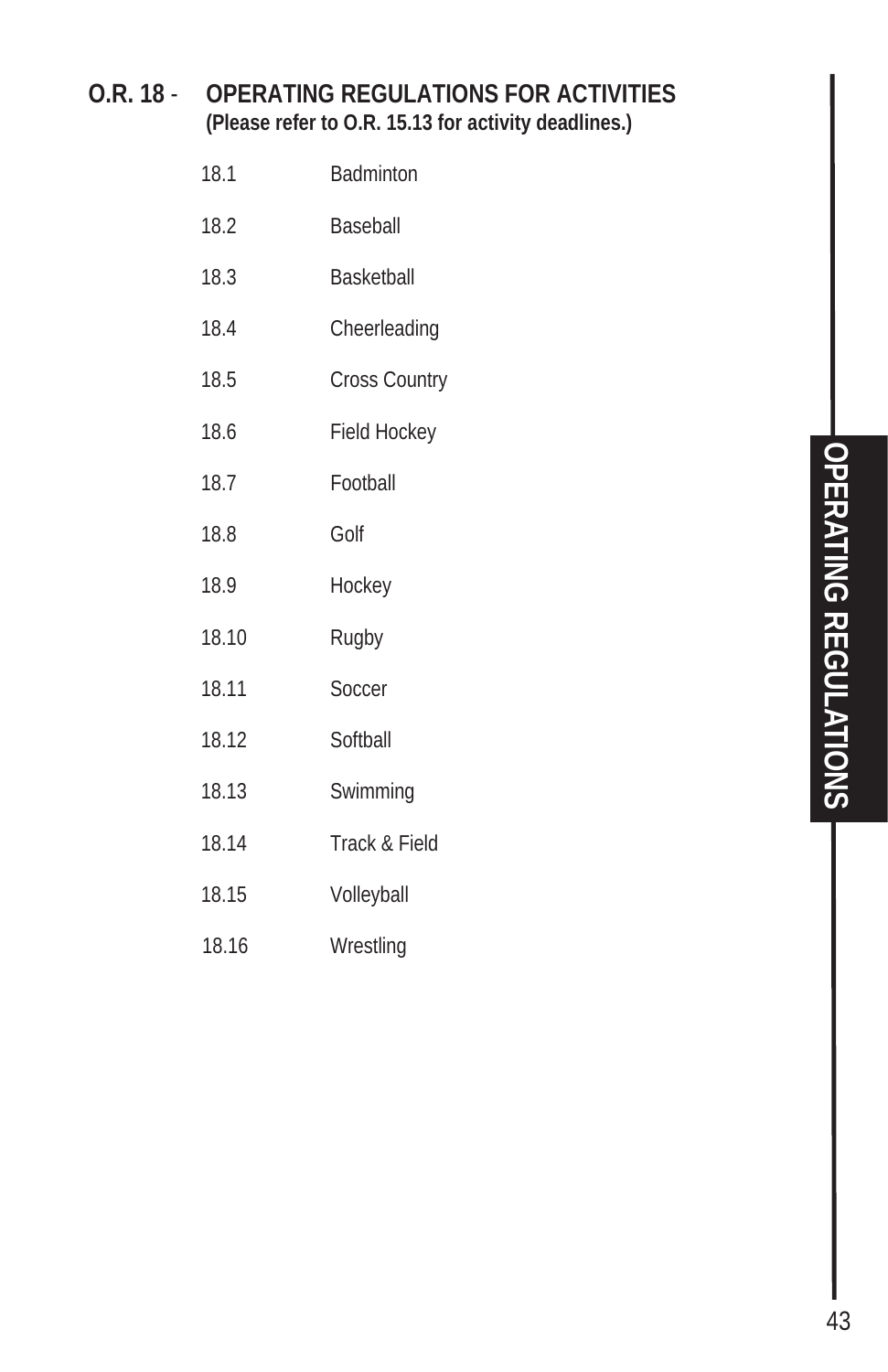# **BADMINTON (18.1)**

Badminton Canada Rules will be used unless special playing rules are put forth by the NBIAA In this case the NBIAA rules will take precedence over any other rules. (Note: The Rally Point Scoring System is now in effect.)

#### **NBIAA Modifications:**

1. The white Mavis 300 is the Official Badminton shuttle of the NBIAA and will be used for all NBIAA competitions.

#### **Continuous Play (As per Badminton Canada Rules)**

- 16.1 Play shall be continuous from the first service until the match is concluded, except as allowed in Laws 16.2 and 16.3.
- 16.2 Intervals:
	- 16.2.1 Not exceeding 60 seconds during each game when the leading score reaches 11 points; and
	- 16.2.2 Not exceeding 120 seconds between the first and second game, and between the second and third game shall be allowed in all matches.
- 16.3Suspension of play
	- 16.3.1 When necessitated by circumstances not within the control of the players, the tournament manager may suspend play for such a period as the tournament manager may consider necessary.
	- 16.3.3 If play is suspended, the existing score shall stand and play shall be resumed from that point.
- 16.4 Delay in play
	- 16.4.1 Under no circumstances shall play be delayed to enable a player to recover strength or wind or to receive advice.
	- 16.4.2 The umpire shall be the sole judge of any delay in play.

#### **Use of protective glasses**

Athletes are recommended to wear protective glasses at all times while participating.

#### **Conference Play**

Each school is allowed four (4) entries per category – girls' singles, boy's singles, girl's doubles, boy's doubles and mixed doubles. Top four (4) from each category advance to regional play. A player may participate in 3 different events.

#### **Regional Play**

Eight (8) entries (four (4) per conference) in each category.

Schedule - A Single Elimination - Consolation Format will be used.

Top four (4) from each category advance to the provincial tournament.

| First round draw - | <b>Top Bracket</b>                  | 1S | VS | 4W |
|--------------------|-------------------------------------|----|----|----|
|                    |                                     | 3S | VS | 2W |
|                    | <b>Bottom Bracket</b>               | 1W | VS | 4S |
|                    |                                     | ЗW | V۲ | 2S |
|                    | Samo arrangement for the North East |    |    |    |

Same arrangement for the North East

The  $5<sup>th</sup>$  ranked player may be an alternate ranked fourth, if a seed is unable to attend the Provincials.

If a region does not have 4 entries per category, no additional entries can be added from the other region.

 $SPOR$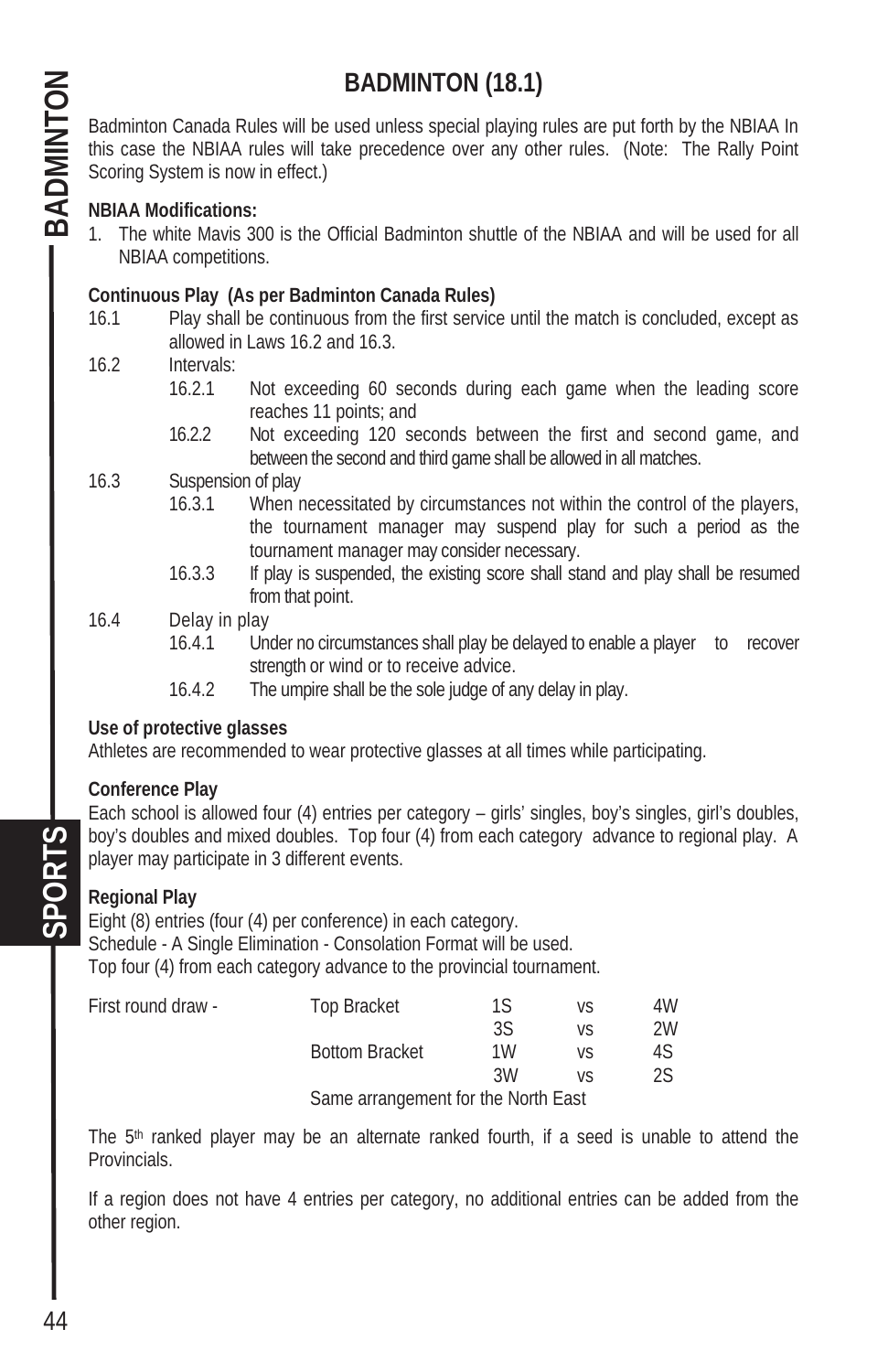**BADMINTON -**BADMINTON SPORTS **SPORTS** 

All doubles play that earn a position in Regionals or Provincials may provide a substitute if a player gets injured (medical evidence must be provided) or has a personal tragedy. Substitutes must be registered as a team member with the NBIAA and must have competed at the Regionals to advance to the NBIAA Provincials. The injured player will be eliminated from competition.

#### **Provincial Tournament**

Eight (8) entries (four (4) per region) in each category.

| First round draw - | Top Bracket           | 1SW | VS | 4NE |
|--------------------|-----------------------|-----|----|-----|
|                    |                       | 3SW | VS | 2NE |
|                    | <b>Bottom Bracket</b> | 1NE | VS | 4SW |
|                    |                       | 3NF | V۲ | 2SW |

#### **Format**

**Scoring** 

Single Elimination / Consolation. Championship side play: Best 2 of 3 games. Games shall be 21 points.

Consolation play: one game of 21 points.

| $-0001114$     |                    |                   |
|----------------|--------------------|-------------------|
| 1st - 7 points | 3rd - 3 points     | 5th - 1 point     |
| 2nd - 5 points | $4th - 1.5$ points | $6th - 0.5$ point |

#### **Championships**

The NBIAA Championships will be held on the third Friday & Saturday of April (with exceptions made around the Easter holiday).

Team championships will be declared in both Junior and Senior divisions for all classifications. Individual medals will be awarded to the 1st and 2nd place in singles, doubles and mixed doubles.

Junior-aged players may play in the junior divisions or the senior divisions, but not in both.

If there is a tie for first place in the Provincial Meet, the tie will be broken in the following manner:

- The team with the highest number of first place finishers will be declared the winner.
- If there is still a tie, the team with the highest number of second place finishers will be declared the winner.
- The process will continue in declining order until the tie is broken.

#### **Schedule**

Friday Evening 6:00 P.M. Singles Saturday 9:30 A.M. Doubles and Mixed Doubles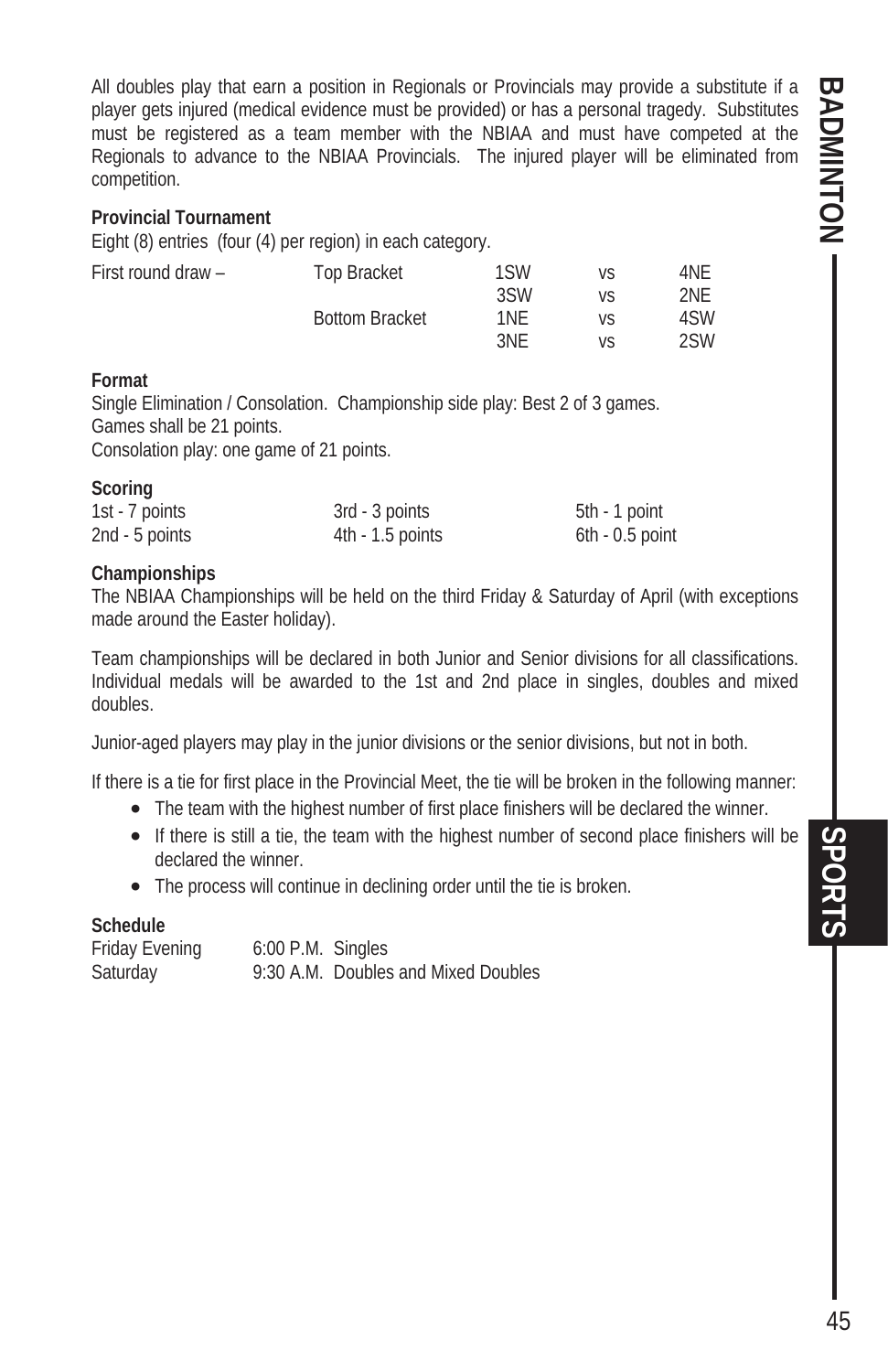

- BADMINTON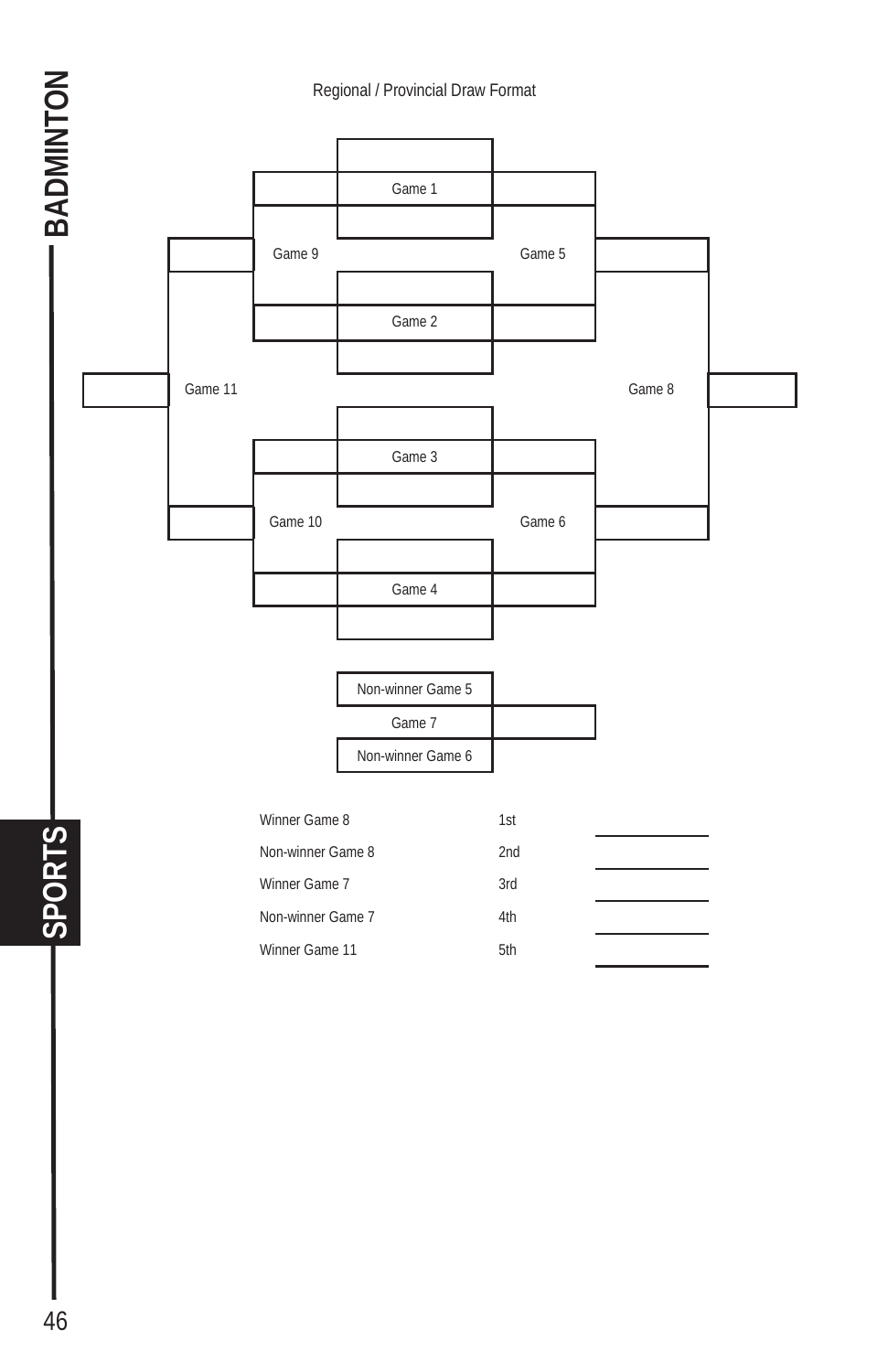# **BASEBALL (18.2)**

Baseball Canada rules will be used unless special playing rules are put forth by the NBIAA. In this case the NBIAA rules will take precedence over any other rules.

#### **NBIAA Modifications:**

- 1. The NBIAA game ball shall be the Rawlings ROML.
- 2. The game shall consist of seven (7) innings.
- 3. For conference league play only, a tied game will be permitted for 1 point.
- 4. Wooden bats are to be used in all NBIAA competitions.

\* There is no re-entry rule.

**Pitch Count:** The NBIAA has adopted the rules governing pitch count in the *18U* Division of Baseball Canada.

#### **Rules Governing the Pitcher:**

- a) Any player on the team is eligible to pitch, and there are no restrictions to the number of pitchers a manager may use in a game.
- b) Pitchers shall be permitted to have 2 appearances in the same calendar day. If a pitcher requires a rest following 1st appearance, they cannot return in the same calendar day.
- c) Pitcher cannot pitch 3 consecutive days unless a pitcher's first 2 days combined does not exceed 40. If pitcher's day 1 + day 2 exceeds 40, they require at least 1 days' rest. Pitcher cannot pitch 4 consecutive days. One (1) days rest is needed.
- d) Pitchers and managers shall follow the following guidelines:

| <u>ວ ວ</u>     |               |  |
|----------------|---------------|--|
| No. of pitches | Rest required |  |
| $1 - 40$       | None          |  |
| $41 - 55$      | 1 day         |  |
| 56-70          | 2 days        |  |
| 71-85          | 3 days        |  |
| 86-105         | 4 days        |  |
| 105            | Maximum       |  |

- e) The Home Team will calculate the total pitches thrown for that calendar day and determine the required rest starting the next calendar day. Athletes must not exceed the maximum pitch count total for that day. After each game the Home Team scorekeeper will fill out the pdf charts and these will be sent to the Conference / League Chair. These charts MUST be sent by email within 24 hours.
- f) Once a player assumes the position of pitcher, they cannot catch for the remainder of the day.
- g) Pitchers will be permitted to finish the batter if his or her maximum pitch limit has been reached for that calendar day.
- h) *Only pitches actually thrown will be included in the Pitch Count totals. Automatic balls during an* intentional walk *do not count towards* Pitch Count totals.
- i) Required Rest shall be defined in "Days" starting at 12:01am and ending at 11:59 pm of the next calendar day.
- j) If a game continues past 12:01am, those pitches are counted as if pitched prior to midnight. If a game is suspended, when it resumes it is defined as a different day.
- k) A pitcher who is removed from the mound during a game shall not be permitted to return to pitch in the same game, even if the pitcher is retained in the game at another position.

8.06 (c) The manager or coach may make a 2nd visit to the mound while the same batter in at bat in order to remove the pitcher.

**Pitch count violations:** Any violation of any part of the pitch count rule, the result is the Head Coach is ejected from the current game and receives an additional game suspension.

**BASEBALL**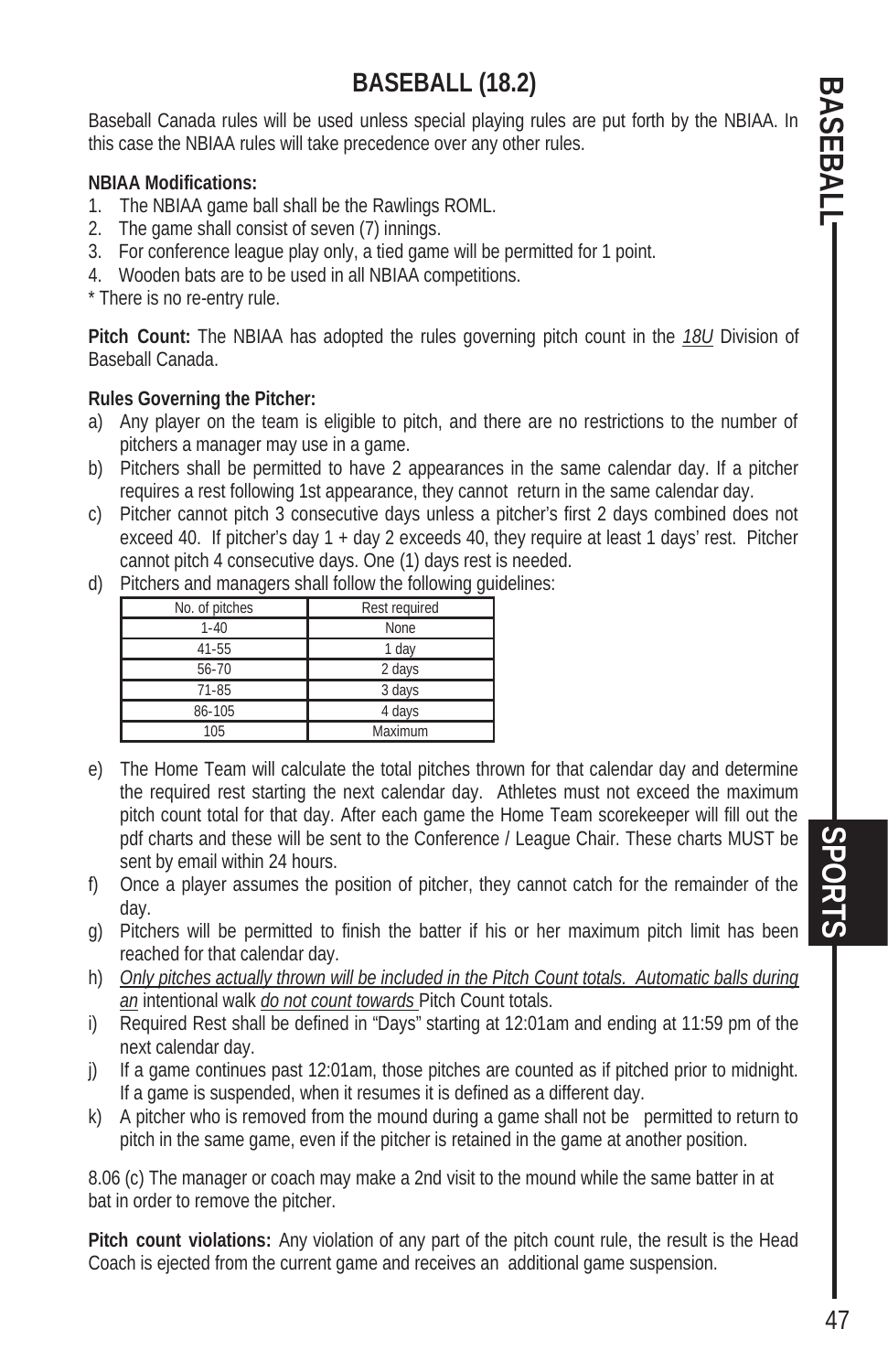#### **Number of Games Permitted**

A team shall be limited to **12** games (including all exhibition, controlled scrimmage, tournament and league play.) All games in the regionals and provincials shall not be counted in the 12 game limit.

#### **Special Provisions**:

- 1. NBIAA Championships to be held on the 2nd Saturday in October Game Time: 10:00 A.M.
- 2. If only one field is available:

10:00 AM Host Region #1 vs Guest Region #2 1:00 PM Host Region #2 vs Guest Region #1 Championship Game: 30 minutes after Game 2. If two fields are available, both games will be held at 10:00 AM with the championship game at 2 PM.

- 3. The higher seed team is the home team. If both #1 teams meet in the finals, the home team will be decided by a coin toss.
- 4. Baseball and softball are not to be categorized as parallel programs; therefore girls are eligible to participate.

#### **Suspended Game during Conference, Regional and Provincial Play**

- a) A suspended game shall be resumed at the exact point of suspension of the original game. The completion of a suspended game is a continuation of the original game.
- b) A game ending with the score tied will be treated as a suspended game providing it is a legal game (4 1/2 or 5 innings).
- c) Suspended games shall be replayed as soon as possible.

#### **10 Run Rule**

A baseball game shall end any time after five innings, or after four and one-half innings when a team is 10 or more runs behind and has completed its turn at bat.

#### **Schedules**

Each Region will develop its own schedule as provided for in the NBIAA By-laws. The schedule must be approved by the Executive Director.

#### **Umpires**

Only rated New Brunswick Amateur Baseball Umpires shall be used in all league games.

#### **Protests**

**SPORTS** 

In the event of a question or a protest during a Regional or Provincial Tournament, the decision of the Tournament Director shall be final. The Tournament Director will base his decision on the NBIAA By-laws.

Regular season protests, if any, will be handled as indicated in the NBIAA By-Laws.

#### **Ejections**

All names of players and coaches ejected from a game must be reported to the school principal. A player or coach ejected from a game for disciplinary measures shall be suspended from the remainder of that game and the next scheduled game (exhibition, conference, regional or provincial). If the ejection takes place during a semi-final regional or provincial event, the player(s) or coach(es) is suspended from the next scheduled game, excluding exhibition games.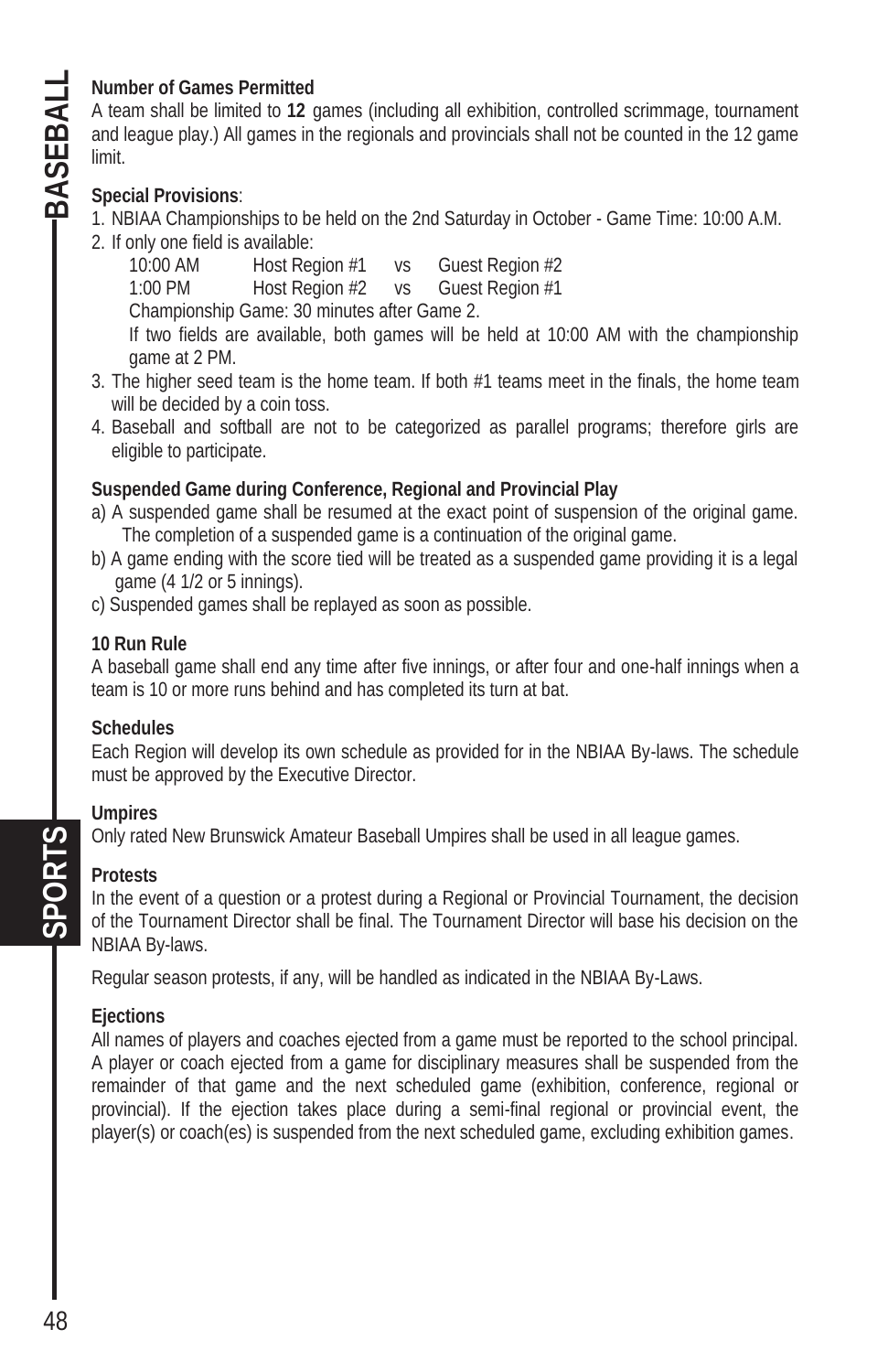# **BASKETBALL (18.3)**

F.I.B.A. rules will be used unless special playing rules are put forth by the NBIAA. In this case the NBIAA rules will take precedence over any other rules.

#### **NBIAA Modifications:**

- 1. Players There is no limit to the number of players that may be dressed for a game.
- 2. The game shall have a ten (10) minute halftime.
- 3. The NBIAA game ball shall be the Wilson Evolution (Size 7 Male, Size 6 Female).
- 4. The "old" FIBA 3 point line will remain in effect: 6.25 meters or 20' 6".
- 5. The FIBA rectangular key has been adopted as the standard key and will be used when available. The old trapezoidal key may be used if it is all that is available.
- 6. The no-charge semi-circle will not be enforced.
- 7. The shot clock will be reset to 24 seconds (not 14 seconds) on an offensive rebound.

#### **Season**

The season begins on November 10<sup>th</sup> or the 2<sup>nd</sup> Friday in November, whichever comes first, until the conclusion of the Provincial Tournament.

#### **Use of Mouth Guards**

The use of mouth guards for all players is strongly recommended.

#### **Number of Games Permitted**

A senior team shall be limited to **32** games (including all exhibition, control scrimmage, tournament and league play). All games in the regionals, provincials and Final '12' shall not be counted in the 32 game limit.

A junior team shall be limited to **28** games (including all exhibition, control scrimmage, tournament and league play). All games in the regionals and provincials shall not be counted in the 28 game limit.

#### **Mercy Rule**

Straight time will be run when there is a 40 point lead in the 4th quarter, but if both coaches agree, they *must notify the officials* and may play the reminder of the game, to which the final score counts. When the mercy rule is in effect, there shall be no deliberate pressing or trapping anywhere on the court by either team. *The mercy rule will not be in effect at the Regionals, Sectionals or Provincials*.

#### **Regional Tournaments**

Where necessary, Regional Tournaments (for Regions that do not have interlocking schedules) will be played the weekend before the Junior Provincial Tournaments and the weekend before the Senior Provincial Sectionals. The Regional host will be the #1 ranked team in their conference.

**JUNIOR BASKETBALL REGIONAL TOURNAMENT FORMAT– 6 teams**  Pool A: Host #1, Guest #2, Host #3 Pool B: Guest #1, Host #2, Guest #3

| Game    | Time       | Home                | Guest               |
|---------|------------|---------------------|---------------------|
| 1. Fri. | 10:00 AM   | Host Conference #1  | Host Conference #3  |
| 2. Fri. | 12:00 PM   | Guest Conference #1 | Guest Conference #3 |
| 3. Fri. | 2:00 PM    | Guest Conference #2 | Host Conference #3  |
| 4. Fri. | 4:00 PM    | Host Conference #2  | Guest Conference #3 |
| 5. Fri. | 6:00 PM    | Host Conference #1  | Guest Conference #2 |
| 6. Fri. | 8:00 PM    | Guest Conference #1 | Host Conference #2  |
| 7. Sat. | 10:00 AM   | # 2 Pool A          | $# 2$ Pool B        |
| 8. Sat. | $11:45$ AM | $# 1$ Pool A        | $# 1$ Pool B        |

**PORTS**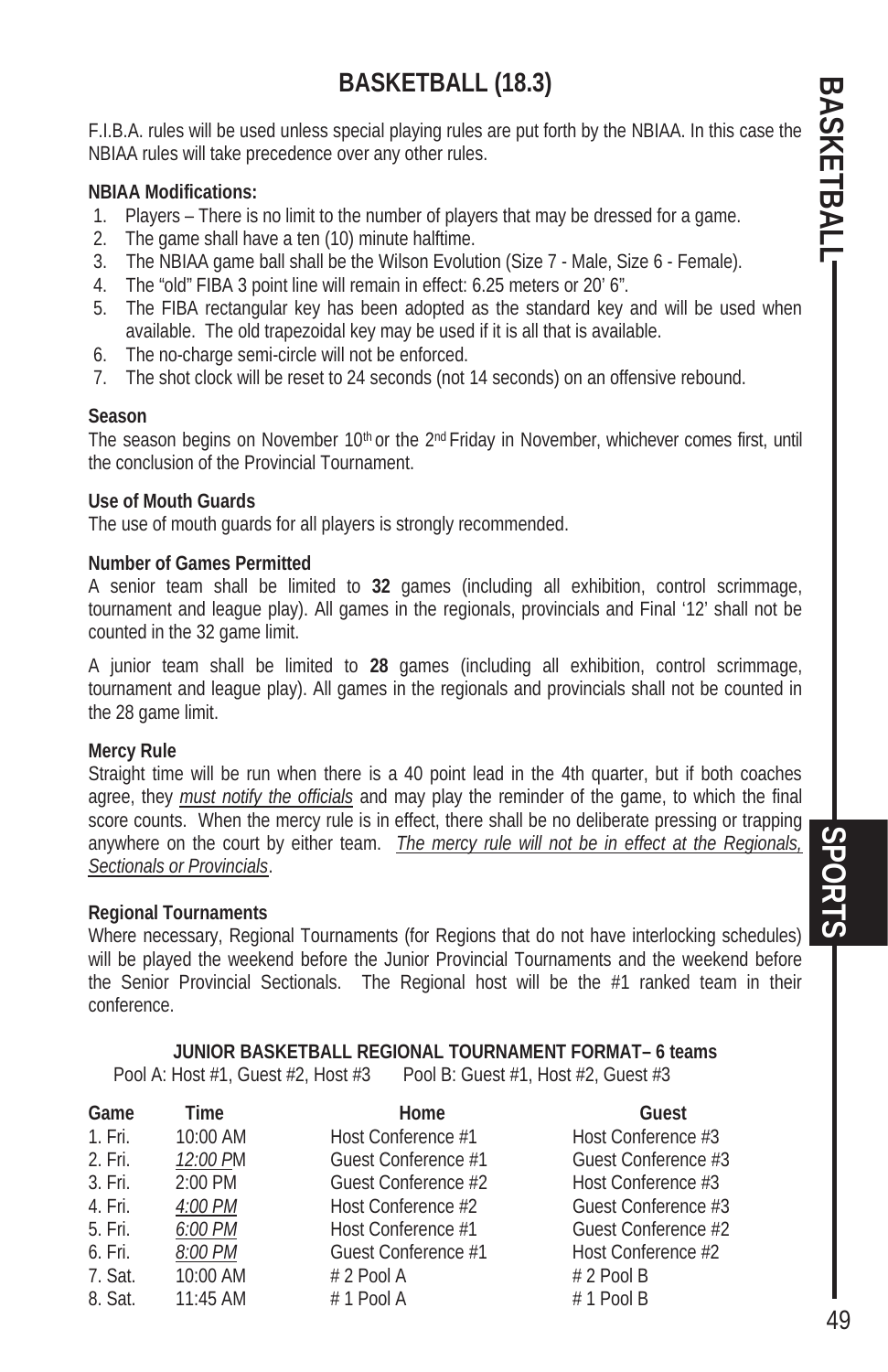**Junior Championships** will be held on the fourth full weekend before March Break (March Break is Monday to Friday as defined as per the Department of EECD Calendar).

**JUNIOR BASKETBALL FORMAT FOR PROVINCIAL CHAMPIONSHIPS - 6 Teams**  Pool A: Host #1, Guest #2, Host #3 Pool B: Guest #1, Host #2, Guest #3

| Time      |                       |                |                                           |
|-----------|-----------------------|----------------|-------------------------------------------|
| 10:00 AM  | Host Region #1        | VS             | Host Region #3                            |
| 12:00 PM  | Guest Region #1       |                | Guest Region #3                           |
| $2:00$ PM | Guest Region #2       |                | Host Region #3                            |
| 4:00 PM   | Host Region #2        | VS             | Guest Region #3                           |
| 6:00 PM   | Host Region #1        | VS             | Guest Region #2                           |
| 8:00 PM   | Guest Region #1       |                | Host Region #2                            |
| 10:00 AM  | Pool A $#1$           | V <sub>S</sub> | Pool B $#2$                               |
| 11:45 AM  | Pool B $#1$           | VS             | Pool A $#2$                               |
|           | Winner of Game 7      |                | Winner of Game 8                          |
|           | Championship: 3:00 PM |                | <b>VS</b><br>VS<br><b>VS</b><br><b>VS</b> |

#### **SENIOR BASKETBALL REGIONAL TOURNAMENT FORMAT**

| Game    | Time              | Home                | Guest               |
|---------|-------------------|---------------------|---------------------|
| 1. Fri. | $6:00$ PM         | Host Conference #2  | Guest Conference #3 |
| 2. Fri. | $8:00$ PM         | Guest Conference #2 | Host Conference #3  |
| 3. Sat. | $10:00$ AM        | Host Conference #1  | Winner Game 2       |
| 4. Sat. | 12:00 PM          | Guest Conference #1 | Winner Game 1       |
| 5. Sat. | $4:00 \text{ PM}$ | Non-winner Game 3   | Non-winner Game 4   |
| 6. Sat. | $6:00$ PM         | Winner Game 3       | Winner Game 4       |

**Note:** Non-winners of first two (2) games are eliminated. The participants in game 6 and the winner of game 5 will be the three (3) teams that advance to the NBIAA Sectional tournaments. Winner of Game 6 hosts a NBIAA Sectional next weekend, with the winner of Game 5. The nonwinner of game 6 goes to other sectional.

If a school ends up hosting a Jr. Championship, as well as a Senior Regional, the NBIAA office will determine the schedule.

**Senior Provincial Sectionals** will be held the third full weekend before March Break (March Break is Monday to Friday as defined as per the Department of EECD Calendar).

#### **Schedule**

- 1. Six (6) teams, three (3) from each region.
- 2. Two sectional tournaments, composed of 1 & 3 from one region and the 2 seed from the other, shall be played to determine the two finalists. The tournaments will be hosted by the two regional winners.
- 3. Championship game will be played as part of the Final '12' on the following weekend.

#### **Format for Hosting Single Provincial Sectional**:

**Game Time** 

| 1. Fri. | $6:00 \text{ PM}$ | Second Seed | <b>Third Seed</b>                                  |
|---------|-------------------|-------------|----------------------------------------------------|
| 2. Sat. | 12:00 PM          |             | Sectional Final Game (#1 seed vs winner of game 1) |

#### **Format for Hosting a Double Provincial Sectional:**

**Game Time** 

| 1. Fri. | $6:00 \text{ PM}$  | Second Seed                       | VS. | Third Seed (G) |
|---------|--------------------|-----------------------------------|-----|----------------|
| 2. Fri. | $8:00 \text{ PM}$  | Second Seed                       | VS  | Third Seed (B) |
| 3. Sat. | $12:00 \text{ PM}$ | <b>Girls Sectional Final Game</b> |     |                |
| 4. Sat. | $3:00$ PM          | <b>Boys Sectional Final Game</b>  |     |                |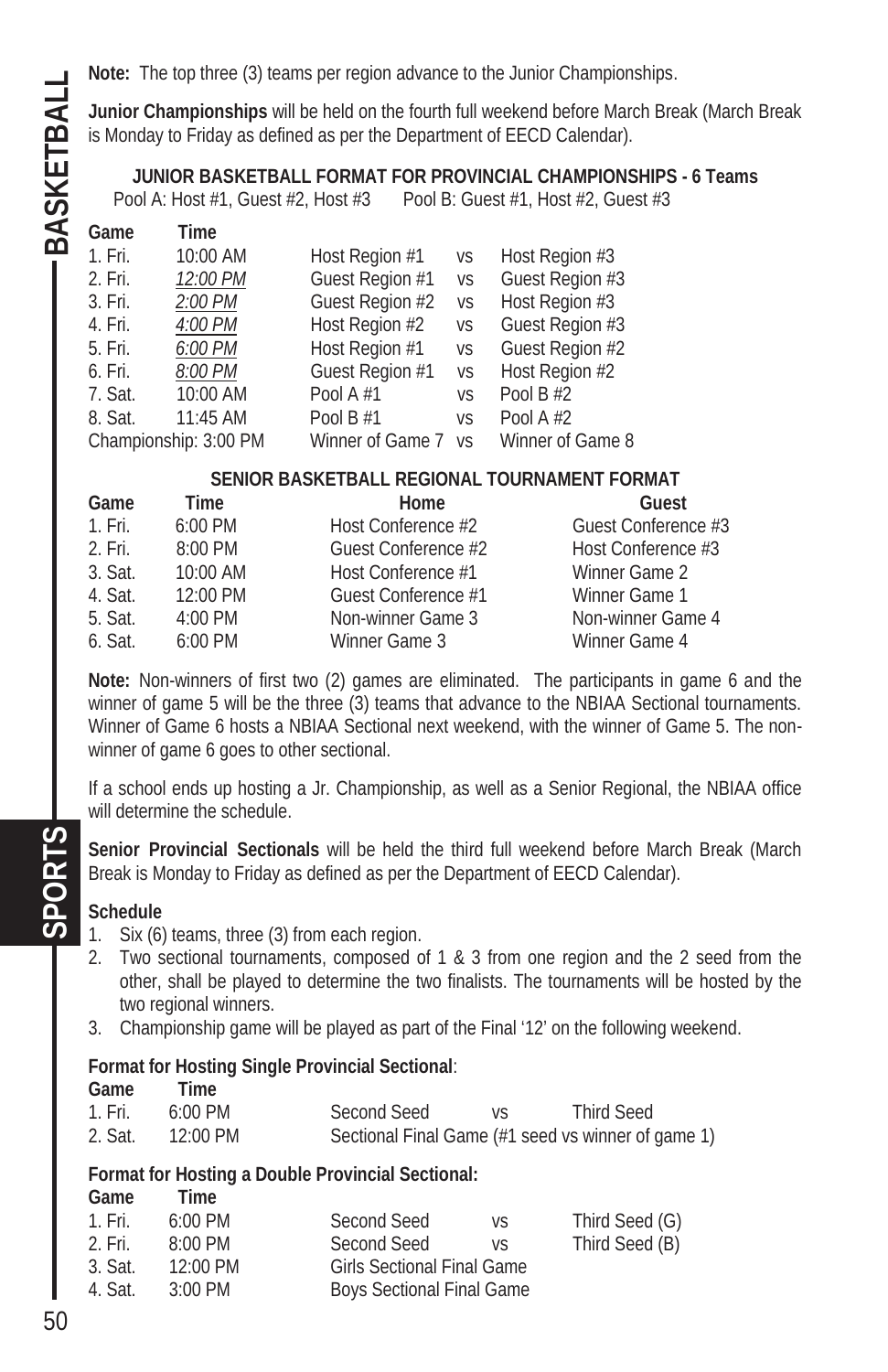# **BASKETBALL** BASKETBALL SPORTS **SPORTS**

#### **Final 12**

Schools participating must have a school staff representative present at the game.

#### **Finances**

- 1. Final '12' An amount of up to \$500 per team will be given to participating schools and the remainder of the profits going to the NBIAA.
- 2. No entry fee will be charged for the Final '12'.
- 3. Senior and Junior Regionals, Junior Championships & Senior Provincial Sectionals:
	- a) Refer to O.R. 5.1 for the entry fees for participating teams.
	- b) Profits will be divided among participating teams.
	- c) Admission fees must be charged.
- 4. The NBIAA will not cover any deficits.
- 5. The NBIAA will set the admission price per session. Please refer to O.R. 5.3.

#### **Ejections**

All names of players and coaches ejected must be reported to the school principal. Players and coaches ejected from a game shall be suspended from the remainder of the game and the next scheduled game (exhibition, conference, regional or provincial). If the ejection takes place during a semi-final regional or provincial event, the player(s) or coach(es) is suspended from the next scheduled game, excluding exhibition games.

#### **Technical Foul**

Each conference shall keep track of technical fouls. Team personnel receiving their 4<sup>th</sup> technical foul will receive a 1 game suspension;  $5<sup>th</sup>$  technical foul will receive a 2 game suspension, a  $6<sup>th</sup>$ technical foul will be suspended for the balance of the season.

All home team coaches **MUST** send game sheets (legible and signed by officials) to the Conference President/League Coordinator within 24 hrs or no later than the next school day. Failure to submit will result in the levying of an administrative fee of \$25 per game sheet, which stays within each conference.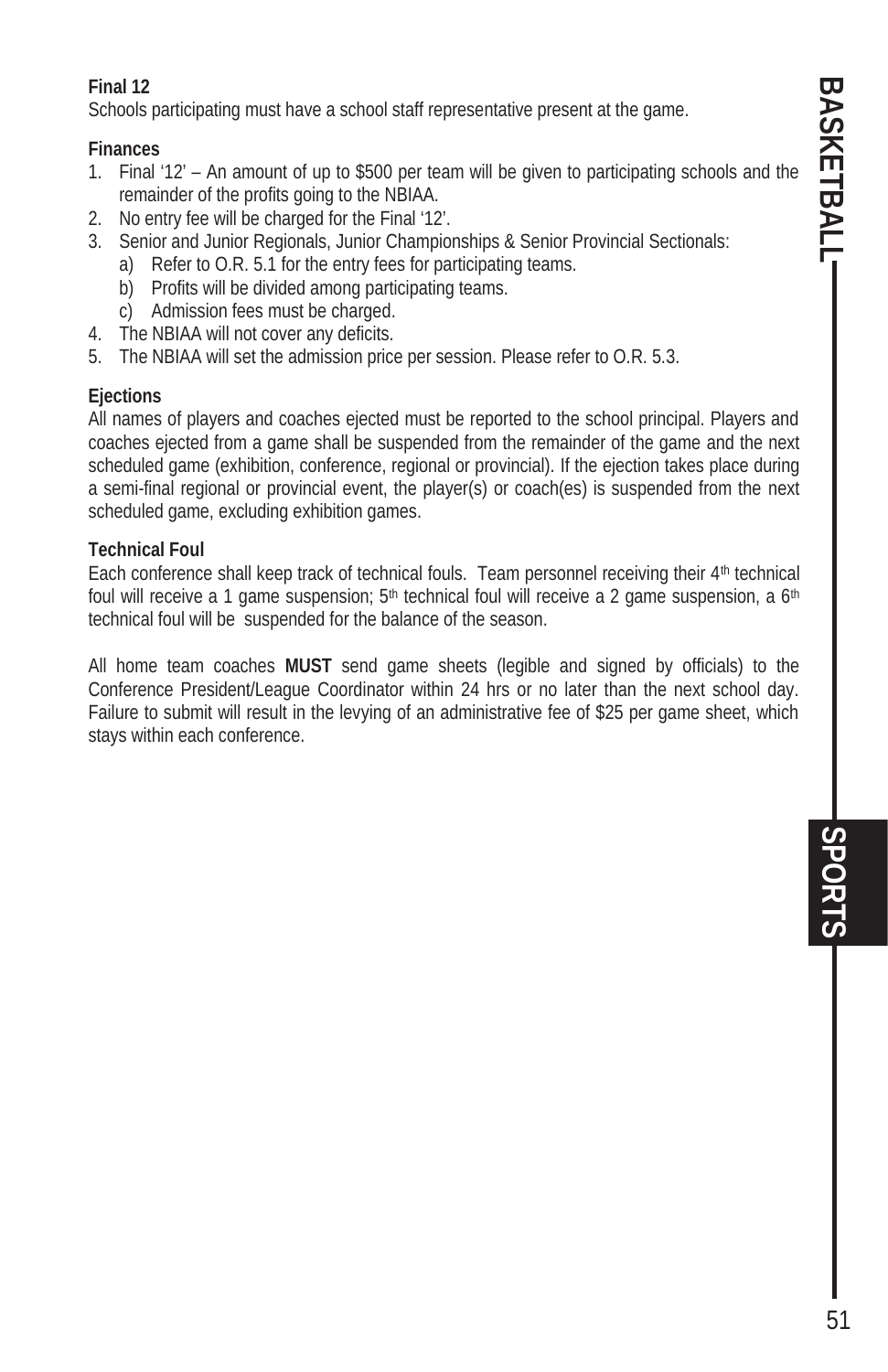# **CHEERLEADING (18.4)**

The New Brunswick Cheerleading Rules and Resource Guide (NBCRRG) will be used unless special playing rules are put forth by the NBIAA. In this case the NBIAA rules will take precedence over any other rules.

#### **Rules and Guidelines**

A minimum of one NBIAA registered cheerleading coach per school MUST be International Cheer Union (ICU) credentialed to a minimum of level 2 in all disciplines (stunts, tosses and tumbling) and MUST be present with the team during all cheerleading related activities (i.e.: practices, games, competitions etc.).

A minimum of one Level 2 ICU/credentialed coach from each school must attend the Safety Clinic. It is required that all coaches be present to help ensure athlete safety.

Cheerleading teams will be limited to the rules and stunt guidelines as set forth by the NBCA and NBIAA. These rules and guidelines will be reviewed at the Coaches Safety Clinic and will be available to all coaches in the NBCRRG.

- Pyramids do not exceed 2 levels.
- No inversions from off the ground (cannot flip from someone's shoulders or hands).
- Legal suspended rolls will be allowed (forward suspended rolls off multi-base stunts, shoulder height or below, where the top person maintains continuous hand to hand/arm contact with the original two bases).
- Inverted dismounts are not permitted (except legal suspended rolls).
- Reversed vaults are not permitted.
- The insurance will not cover activities such as inversions and stunts higher than two people.

#### **Team Personnel Form**

Schools may register as many students as they desire. Individuals wearing the school mascot costume must be included on the cheerleading team personnel form.

#### **COMPETITIVE TEAM**

Teams must decide if they wish to operate as an exhibition team or a competitive team. The purpose of an exhibition team is to support your school's sport teams until one week prior to the Provincials. The purpose of a competitive team is to compete at the Provincial Championship and they may also support other sport teams at their school.

**Start Date -** Tryouts and practices can begin three weeks prior to the beginning of the fall season. Please refer to O.R. 15.13.

**Stunt Limitations** - Stunts may not exceed two people high. Further rules are covered in NBCRRG.

#### **Team Composition for Competition**

A team may consist of twenty-five (25) or fewer members. Gender designation not applicable.

#### **Invitational Competitions**

Competitive Teams have the option of competing at any Invitational Competition which follow the NBIAA guidelines.

#### **Provincial Championship**

- 1. Competitive Teams must compete at the NBIAA Provincial Championship, which will be held on the second Saturday of February.
- 2. The New Brunswick Cheerleading Association Executive Committee consisting of the President and all representatives will coordinate the Provincial Championship.
- 3. A set location for a number of years shall be established for the Provincial Championship.

**SPORTS**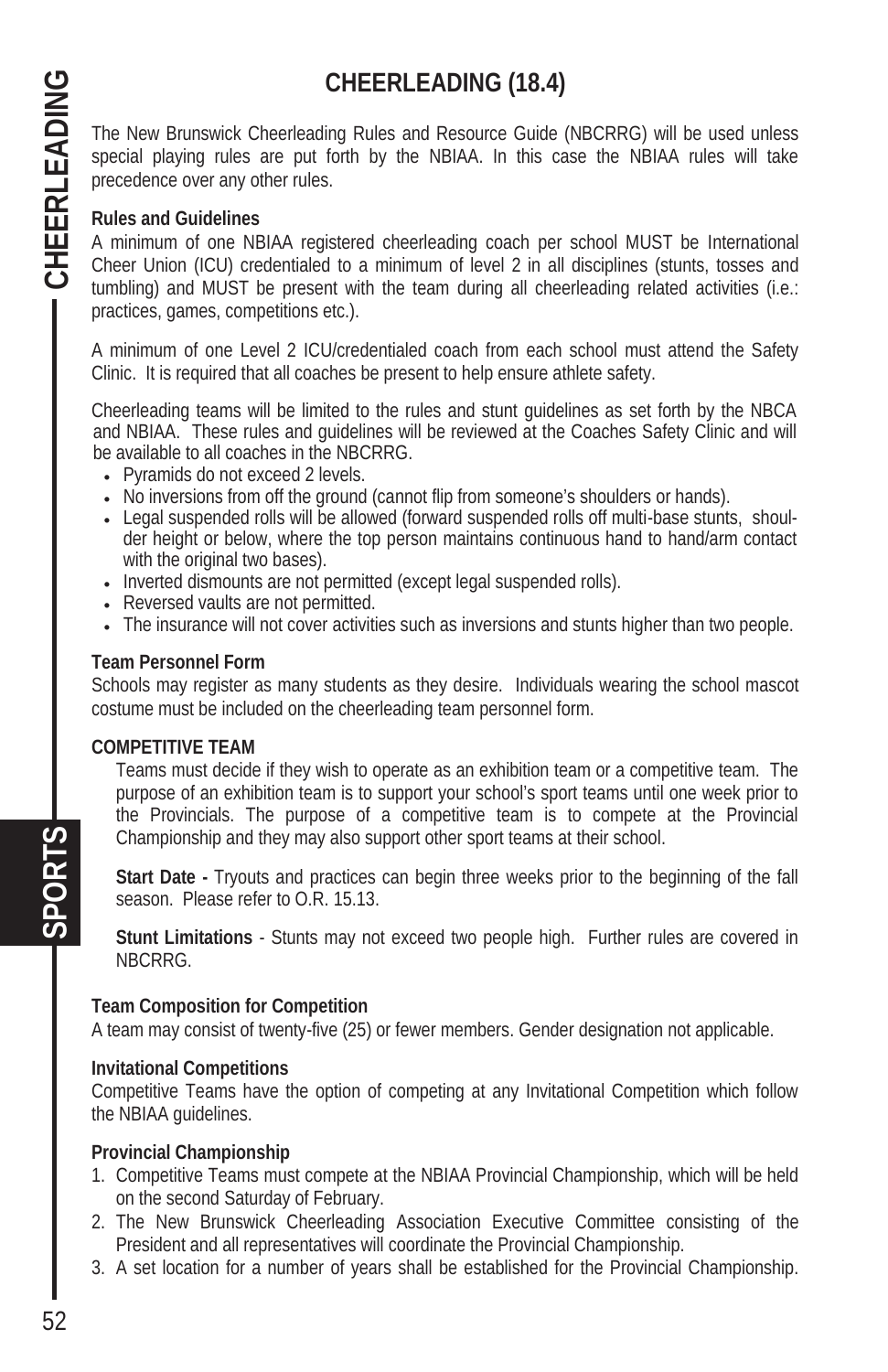The facility shall be centrally located with adequate space and be accessible to hotels, motels, eating establishments and must be able to hold as many spectators that wish to attend.

- 4. Entry Fees will be charged to schools to cover the cost of the facility rental (where applicable) and judges.
- 5. Admission fees will be charged, please refer to O.R. 5.3.
- 6. Four (4) neutral judges will be engaged to officiate at the Provincial Championship, consisting of one (1) for each of he following categories:
	- a) Building Skills
	- b) Jumps and Tumbling
	- c) Tosses and Overall
	- d) Legalities

Judges must have taken the NBCA prescribed training for the current competition year and must have satisfactorily completed training in the categories that they are assigned to judge.

7. There will be a call back of the top 4 teams to perform their routine a second time and that the two scores be added together for a total to arrive at the actual winner.

#### **Participation in other Activities**

Teams, with permission from their principals, may participate in other school activities, but they do so without NBIAA accident and liability insurance.

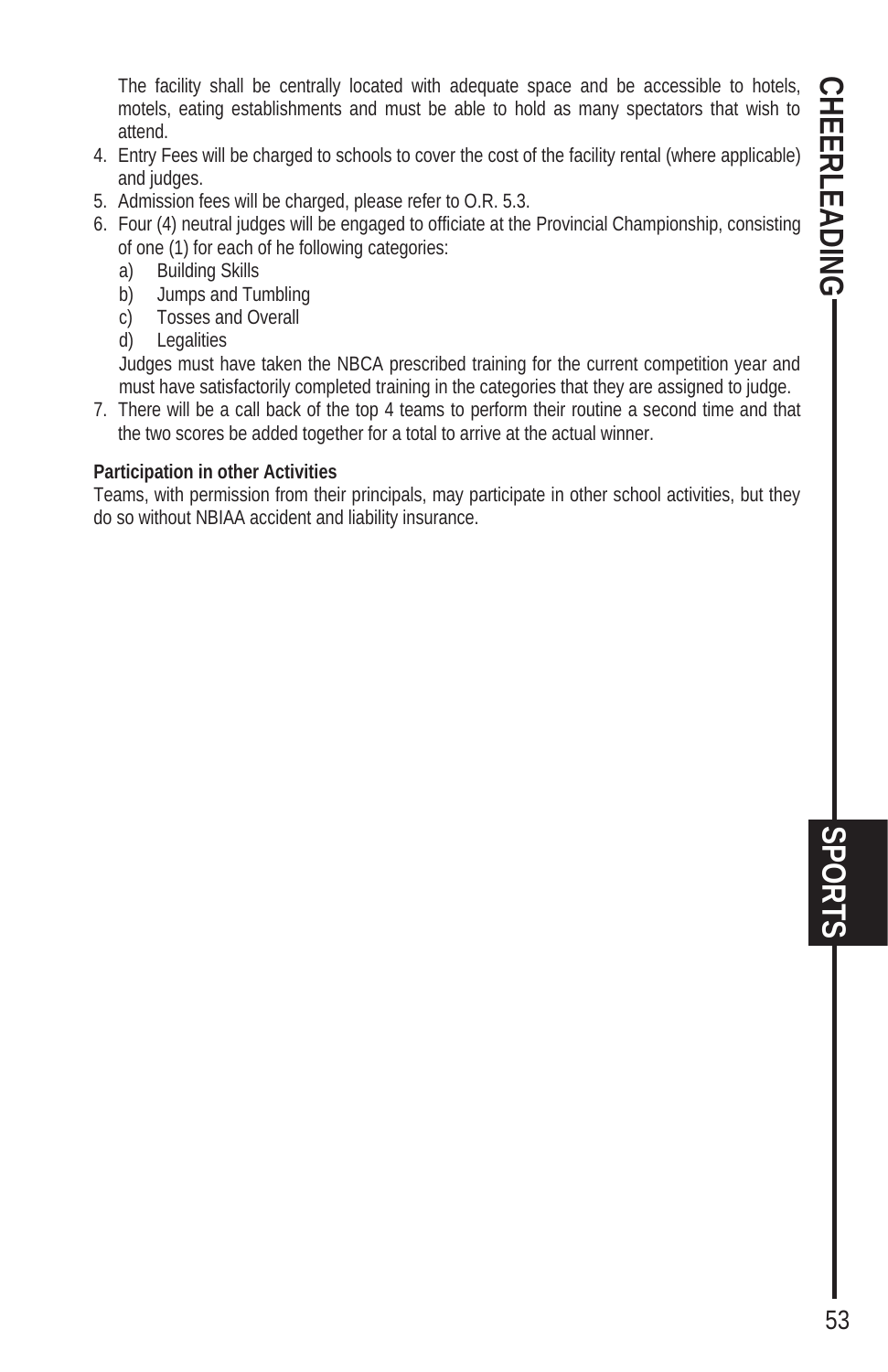# **CROSS COUNTRY (18.5)**

Athletics Canada Rules will be used unless special rules are put forth by the NBIAA. In this case the NBIAA rules will take precedence over any other rules.

#### **Registration Fees**

There are **four** categories (Sr. Boys, Jr. Boys, Sr. Girls & Jr. Girls) of competition and four Provincial Championship banners are presented. Medals will be awarded to each championship team and for 1st, 2nd and 3rd place in each category.

#### **Special Provisions**:

1. Team - A cross country team shall consist of **4 and a maximum of 7 runners.** The top 4 to count in the team's scoring. Individual runners are eligible to compete - 3 or less. NBIAA Junior registered athletes must compete as Juniors and cannot compete in the Senior category.

 Paralympic athletes may compete according to their category and distance as set out below in number 3, separate results will be provided.

2. Scoring – Scoring shall be as shown in the following table:

|          | 1st Place 2nd Place 3rd Place 4th Place 5th Place 6th Place |  |        |  |
|----------|-------------------------------------------------------------|--|--------|--|
| Points 1 |                                                             |  | 6 Etc. |  |

All competitors who finish the race shall be ranked and tallied in accordance with the above table. The team score shall then be determined by totalling the points scored by the First Four finishers of each team. The team which scores the smallest number of points is the winner.

In the event of a tie, it shall be resolved in favour of the team whose last scoring member finished nearer the first place.

While the fifth, sixth and seventh finishers of a team do not score points toward their team's total, their place if better than those of any of the first four of an opposing team, result in an increased score for that team.

3. Categories and Distances:

| Boys                                          | Girls           |
|-----------------------------------------------|-----------------|
| Senior  5,000 m.                              | Senior 5,000 m. |
| Junior $\ldots \ldots \ldots \ldots 4,000$ m. | Junior 4,000 m. |

4. Athletes will be required to participate in two (2) NBIAA meets prior to Regionals.

#### 5. **Regional Regulations:**

The top five (5) runners from the top four (4) teams, plus individual runners up to 32 total runners from each category (Sr. Boys, Jr. Boys, Sr. Girls & Jr. Girls) per region will qualify for the Provincial Championships. A total of 32 runners (teams plus individuals) in each category per region will advance. All athletes must compete in the Regionals to advance to the NBIAA Provincial Championships.

#### 6. **Provincial Regulation:**

Eight (8) entries (four (4) per region) and eight (8) individuals (four (4) per region) in each category.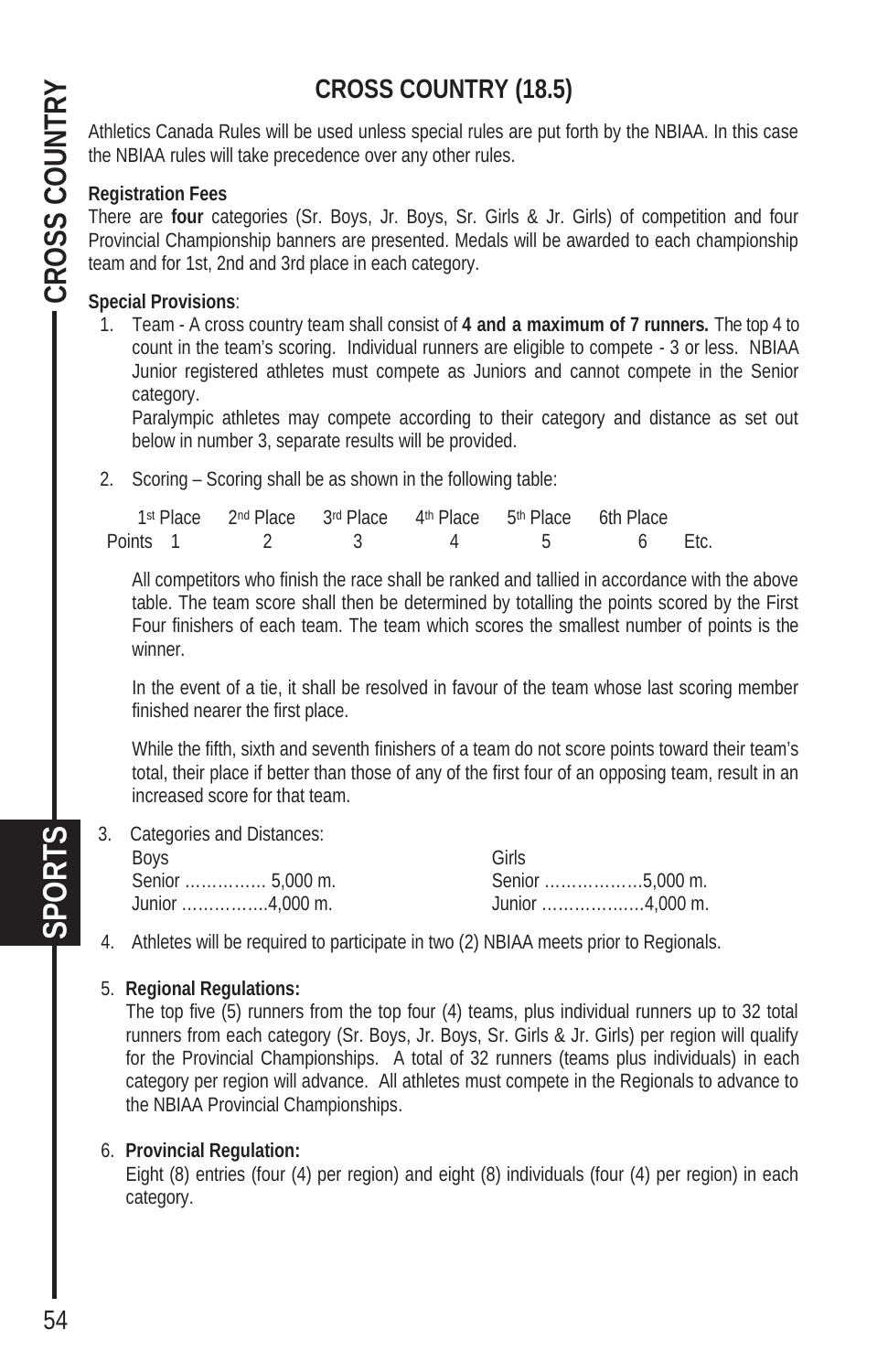|    | N-E Teams:                                                                                                                                                                                                                                                                                                                              | Sr. Boys<br>2<br>3                                                                                                                                           | Jr. Boys<br>1<br>$\overline{2}$<br>3           | Sr. Girls<br>1<br>$\overline{2}$<br>3           | Jr. Girls<br>1<br>$\overline{2}$<br>3           |                      |  |
|----|-----------------------------------------------------------------------------------------------------------------------------------------------------------------------------------------------------------------------------------------------------------------------------------------------------------------------------------------|--------------------------------------------------------------------------------------------------------------------------------------------------------------|------------------------------------------------|-------------------------------------------------|-------------------------------------------------|----------------------|--|
|    | N-E Individuals:                                                                                                                                                                                                                                                                                                                        | 4<br>Sr. Boys<br>1<br>$\overline{2}$<br>3<br>4                                                                                                               | 4<br>Jr. Boys<br>1<br>$\overline{2}$<br>3<br>4 | 4<br>Sr. Girls<br>1<br>$\overline{2}$<br>3<br>4 | 4<br>Jr. Girls<br>1<br>$\overline{2}$<br>3<br>4 | <b>CROSS COUNTRY</b> |  |
|    | S-W Teams:                                                                                                                                                                                                                                                                                                                              | Sr. Boys<br>1<br>2<br>3<br>4                                                                                                                                 | Jr. Boys<br>1<br>$\overline{2}$<br>3<br>4      | Sr. Girls<br>1<br>$\overline{2}$<br>3<br>4      | Jr. Girls<br>1<br>$\overline{2}$<br>3<br>4      |                      |  |
|    | S-W Individuals:                                                                                                                                                                                                                                                                                                                        | Sr. Boys<br>1<br>2<br>3<br>4                                                                                                                                 | Jr. Boys<br>1<br>$\overline{2}$<br>3<br>4      | Sr. Girls<br>1<br>$\overline{2}$<br>3<br>4      | Jr. Girls<br>1<br>$\overline{2}$<br>3<br>4      |                      |  |
| 7. |                                                                                                                                                                                                                                                                                                                                         | The NBIAA/ASINB Championships will be held on the third Friday of October.                                                                                   |                                                |                                                 |                                                 |                      |  |
| 8. |                                                                                                                                                                                                                                                                                                                                         | A school identified uniform/jersey is required when competing.                                                                                               |                                                |                                                 |                                                 |                      |  |
| 9. | No iPods or other electronic devices may be worn by competitors during the race. Hats<br>are prohibited during competition except for the wearing of winter caps due to cold<br>weather.<br>Competitors shall not wear jewelry during competition. The following are exceptions:<br>medical-alert medals, religious medals and a watch. |                                                                                                                                                              |                                                |                                                 |                                                 |                      |  |
|    | 10. A course walk must be held at the Regional and Provincial events. The course walk will be<br>at 10:30 A.M., followed by the coaches meeting and the first Race at 12:00 P.M.<br>(recommended - 90 minutes between the course walk and first race).                                                                                  |                                                                                                                                                              |                                                |                                                 |                                                 |                      |  |
|    |                                                                                                                                                                                                                                                                                                                                         | 11. The NBIAA online registration list as of the Saturday before the NBIAA Regionals is the<br>official school entry. NO CHANGES CAN BE MADE AFTER THIS DAY. |                                                |                                                 |                                                 | SPORTS               |  |

- 7. The NBIAA/ASINB Championships will be held on the third Friday of October.
- 8. A school identified uniform/jersey is required when competing.
- 9. No iPods or other electronic devices may be worn by competitors during the race. Hats are prohibited during competition except for the wearing of winter caps due to cold weather.

- 10. A course walk must be held at the Regional and Provincial events. The course walk will be at 10:30 A.M., followed by the coaches meeting and the first Race at 12:00 P.M. (recommended - 90 minutes between the course walk and first race).
- 11. The NBIAA online registration list as of the Saturday before the NBIAA Regionals is the official school entry. **NO CHANGES CAN BE MADE AFTER THIS DAY**.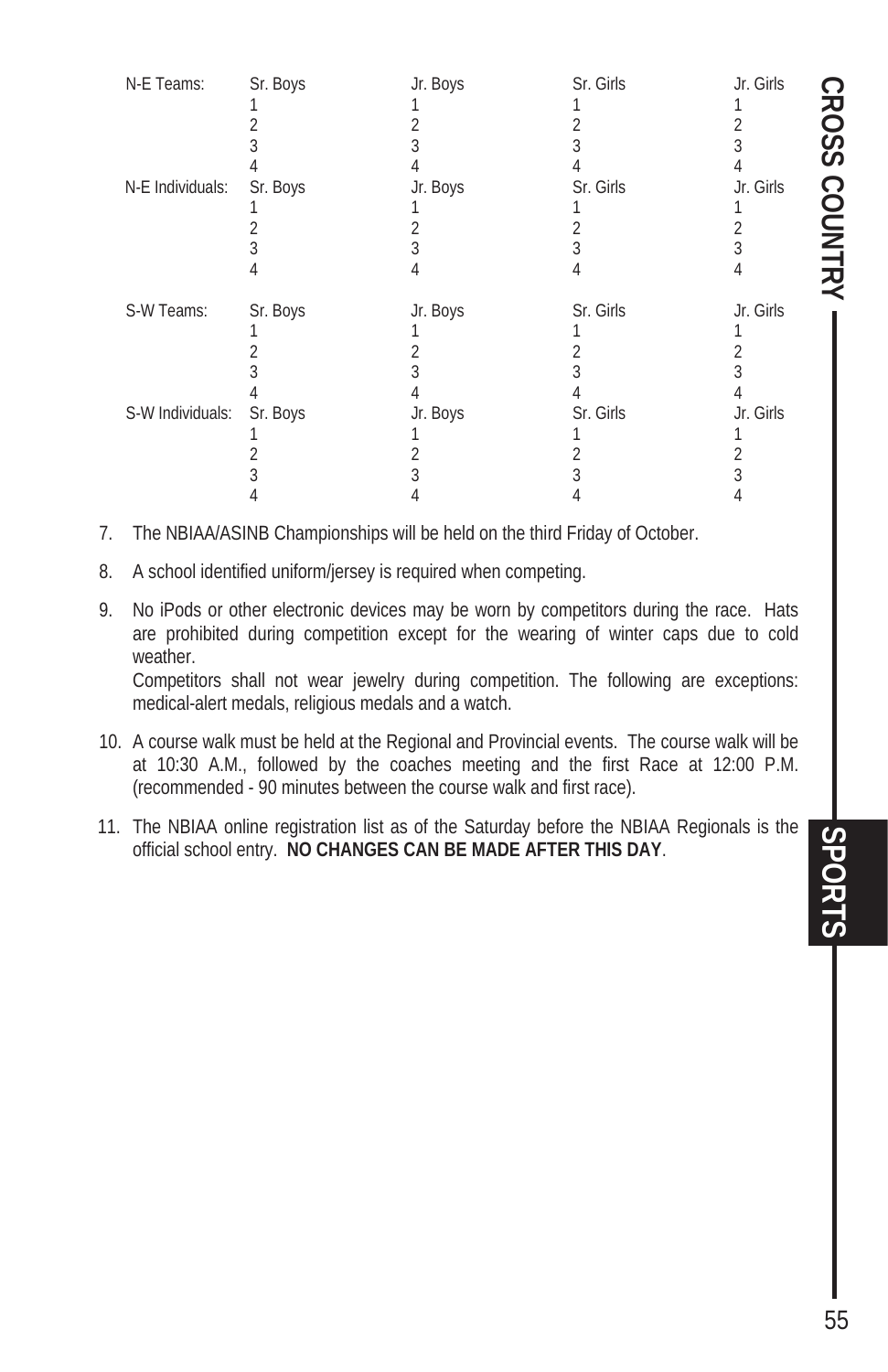# **FIELD HOCKEY (18.6)**

Field Hockey Canada Rules will be used unless special playing rules are put forth by the NBIAA. In this case the NBIAA rules will take precedence over any other rules.

#### **Special Provisions:**

- 1. A team shall be limited to 20 games (including all exhibition, controlled scrimmage, tournament and league play). All games in the regionals and provincials shall not be counted in the 20 game limit.
- 2. All games shall consist of two thirty (35) minute halves.
- 3. Teams may dress an unlimited number of players and must identify a field captain.
- 4. The wearing of mouth guards and shin guards are compulsory. Any player found in the game without a mouth guard or shin guards shall be suspended from the game (without substitution) until a mouth guard and/ or shin guards are secured.
- 5. For safety reasons, the NBIAA strongly recommends following the FHC / FIH rule: Field players are permitted to wear a smooth preferably transparent or single coloured face mask or metal grill face mask, which follows the contours of the face, when defending a penalty corner or penalty stroke for the duration of that penalty corner or penalty stroke including the immediate taking of a free hit awarded after a penalty corner when passing the ball to another player; the primary objective of wearing a face mask to defend a penalty corner is safety; wearing of face masks which are consistent with the underlying spirit of this guidance should be allowed.
- 6. Goal Keepers shall be required to be fully equipped.
- 7. Each team is allowed one (1) time out per half.
- 8. All names of players and coaches ejected from a game must be reported to the school principal. Players and coaches ejected from a game shall be suspended from the remainder of the game and the next scheduled game (exhibition, conference, regional or provincial). If the ejection takes place during a semi-final regional or provincial event, the player(s) or coach(es) is suspended from the final of that event.
- 9. All league standings will follow the NBIAA operating regulation: 3 pts. for a win, 1 pt. for a tie and 0 pts. for a loss.
- 10. In Regional league play (interlocking), the top two teams based on league standings would advance to the Provincials.
- 11. The NBIAA Championships will be held on the last Saturday in October. It is recommended that turf fields be used for the championship event. Entry Fees will be charged to schools to cover the cost of the facility rental (where applicable) and the officials. Admission fees must be charge, please refer to O.R. 5.3.

**Saturday's recommended schedule:** (to be approved by the NBIAA)

Championship Game: 3:00 P.M.

Game One: 10 A.M. Same Cone Control Host Region #1 vs Guest Region #2 Game Two: 12:00 P.M. Guest Region #1 vs Host Region #2

 If two fields are used: Game One and Game Two at 10 A.M. Championship Game: 2:00 P.M.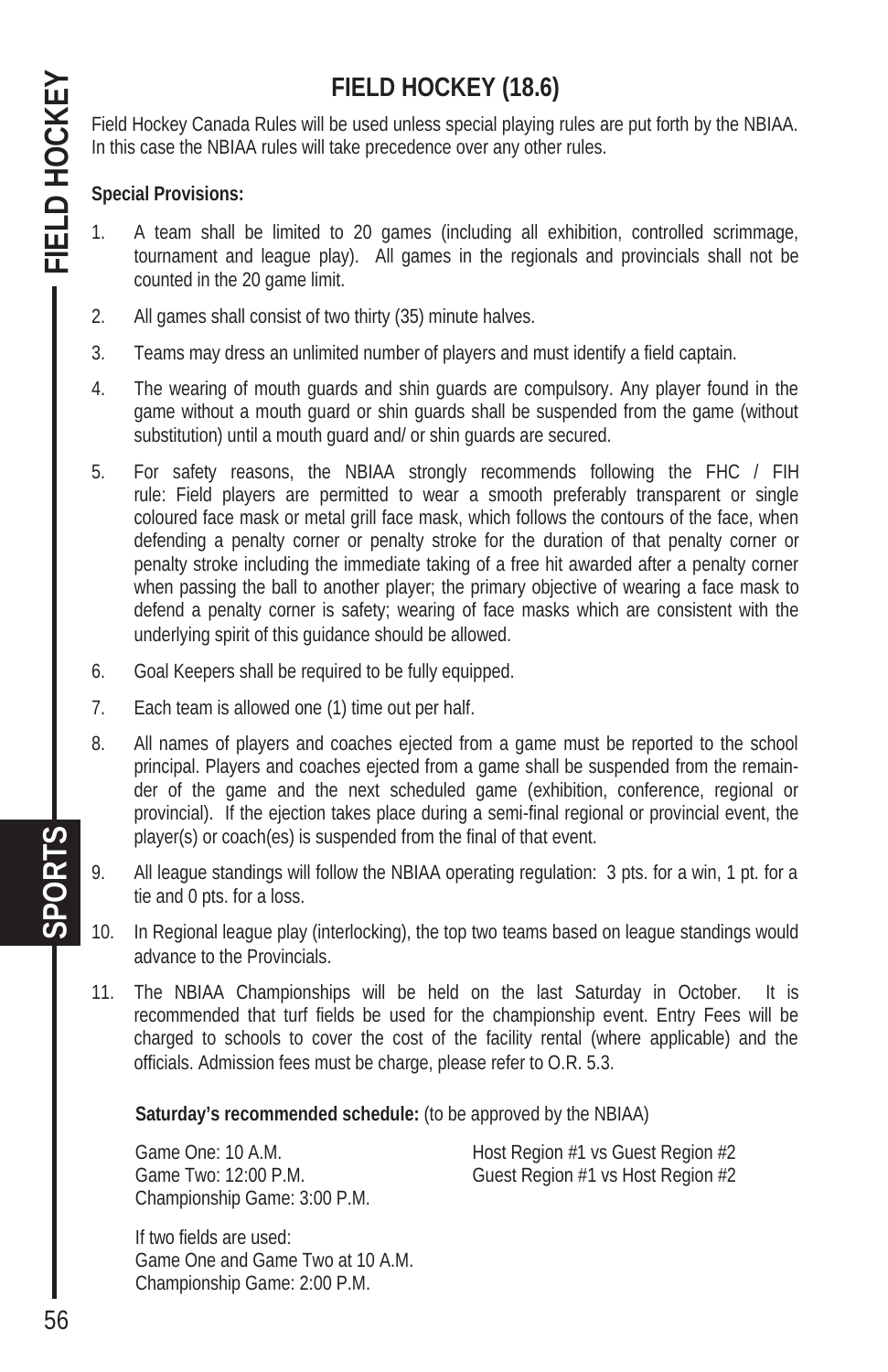# **FOOTBALL (18.7)**

Football Canada Rules will be used unless special playing rules are put forth by the NBIAA. In this case the NBIAA rules will take precedence over any other rules.

#### **Rules Modifications**

- 1. The official game ball is the Wilson F2000.
- 2. Weather regulations: If a game is stopped due to weather, the following procedures will be in effect: If it occurs in the first half than no team is declared the winner. Both teams will receive one (1) point. If it occurs in the second half, then the team that is ahead will be declared the winner.
- 3. The over-time rule will be as in the Football Canada Rules for tackle football.
- 4. No tinted visors are allowed.
- 5. Video tapes and Communication Equipment No team shall gain an unfair advantage through the use of videos or communication equipment.
	- a) Home teams must provide equal and safe vantage points as they are using. An opponent may waive their right to tape from the vantage point. Teams do not have to provide video taping or communication equipment from the booth to the sideline for their opponent. Teams are responsible for this format of communication. There is to be no communication equipment allowed between the sideline and players on the field i.e. Coach to players helmet as this would create an unfair advantage.
- 6. Minor Officials Timers and Stick Crews All teams will provide qualified minor officials to attend a mini seminar.
- 7. Coaches Technical Time Out A CTTO is for the sole purpose to inquire in an application of the referees' interpretation of a call. The CTTO must be called before the ball has been whistled in for the next play. One per half. No carry over from half to half. One CTTO per overtime. Teams must huddle and no communication can be made to any player. Penalty: Objectionable Conduct - Loss of 10 yards. Upon a CTTO both coaches, one from each team, will come to a neutral area with the head official and line umpire. Neither coach may argue the point. Penalty: Loss of further CTTO and loss of 10 yards, where it is the

second half and there can be no further loss of CTTO the team shall be penalized 15 yard.

- 8. The team's bench extends from the 15 to 45 yard line and is no closer than 2 yards from the sideline.
- 9. Football New Brunswick "Head Out Of The Game" Unnecessary Roughness Penalty will be in effect.\*
- 10. Officials will send all UR penalties called from each game to the league president and the NBIAA for school and athlete tracking purposes. The UR card will also be indicated on the game sheet at the end of the game for both the home and visiting teams to take their copy.
- 11. An athlete receives a UR (which violates FC article 7, 8 or 16) during the game and it's recorded by the official, the athlete is sent off the field for 3 plays and we recommend the coach speak to the player about the incident. The athlete gets their 2<sup>nd</sup> UR in the same game and they are removed for the remainder of the game, but not necessarily the next game – unless determined by officials that it was a flagrant foul with the intent to injure.
- 12. A player receiving their 4<sup>th</sup> UR in the season for the violation of rules involving article 7 (spearing), article 8 (head leading block or tackle) and article 16 (player in defenseless posture) will receive a 1 game suspension;  $5<sup>th</sup>$  UR and they will receive a 2 game suspension, 6<sup>th</sup> UR and they will be suspended for the balance of the season.
- 13. No player shall target and make forcible contact to the head or neck area of an opponent with the helmet, forearm, hand, fist, elbow or shoulder. This foul requires that there be at least one indicator of targeting (See FC Rules). When in question, it is a foul and the player will be ejected from the game and a loss of 25 yards.
- 14. When a team states that they are taking a knee to the officials, the defence cannot come across the line and there is no play.

STORTS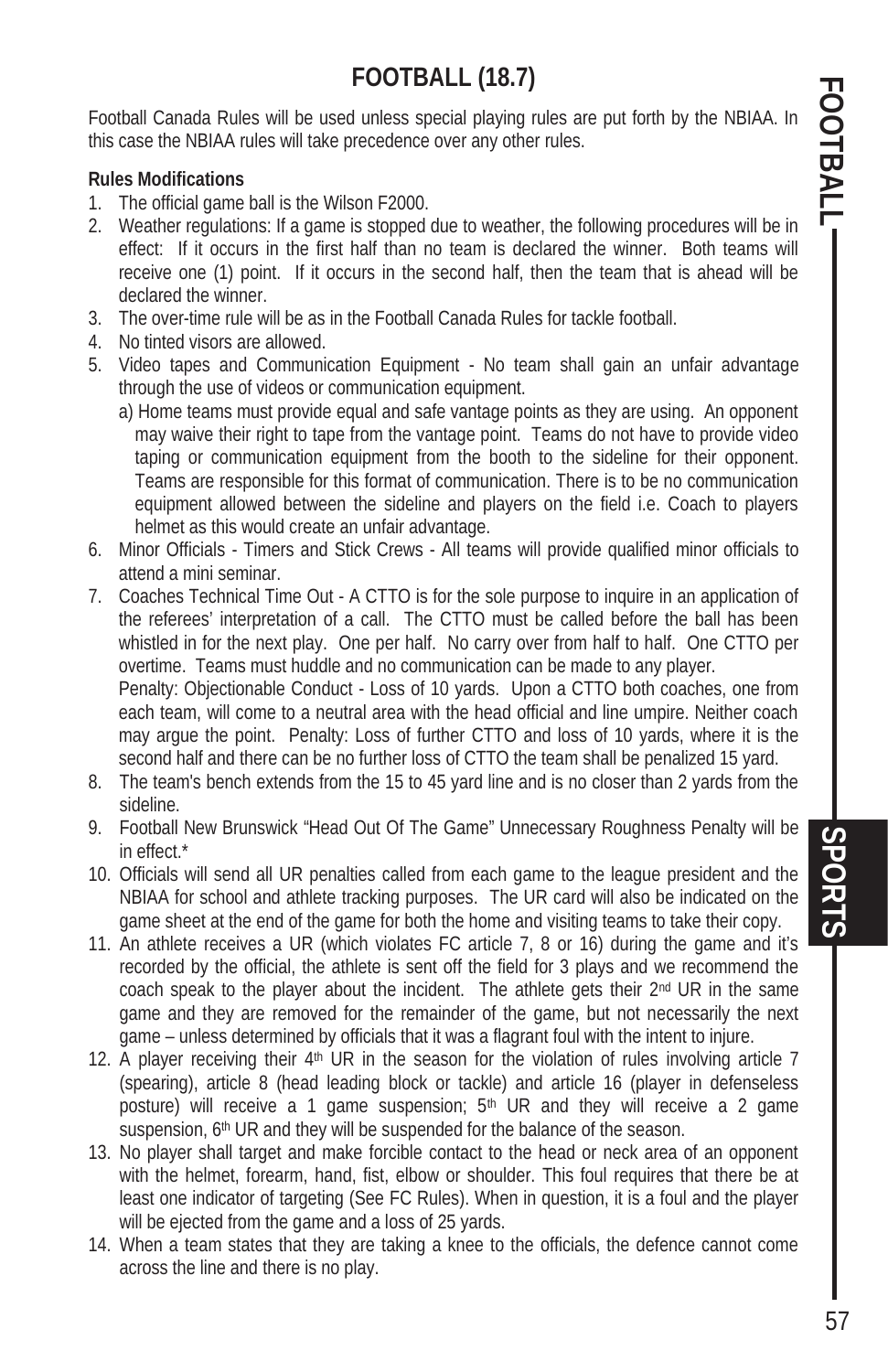#### **Special Provisions**

- 1. Date of first practice: No earlier than three weeks before the first day of school.
- 2. No games against other teams can be held before the first day of school.
- 3. Schools will be allowed to play football exhibition controlled scrimmage the weekend prior to the first day of school.
	- Guidelines:

 $-$  FOOTBAL

- a) No team will scrimmage for more than the time allowed for regular game.
- b) Involvement of special teams will be modified to include kick off, kick-off return, punt, punt return, and extra point and field goal and the play will end where the ball lands.
- c) Certified officials must officiate the game.
- d) Coaches may be on the field.
- 4. Season The season, inclusive of all play-off games, shall end no later than the **second Saturday** in November. Spring team practices are not allowed.
- 5. Number of Games A team shall be limited to **10** games (including all exhibition, controlled scrimmage, tournament and league play). All games in the regionals and provincials shall not be counted in the 10 game limit.
- 6. **Mercy Rule**  Straight time will be run when there is a 35 point lead after half time.
- 7. All home team coaches MUST send the game sheet (legible and signed by officials) to the NBHSFL President & Conference President within 24 hrs or no later than the next school day. Failure to submit will result in the levying of an administrative fee of \$25 per game sheet, which stays within the conference.
- 8. Coaches must submit to the NBHSFL President and NBIAA Executive Director a weekly checklist for team injuries, indicating the type, when and how it occurred and their opponent.

#### **Registration Information**

- 1. All teams must register with the NBIAA by June 1.
- 2. Team players' list are to be submitted online by September 20<sup>th</sup> and the fees will be invoiced by the NBIAA. 9 A-side teams may only dress a maximum of 26 players per game.
- 3. A copy of a school's team roster is to be sent to NBHSFL no later than 24 hours prior to the first regular season game.
- 4. NBHSFL fees are due 3 weeks after the first regular season game. The NBHSFL dues are based on an even division of the calculated total official costs during the regular season. The official costs after the regular season will be divided only among the participating teams. NBHSFL fees are only to cover the officials costs during the season and do not include the banquet or AGM expenses. The NBHSFL fees are to be sent directly to the NBHSFL President.
- 5. Additions to team rosters can be made up to two weeks before the league playoffs. Late fees will be charged in accordance with the NBIAA by-laws.

#### **Admission Prices to NBIAA Quarter-Finals, Semi-Finals and Finals**

The NBIAA will set the admission prices (where there are secure facilities) in the quarter-finals, semi-finals and the finals. Admission fees must be charged, please refer to O.R. 5.3.

#### **Championship Games**

The Championship Finals will be held on the second Saturday in November. If it falls on November 11th, the final will occur on the Friday or Sunday in consultation with the NBHSFL President.

#### **Coaching Certification**

All coaches will be required to take the NCCP Safe Contact course before the start of the season. It is also required that the head coach complete the NCCP Competition - Introduction Part A. Position coaches are recommended to complete the NCCP position course they are coaching and that coordinators and head coaches take the NCCP coordinator courses. Completion of 'A Coach's Guide to the NBIAA' course is mandatory for all registered members on the coaching staff prior to the beginning of the football season, see OR 13.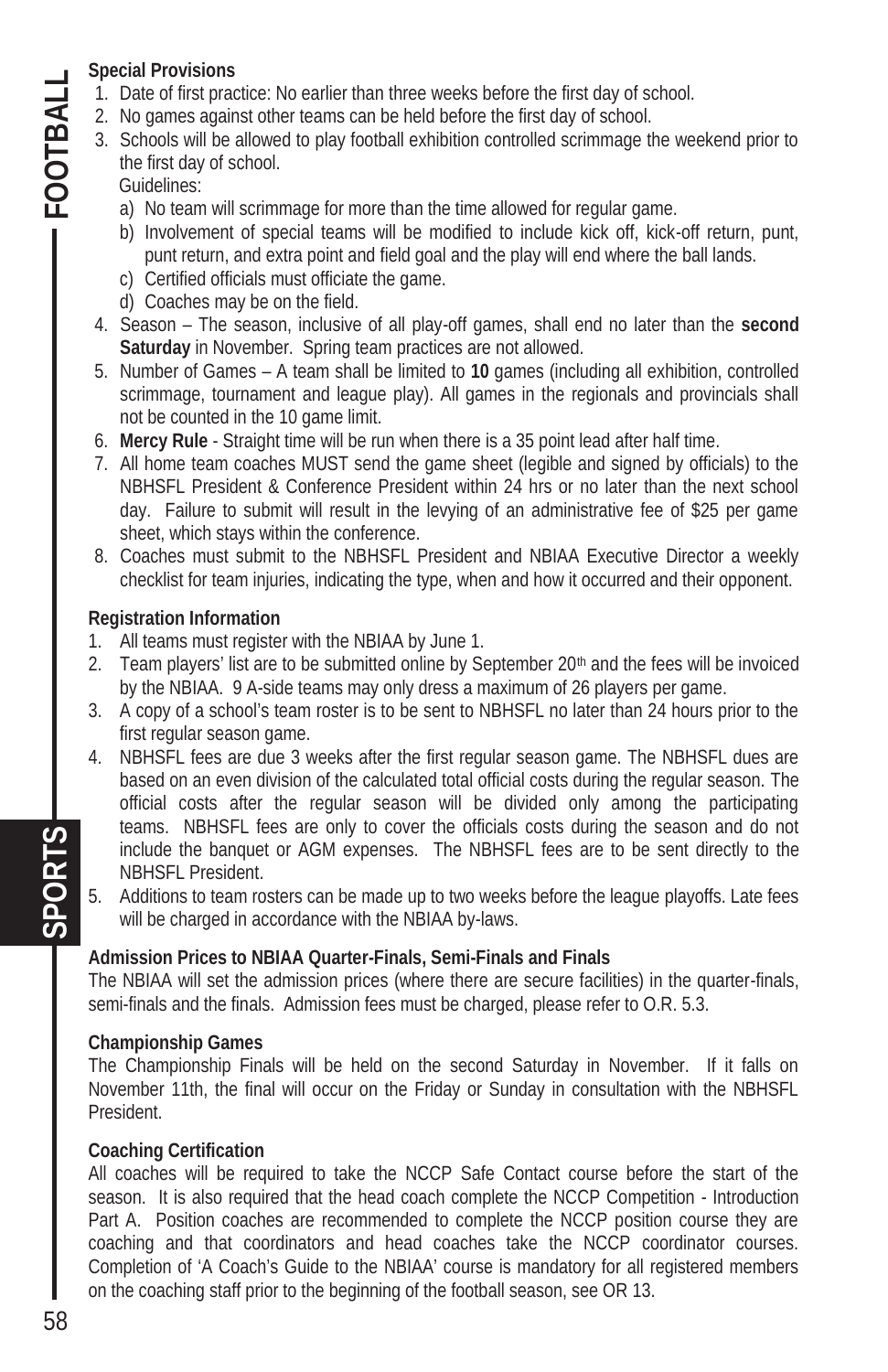**Sanctioning Procedures:** Please note Article 3 of the NBIAA's By-Laws.

#### **League Structure**

Football will be structured into two different categories - 12 A-Side Football and 9 A-Side Football.

#### **Playoff Format**

The quarter finals to stay within the pools. The top 4 teams will advance to playoffs.

Semi-final - cross over - highest seeded winners from each pool will host the semi-final games.

Provincial Semi-finals 12 & 9 A-Side Leagues - lowest pool A @ highest pool B - lowest pool B @ highest pool A

#### **Ejections**

All names of players and coaches ejected must be reported to the school principal. Players and coaches ejected from a game shall be suspended from the remainder of the game and the next scheduled game (exhibition, conference, regional or provincial). If the ejection takes place during a semi-final regional or provincial event, the player(s) or coach(es) is suspended from the next scheduled game, excluding exhibition games.

#### **Pre-Season Practice Recommendation**

The first six (6) days of practice should be used for physical conditioning according to the following provisions. During the first three (3) days, headgear, T-shirts, shorts, and football shoes constitute an acceptable dress and no other football attire should be worn. On days four, five, and six, complete football uniforms may be worn, but ABSOLUTELY no body to body contact should be permitted. Practice during this six-day period should be limited to two hours a day, excluding flex time (stretching) and breaks. This conditioning week should include callisthenics, kicking, throwing, running, and similar exercises. Arm shields, tackling or blocking dummies, charging sleds or similar devices could be used during these six days. If a student is late coming out for the team, he should still undergo six days of physical conditioning as outlined prior to beginning regular practice and workouts.

For educational purposes for athletes and coaches, it is strongly recommended that coaches invite an official from the NBFOA to one of your training practices to explain and provide examples of targeting, defenseless player and the head leading block or tackle rules.

#### **Contact Practice**

Teams should begin "contact" drills the day following the six days used for physical conditioning. Only one-a-day contact sessions should be conducted. A player should participate in at least eleven (11) separate days of practice, five of which should be in pads, before participating in a football contest or scrimmage with outside competition.

Schools must be sure to follow the New Brunswick Physical Education and Safety Guidelines which state that 'there must be a minimum of 72 hours between athlete participation in any regulation football games (e.g., between club competition and interschool competition or between interschool competitions).'

#### **\* FNB "Head Out Of The Game" Unnecessary Roughness Penalty**

- 1. Any SIGNIFICANT contact delivered **TO THE HEAD OR NECK AREA** of an opponent with the helmet, facemask, forearm, shoulder or hands shall be ruled as unnecessary roughness.
- 2. Any SIGNIFICANT contact by a player with their **HELMET** to an opponent either in attempting a tackle or a block shall be ruled as unnecessary roughness.

For the purpose of this rule, INTENT is NOT a factor when considering if it is a foul or not. **The responsibility lies solely with the player initiating the hit or tackle to avoid the contact to the head and neck area.** 

SPORTS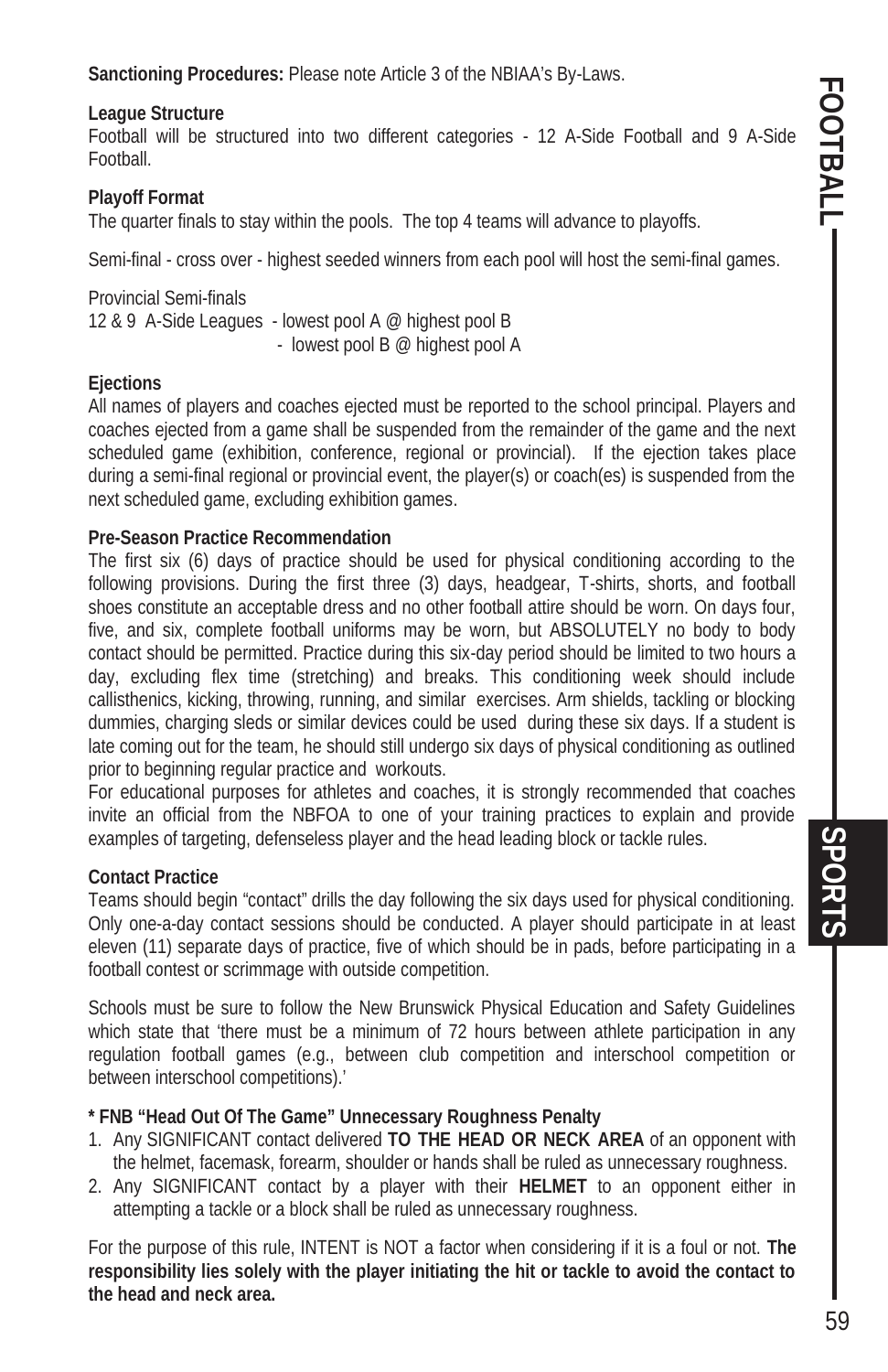Exceptions:

**SPORTS FOOTBALL** 

 $SPOR$ 

**FOOTBAL** 

60

- 1. Straight arm by ball carrier A ball carrier is permitted to make contact to the helmet, facemask, or neck area of an opponent attempting to make a tackle with their hand provided that there is **no thrusting motion** of the arm involved in making the contact to the head or neck area. After the hand is in contact with the potential tackler a pushing action is permitted to ward of the tackler. The hand may be on the facemask but must not grasp the facemask.
- 2. Short yardage plunge A ball carrier may plunge head first toward a gap when attempting to gain a first down or a play at the goal line, either attempting to score or get out of the end zone. An opponent attempting to stop the runner may make unavoidable contact to the head or neck area of the runner due to the position the runner has assumed to gain the required distance, this contact shall not be considered a foul unless it involves SIGNIFICANT helmet to helmet contact. A short yardage play of this nature does not permit the ball carrier to lower their helmet and target a potential tackler with their helmet.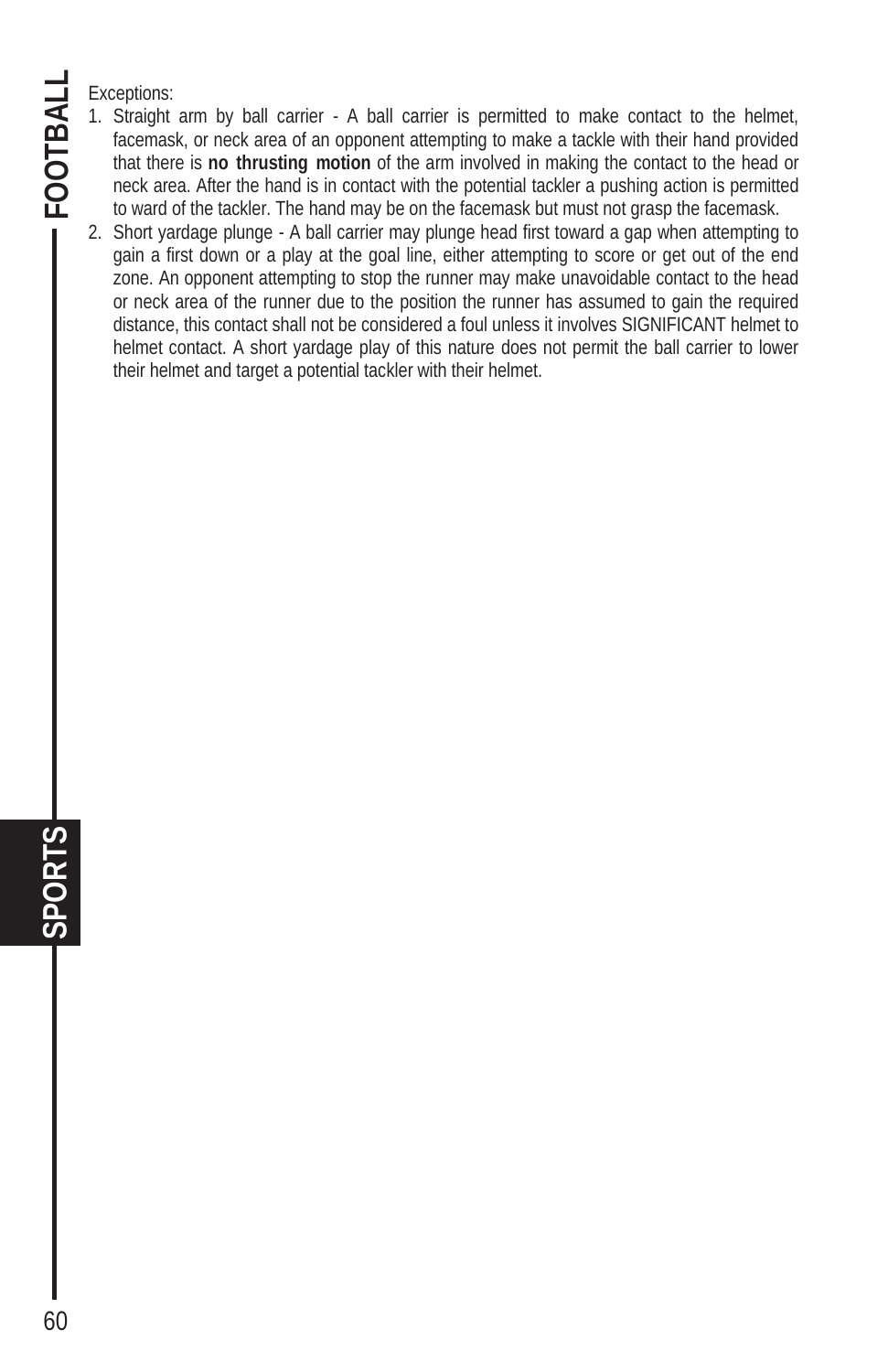## **GOLF (18.8)**

Golf Canada Rules will be used unless special playing rules are put forth by the NBIAA. In this case the NBIAA rules will take precedence over any other rules.

#### **Special Provisions:**

- 1. A team shall consist of **four** players (minimum) and up to **six** players (maximum) for Regional and Provincial play.
- 2. For purposes of calculating team standings, the lowest **four** gross scores shall be used.
- 3. In conference competition, at the discretion of the Tournament Manager a school may enter more than six players, but the six players comprising the team **must** be named before play begins**.**
- 4. A player found to be taking liberties of the rules shall be disqualified.
- 5. Female golfers will tee off from the forward tee.
- 6. A standard 10 stroke maximum score per hole is in place for conference, regional and provincial play. Once a player has incurred 10 strokes, they will pick up their ball and wait for other players in the group to finish the hole.
- 7. Regional and Provincial hosts must book the course by June 1st.

#### **Conduct**

Conduct considered detrimental to the best interest of the game, or be coming of a contestant, either on or off the golf course, and coming to the attention of the Tournament Manager, will be dealt with and can result in disqualification of the offending person(s).

#### **Dress Code**

#### **Acceptable**

**Boys** – Shirts with collars and sleeves, slacks, golf shorts or walking shorts are considered appropriate attire.

 **Girls** – Slacks, golf shorts, medium length shorts, golf shirts and blouses are considered appropriate attire.

#### **Shoes**

Appropriate non-metal spike golf shoes, tennis shoes or sneakers are required on the golf course. Other types of shoes are prohibited.

Any item of clothing that advertises an alcohol product or a product, which is not in 'good taste' is not permitted.

#### **Recording scores**

The marker (player) should verbally check the score with the competitor and record it. After completion of the round, the competitor should check their score for each hole and settle any doubtful point with their playing partner (marker). He / she must ensure that both players have signed the score card and return it to the organizing committee as soon as possible.

GOLF - SPORTS SPORTS SPORTS **SPORTS SPORTS**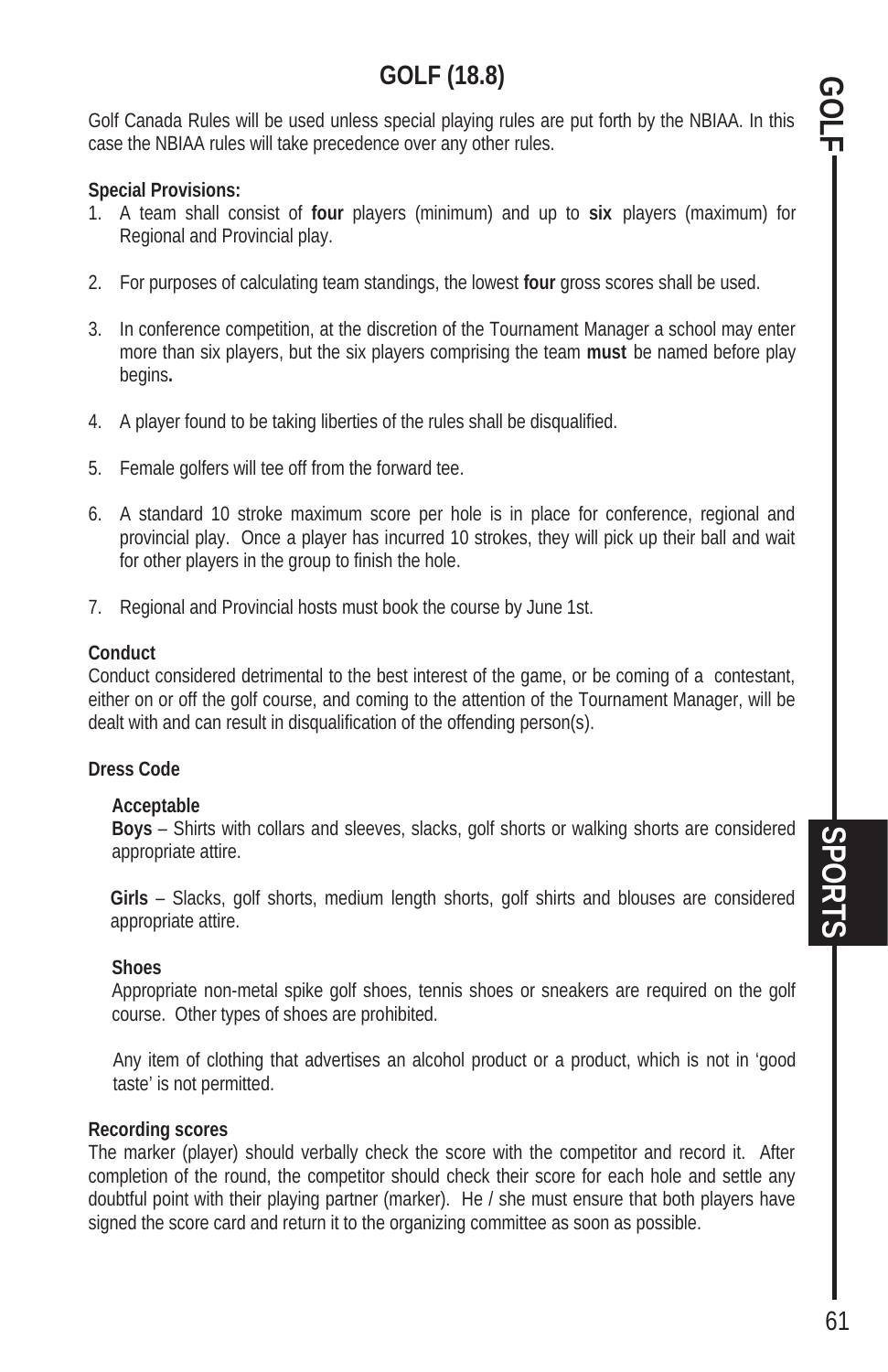#### **Team Tie-Breaker Procedure**

If a tie for the team title exists after 18 holes at the provincial tournament, or fourth place at the conference or regional level, the winner will be determined by using the scores of the  $5<sup>th</sup>$  player on the tied teams.

If both teams don't have a 5th player, each team shall select their top player for a sudden death playoff.

#### **Regional Play**

Four (4) teams from each conference  $+$  any individual (s) in the top four in conference play whose team(s) failed to qualify for regional play.

Shot gun starts are permitted in all conference, regional and provincial play. If a shot gun start is not being used, the order of play will begin with the highest handicaps until the lowest handicaps.

#### **Provincial Play**

Four (4) teams from each region + any individual (s) in the top four in regional play whose team (s) failed to qualify for provincials.

The NBIAA awards ceremony will begin once all participants have completed the course. The NBIAA banners will be presented to the first place school in each category (A, AA & AAA). Medals will be awarded to each championship team and to the 1st,  $2<sup>nd</sup>$  and  $3<sup>rd</sup>$  place for individual golfers per category.

The NBIAA Championships will be held on the Friday or Saturday in October of the Thanksgiving weekend.

#### **Season**

Fall - Regional and Provincial tournaments are to be scheduled on Saturdays whenever possible.

#### **Note:**

The Rules of Golf were amended to permit the use of mechanical and electronic range-finding devices on the course as long as distance is the only metric being displayed. Technology which provides other information (such as inclination or wind data) remain illegal.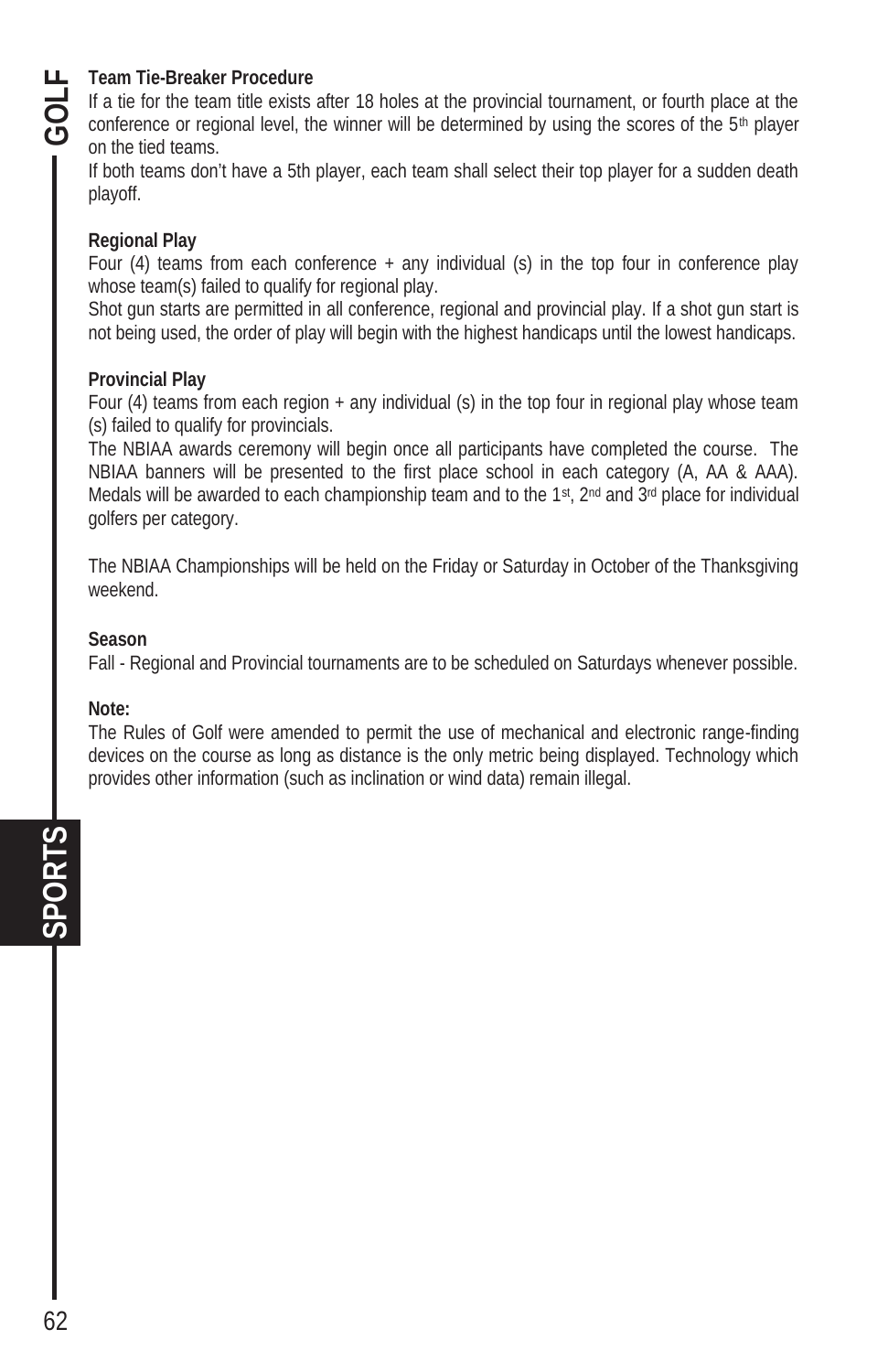# **HOCKEY (18.9)**

The Canadian Hockey Association (CHA) Rules will be used unless special playing rules are put forth by the NBIAA. In this case the NBIAA rules will take precedence over any other rules.

#### **Special Provisions**:

While the rules governing the conduct of hockey shall be provided by Hockey Canada (HC); a number of modifications outlined below shall take precedence over HC rules.

#### **NBIAA - MODIFICATIONS**

- 1. All coaching staff of hockey teams must be certified by the NBIAA and must wear CSA approved helmets during on-ice practices for insurance purposes.
- 2. High school hockey shall be administered with the following dates:

**September 20**: tryouts begin (all players must sign the Waiver & Release Liability cards before they tryout)

 **October 15:** Date to register or withdraw from hockey with the NBIAA.

**October 20:** Teams can start exhibition games/tournaments, which count towards the game limit.

 **November 1:** Deadline for all bench/team personnel to take the HNB certification for Respect in Sport (or Speak Out) & the head coach to take the University Safety Course (expires after 5 years). If team personnel is not certified by December 15th, they will not be able to coach until they have taken and passed the course(s).

 **November 10** or the second Friday in November, whichever comes first **:** league play begins (No team involved in a fall sport provincial championship is forced to play on this date.)

**November 15:** Team personnel forms are to be submitted online through the Hockey Canada Registry (HCR). All bench staff and schools advisor's name(s) must be submitted using the NBIAA online system.

**January 15**: Deadline to add an associate player with HNB.

**February 1st:** Deadline for late additions to team personnel form.

Schools will be allowed to play in a piloted jamboree with the following guidelines:

- a) Maximum of three (3) 20 minute games prior to October 20th and counts as one exhibition game.
- b) Ensure the NB Safety Guidelines are adhered to.

 **Number of Games Permitted** – A team shall be limited to 40 games (including exhibition, jamboree, tournament and league play). All games in the regional and provincial playoffs shall not be counted in the 40 game limit. \* The minimum guaranteed games per team at a tournament will count towards the season limit.

 If you have playoffs that are best 2 out of 3, 2 games count and if they are best 3 out of 5, 3 games count.

 The league playoffs for girls and boys must be completed by the Sunday prior to the Regionals. The provincial championships will be held one week later.

- 3. High school teams shall be permitted to dress 20 players for a game, if 20 players are dressed two (2) must be goaltenders.
- 4. Association between the NBIAA and HNB will be as follows:
	- x Female NBIAA can associate to the following HNB teams Female (U15 A, U15 AA, U15 AAA, U18 A, U18 AA) and U15 C, U15 B, U15 A, U15 AA, U18 C, U18 A, U18 AA.
	- Female HNB registered female (U13 A, U13 AA, U15 A, U15 AAA, U18 A, U18 A, U18 AA) and U13 C, U13 B, U13 A, U13 AA, U15 C, U15 B, U15 A and U15 AA players can associate to the NBIAA.
	- Male NBIAA can associate to Junior C, Junior B, Junior A and U18 Major AAA.
	- x Male U15 AA, U15 A, U15 B, U15 C, U18 Minor AAA, U18 AA, U18 A, U18 B and U18 C can associate with NBIAA.

Players will be able to associate for a maximum of 10 games and would exclude exhibition games and/or exhibition tournaments games. All association rules would follow Hockey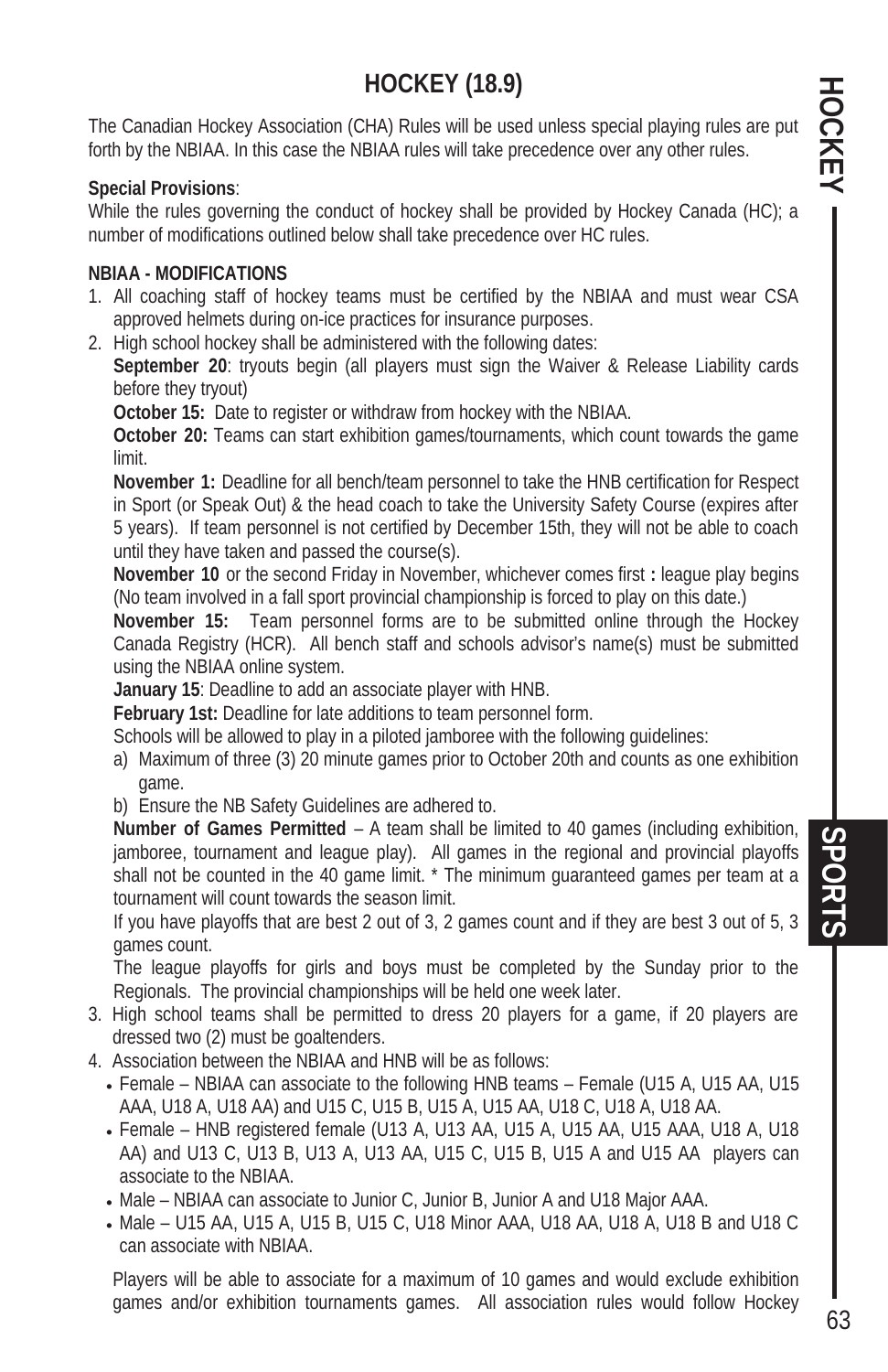Canada (Regulation E) and HNB Guidelines.

Associated players used by a team in a game, shall be designated on the official game report by the use of the symbol "**AP**" after their name on the players line-up or team roster.

If a player is registered in any Hockey Canada/USA Seniors, Juniors, U18 Major AAA on December 1st or later, they are ineligible for NBIAA hockey for the remainder of the season.

5. The registration procedure is as follows: Each high school team must register using the NBIAA Online System and submit the team roster using the HCR prior to their first league game, but no later than midnight of November 15. Before they tryout, all players must sign the Waiver & Release Liability cards, which can be found online. No WAIVER and RELEASE LIABILITY cards of a player who is under 18 at the time of registration will be deemed valid unless countersigned by their parent or guardian. The WAIVER and RELEASE cards MUST be kept by the School Principal.

 The NBIAA will invoice each school to pay the participation fees. The school will issue a cheque payable to the NBIAA.

- 6. Every team MUST have a staff advisor, designated staff personnel or security at all home games and are encouraged for playoffs, regionals and championships. The staff advisor's name(s) must be submitted using the NBIAA online system by November 15th.
- 7. The NBIAA will only use NBHOA officials to officiate NBIAA games. For all NBIAA games, 4 officials must be used for boys and 3 officials must be used for girls. If the proper number of officials cannot be obtained for exhibition games, approval must be granted by the NBIAA after consultation with the NBHOA. Goal judges will not be used for any NBIAA playoffs, Regional or Provincial. If leagues agree to use goal judges, they must be a certified official.
- 8. Time out rule: One 30-second time-out per period will be permitted (including OT). A request for a time-out can only be made by the Captain, Alternate captains or coaches to the referee. This request cannot be refused by the referee.
- 9. Protective Equipment: In all games, warm-ups and practices a CSA approved helmet and facemask and a BNQ throat protector must be worn by all players and goalkeepers. All goalkeepers must wear a throat protector that is attached to the facemask. A 10 minute misconduct penalty will be issued to those not following this rule.
- 10. A coach or manager must submit all game sheets to their league coordinator.
- 11. The playing time for all boys games will be three (3) 20 minute stop time periods and the playing time for all girls games shall be three (3) 15minute\* stop time periods. \*In leagues where possible and may play up to 18 minutes (which must be determined at the start of the season).
- 12. Overtime: If a league chooses to play overtime, it will be as follows: 1 five (5) minute overtime period consisting of three on three players, followed by a three player shootout. No player can shoot twice until all players (except goalies) on the roster have participated in the shootout. The winner will receive 2 points and the non-winner receives one (1) point. In Regional and Provincial Playoffs, the overtime procedure will follow the Hockey Canada rules. (Girls – 15 minute period)
- 13. The recommended minimum number of players dressed for a game be eleven (11) players including one goaltender.
- 14. Mercy Rule Straight time will be run in the last 10 minutes of the game when there is a 6 goal lead, but if both coaches agree, they may play the remainder of the game to which the final score counts.
- 15. Video requirements for all male hockey and video review policy:
	- a) Both teams will be responsible to record the game at two different angles.
	- b) If major incidents occurred in that recorded game, the video must be kept for a minimum of 5 days.
	- c) Upon request, clips of major incidents must be submitted by both teams to offer two angles of play within 24 hours.
	- d) Clips submitted must only include the captured infractions for which the major incident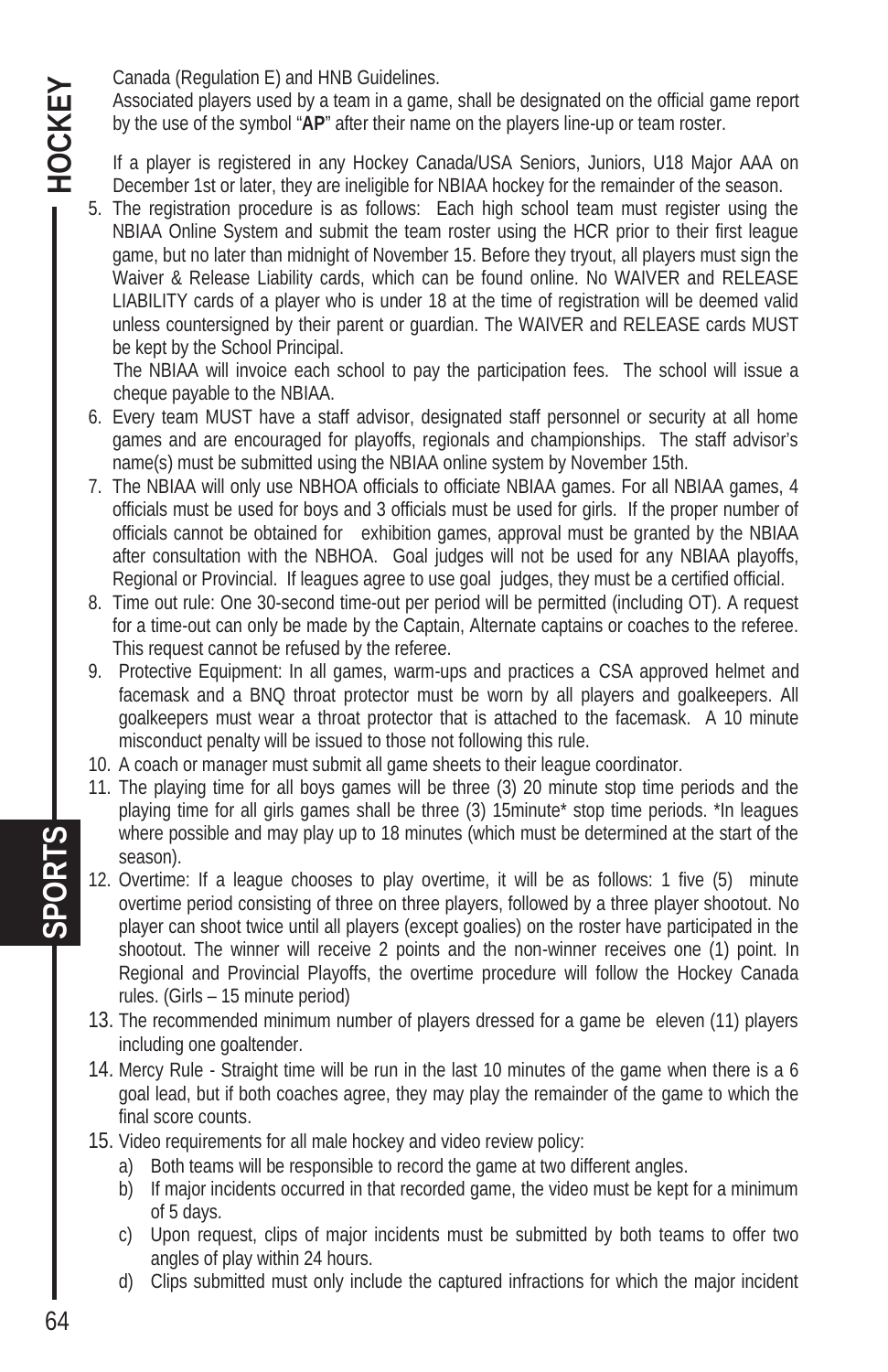occurred.

- e) The NBIAA will determine if further review is required by the NBHOA.
- f) Decisions made in the video review process will have no impact on the game played, but further suspensions may occur.
- g) All video review decisions will be final and will not be subject to appeal.
- h) Video may be shared with the NBHOA and could be used as an education development tool.

#### **Regional & Provincial**

The higher seed team is the home team. If both #1 teams or both #2 teams meet, then the host region is the home team.

**Regional Format** - To be determined by each league coordinator and approved by the NBIAA. For regions playing a best of 3 format, we recommend that game 1 of the series be played by the Tuesday prior to the Regional weekend.

**Provincial Play-Off Format -** The NBIAA Championships will be declared by a Round Robin Tournament Format with the top two teams advancing from each region.

|          | Boys | Girls | Recommended Times & Schedule<br>Home<br>Away |
|----------|------|-------|----------------------------------------------|
| Friday   | 4pm  | 5pm   | Host region 2<br>Guest region 1<br>VS        |
|          | 7pm  | 7pm   | Guest region 2<br>Host region 1<br><b>VS</b> |
| Saturday | 9am  | 10am  | Guest region 1<br>Guest region 2<br>VS       |
|          | 12pm | 12pm  | Host region 2 vs<br>Host region 1            |
|          | 5pm  | 5pm   | Guest region 2<br>Host region 2<br><b>VS</b> |
|          | 8pm  | 7pm   | Guest region 1<br>Host region 1<br>VS        |
| Sunday   | 1pm  | 1pm   | Championship Game                            |

**Play in March Break -** Each league will decide if they will play over March break and the decision will be determined prior to the schedule being sent out.

#### **Conference Leagues' Responsibilities**

Leagues MUST declare their two top seeded teams by the Sunday prior to the Regionals. Failing to do this, the Executive Director will declare the two top teams in League Play as the conference representatives that will advance to provincial play.

#### **Financial Obligations to the NBIAA**

Admission must be charged to all spectators attending the Regionals and Provincial Hockey Championships. Regional tournaments and Provincial ticket prices per session - \$6/adults, \$4/ students (13 and over), \$20/adult tournament pass. A session consists of two games (Friday, Saturday morning, Saturday evening and Sunday final). School season passes are not honored at NBIAA Regionals or Championships.

The NBIAA Financial Report Form must be submitted by **April 15** of each year. **Failure to do so will result in a \$1000 fine.** 

#### **Coaching Certification**

For the 2021-2022 hockey season, all head coaches must obtain a minimum certification of Development 1 *by December 15th*. All coaches are required to complete the Hockey Canada Coach 2 course **before** the start of the season and will not be permitted to be on the bench until they are certified. One bench staff from each team **must** also be certified at the Hockey University online Safety Course by December 15th, if not, the team will be ineligible for all games, practices and sanctioned activities. All volunteers will be required to take the online Respect in Sport course, as well as a Criminal Record Check. Completion of 'A Coach's Guide to the NBIAA' course is mandatory for all registered members on the coaching staff prior to the beginning of the season, see O.R. 13.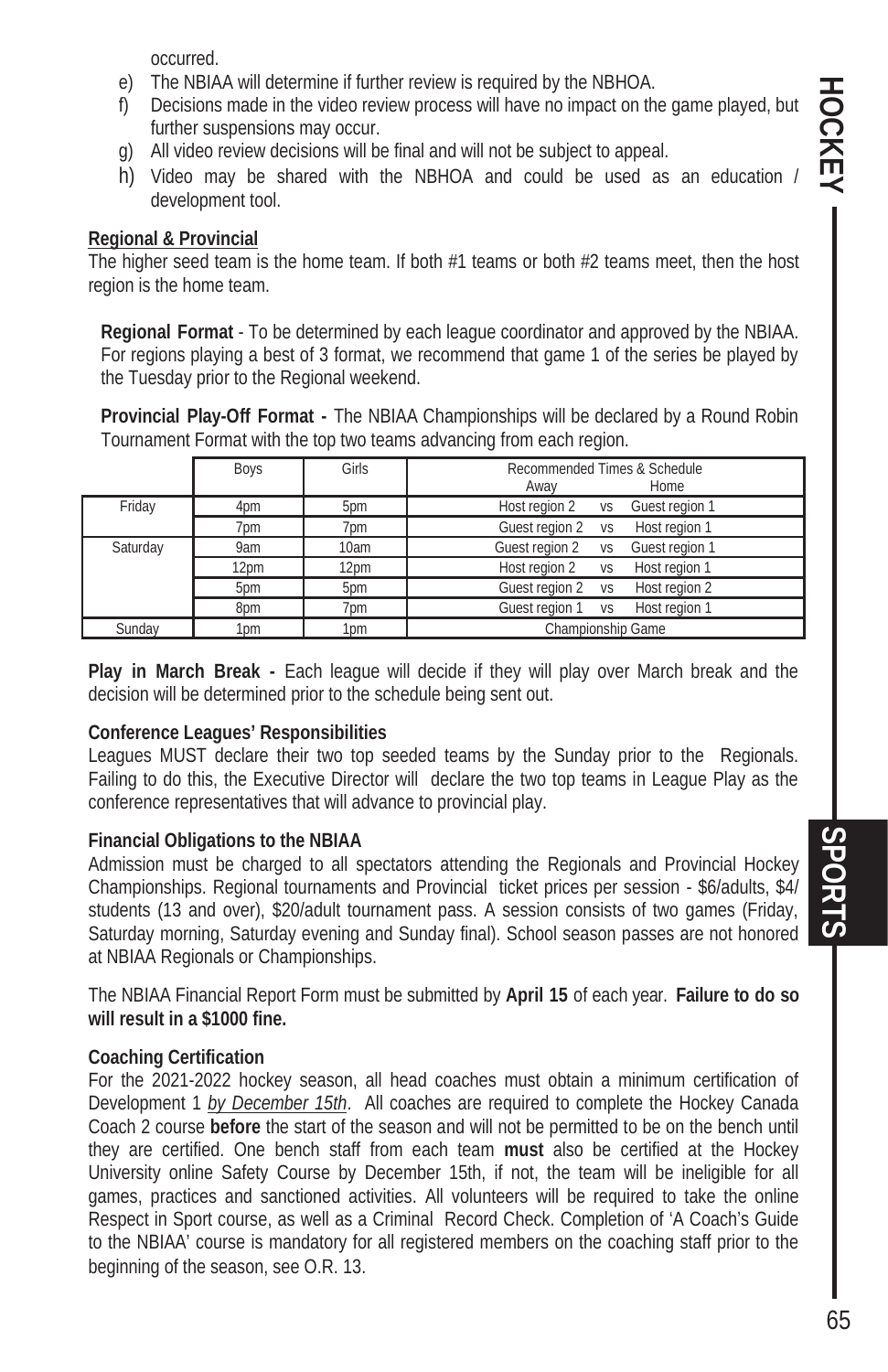# **HOCKEY**

#### **Sanctioning Procedures**

All schools must receive sanction by the NBIAA to play non-member teams. All schools must send their schedules to the NBIAA office. The sanctioning procedures of the NBIAA are clearly stated in **Article 3 of the NBIAA By-Laws**.

Schools competing in international tournaments against non-member schools must pay a sanction fee of \$50 and they must submit all their tournament game sheets to the NBIAA office immediately following the tournament.

**Schools are reminded not to plan exhibition games or tournaments until they have received proper sanction.** 

#### **NBIAA Member Tournaments**

All NBIAA exhibition tournaments must be registered with the NBIAA three (3) weeks before the tournament. Tournament managers must submit copies of all tournament game sheets to the Hockey Commissioner and the Hockey League Coordinator. Schools in violation of this rule may be fined and the Executive Committee may levy additional penalties as it deemed warranted. The NBIAA will not sanction tournaments that are not registered on time.

#### **Participation Fees** (Invoiced by the NBIAA)

\$70 per player and \$30 per coach/bench staff

Any additions to the team roster after the deadline will be accessed a late fee of \$100 plus the participation fee per player. All additions must be made by February 1st by contacting the NBIAA office.

\* Extenuating circumstances (i.e. goaltender injury) will be given special consideration.

#### **NBIAA Hockey – Guidelines for Suspensions**

Hockey Canada rules are to be enforced for all games with the following modifications:

- 1. Copies of all notices of suspension must be sent to NBIAA Executive Director, Hockey Commissioner, school Athletic Director & Principal, NBIAA Conference President and HNB.
- 2. Team personnel ejected from a game, or a game of a match, for disciplinary measures shall be suspended from the remainder of that contest and the next played scheduled game or match (exhibition, conference, regional or provincial). If the suspension /ejection takes place during a semi-final regional or provincial event, they will be suspended from the next scheduled game, excluding exhibition games. Any further disciplinary action should come from the Hockey Coordinator, Conference Disciplinary Committee or the NBIAA. Any team personnel who incurs a suspension cannot participate in any played games (league, playoff, exhibition or tournament) in any capacity (i.e. coaching, officiating, playing, etc.) until such suspension has been served in hockey. If all suspensions are not fully served in hockey*\**, the remaining suspensions will carry over to the next NBIAA sport. \**Hockey suspensions remaining at the end of the hockey season will be reviewed by the NBIAA Executive Director, President & Hockey Commissioner to determine how they will be served. In order to serve their remaining suspensions in the next NBIAA sport, athletes must have been part of the NBIAA sport in the previous year.* Athletes and coaches can remain practicing until that suspension has been served. No additional competitions may be added to a team's schedule until after the suspension has been served. Team personnel may not participate / communicate with his/her team before a game / match, between periods, at half-time or after a game while serving a suspension. Such action will result in an additional suspension to the coach. If a coach is ejected from a contest and an assistant coach or an assigned school representative is not available to continue as coach, the event is terminated and forfeited to the opponent.
- 3. **Warm Ups** the following actions will result in a 10-minute misconduct being issued to the offending player. If 3 misconducts are issued to a team, that coach will receive a game misconduct.
	- a) Not wearing a neck guard.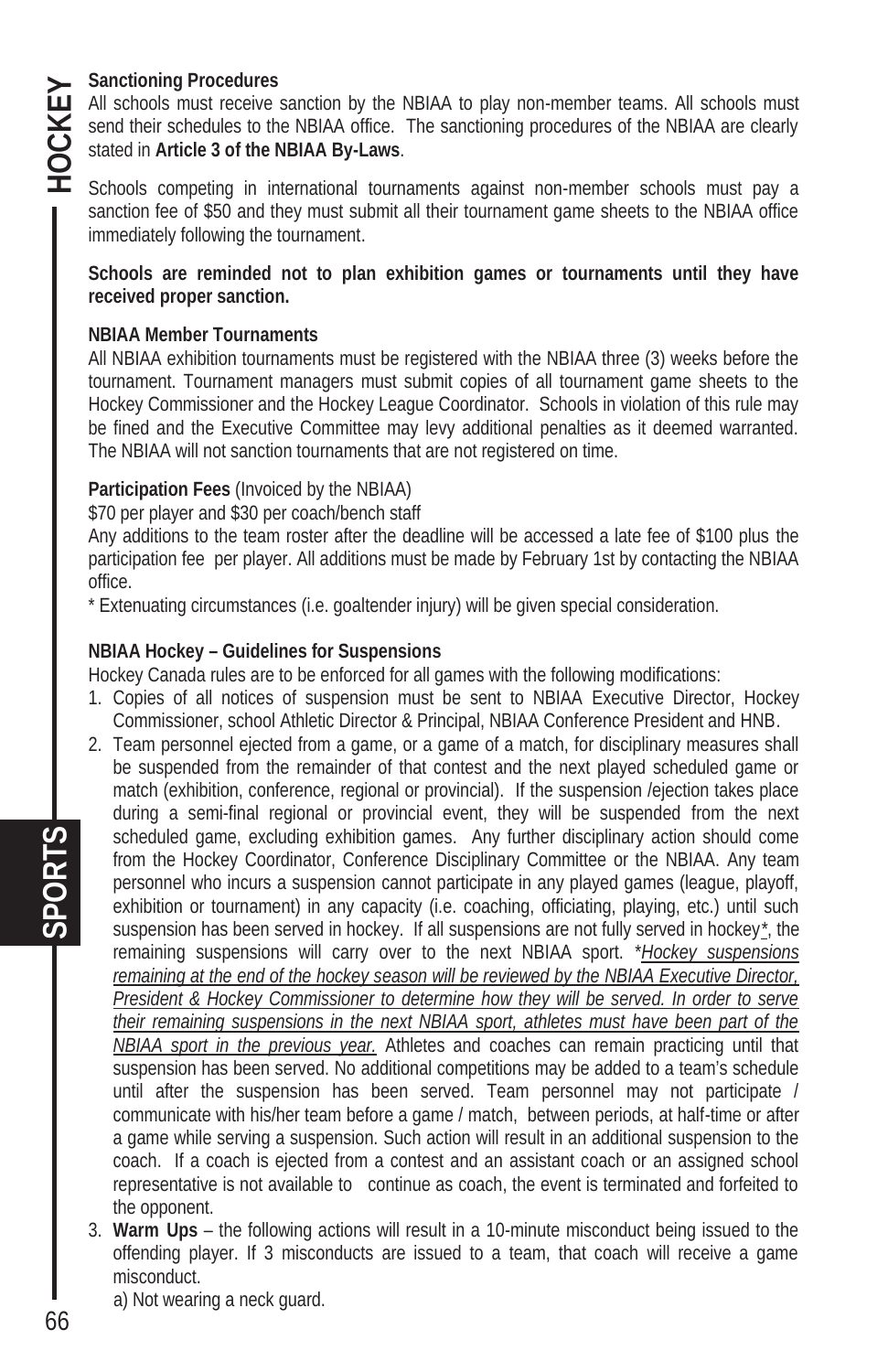b) Wearing a helmet without the chin strap or facemask straps properly fastened.

- c) Intentionally shooting a puck over the center line.
- d) If a player/goalie touches the centerline.
- e) If a player remains on the ice following the expiration of the 15-minute warm-up. 2 players per team will be permitted to pick up pucks without receiving a 10-minute misconduct.
- 4. Hockey Canada playing rule 28 f. (stick infraction rule) applies in NBIAA High School hockey. Three (3) stick infractions in a game calls for a game ejection. For the purpose of applying this rule, the 5 stick penalties are: High Stick, Cross Check, Slashing, Butt-ending and Spearing.
- 5. Any player accumulating *4* minor penalties in the same game will receive a game ejection.
- 6. Any 10 minute misconduct issued following the completion of the game shall warrant a one game suspension.
- 7. All home team coaches MUST send game sheets (legible and signed by officials) to the League Coordinator within 24 hrs or no later than the next school day. Failure to submit will result in the levying of an administrative fee of \$25 per game sheet, which stays within each conference.
- 8. Suspensions will be handed down by the league coordinator for any games involving teams in their conference.
- 9. All suspensions begin immediately and include the next played "scheduled" high school sanctioned exhibition, league, tournament and/or play-off games.
- 10. Suspended players / team officials must be noted on the game sheet during the games comprising the suspension.
- 11. The NBIAA will honour all suspensions levied under the jurisdiction of Hockey New Brunswick.
- 12. The following strike system will be in place at the start of every hockey season and will be reviewed on a case by case basis:

 $\Rightarrow$  Strike 1 – A team has a total of 20 game suspensions:

- School staff representative must attend all games;
- A Coach's Guide to the NBIAA refresher course for all bench staff must be taken within 24 hours of Strike 1 notice;
- HNB Respect in Sport refresher course for all bench staff must be taken within 24 hours of Strike 1 notice;
- Fair Play Codes for Athletes & Coaches must be reviewed and signed by all within 72 hours of Strike 1 notice.

 $\Rightarrow$  Strike 2 – A team has a total of 30 game suspensions:

- School staff representative must always be on the bench;
- $\bullet$  The team is put on probation;
- Performance bond of \$750 must be received at the NBIAA office within 7 days of Strike 2 notice;
- Additional suspensions may be issued to players and coaches based on team history.

 $\Rightarrow$  Strike 3 – A team has a total of 40 game suspensions:

- Forfeiture of the performance bond;
- $\bullet$  The team is no longer eligible;
- Coaches and/or players may be suspended next season.

SPORTS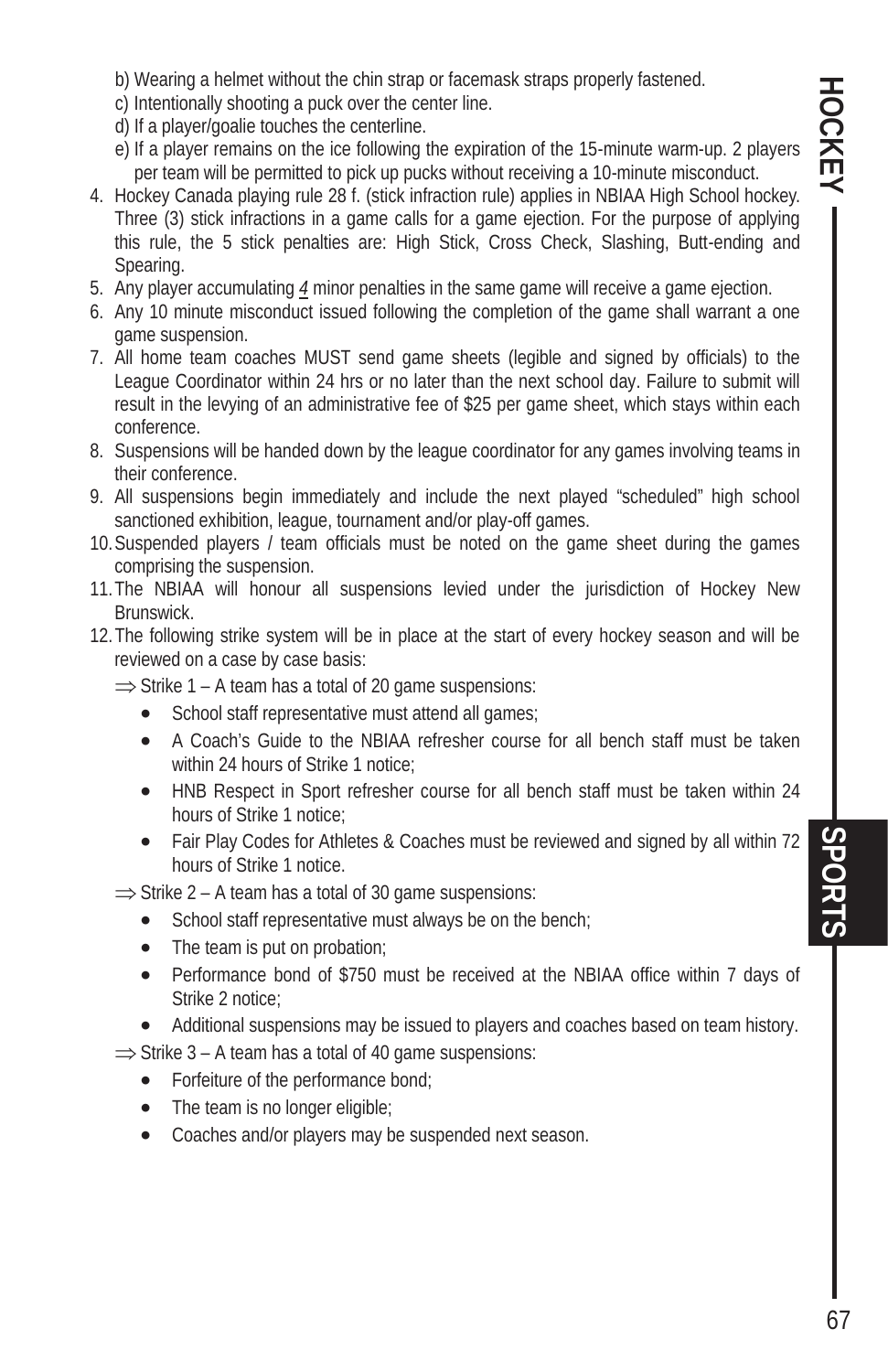|               |                | Minimum Guidelines for Suspensions per Season                                                                                                                                                                                                                                                                                                                                                                           | <b>Accumulative Major Suspensions</b> |                                                                                 |                |  |
|---------------|----------------|-------------------------------------------------------------------------------------------------------------------------------------------------------------------------------------------------------------------------------------------------------------------------------------------------------------------------------------------------------------------------------------------------------------------------|---------------------------------------|---------------------------------------------------------------------------------|----------------|--|
|               | HC<br>Rule No. | <b>Infraction</b>                                                                                                                                                                                                                                                                                                                                                                                                       | 1st<br><b>Offence</b>                 | 2nd<br>Offence                                                                  | 3rd<br>Offence |  |
| HOCKEY        | 4.5            | 3rd 10 Minute Misconduct - season                                                                                                                                                                                                                                                                                                                                                                                       |                                       | Doubles with each subsequent;<br>4th=2 games, 5th=4 games, 6th=8<br>games, etc. |                |  |
|               | 4.5 B          | Second misconduct in the same game                                                                                                                                                                                                                                                                                                                                                                                      | 1 game<br>(last 10 min.)              |                                                                                 |                |  |
|               | 4.5 C          | Second 10 Minute Misconduct - Same Game                                                                                                                                                                                                                                                                                                                                                                                 | 1 game                                | 3 games                                                                         | Indefinite     |  |
|               | 4.6 C          | Game Misconduct - Last 10 minutes                                                                                                                                                                                                                                                                                                                                                                                       |                                       | 1 game                                                                          |                |  |
|               | 6.2A           | <b>Boarding</b>                                                                                                                                                                                                                                                                                                                                                                                                         | 2 games                               | 4 games                                                                         | Indefinite     |  |
|               | 6.3 A          | <b>Charging</b>                                                                                                                                                                                                                                                                                                                                                                                                         | 2 games                               | 4 games                                                                         | Indefinite     |  |
|               | 6.3B           | <b>Charging Goaltender</b>                                                                                                                                                                                                                                                                                                                                                                                              | 2 games                               | 4 games                                                                         | Indefinite     |  |
|               | 6.4 A          | Checking from Behind $(5m + GM)$                                                                                                                                                                                                                                                                                                                                                                                        | 2 games                               | 4 games                                                                         | Indefinite     |  |
|               | 6.4 A          | Checking from Behind (non-checking game)                                                                                                                                                                                                                                                                                                                                                                                | 4 games                               | 8 games                                                                         | Indefinite     |  |
|               | $6.6$ A/B      | Kneeing                                                                                                                                                                                                                                                                                                                                                                                                                 | 2 games                               | 4 games                                                                         | Indefinite     |  |
|               | 7.1            | <b>Holding</b>                                                                                                                                                                                                                                                                                                                                                                                                          | 1 game                                |                                                                                 |                |  |
|               | 7.2            | Hooking                                                                                                                                                                                                                                                                                                                                                                                                                 | 1 game                                |                                                                                 |                |  |
|               | 7.3 A/B        | Interference / Protection of Goaltender                                                                                                                                                                                                                                                                                                                                                                                 | 2 games                               | 4 games                                                                         | Indefinite     |  |
|               | 7.4A           | <b>Tripping</b>                                                                                                                                                                                                                                                                                                                                                                                                         |                                       | 1 game                                                                          |                |  |
|               | 8.2 A/B/C      | <b>Cross-Checking</b>                                                                                                                                                                                                                                                                                                                                                                                                   |                                       | 4 games                                                                         | Indefinite     |  |
|               | 8.3 A/B        | <b>High Stick</b>                                                                                                                                                                                                                                                                                                                                                                                                       | 2 games                               | 4 games                                                                         | Indefinite     |  |
|               | 8.4 A/B        | <b>Slashing</b>                                                                                                                                                                                                                                                                                                                                                                                                         |                                       | 4 games                                                                         | Indefinite     |  |
|               |                | Any player receiving 2 penalties in the same season, for any of<br>the infractions* - 1st offence; 3 penalties would be the 2nd<br>offence; 4 penalties would be the 3rd offence.                                                                                                                                                                                                                                       |                                       | 4 games                                                                         | Indefinite     |  |
|               |                | Any team that receives 2 or more penalties in the same game,<br>for any of the infractions*, the coach receives the 1st offence;<br>the 2nd violation, the coach will receive the 2nd offence and the<br>3rd violation, the coach will receive the 3rd offence.<br>Coordinators must consult with the NBIAA Hockey<br>Commissioner prior to awarding coach suspensions. Additional<br>coach education may be requested. | 1 game                                | 3 game                                                                          | Indefinite     |  |
|               |                | Minimum Guidelines for Suspensions per 5 years of Eligibility                                                                                                                                                                                                                                                                                                                                                           |                                       | <b>Accumulative Major Suspensions</b>                                           |                |  |
| <b>SPORTS</b> | HC<br>Rule No. | Infraction                                                                                                                                                                                                                                                                                                                                                                                                              | 1st<br><b>Offence</b>                 | 2nd<br>Offence                                                                  | 3rd<br>Offence |  |
|               | 4.7            | Gross Misconduct - Bench personnel                                                                                                                                                                                                                                                                                                                                                                                      | 4 games                               | 8 games                                                                         | Indefinite     |  |
|               | 4.7B           | Gross Misconduct - Travesty of the game - Player                                                                                                                                                                                                                                                                                                                                                                        | 4 games                               | 8 games                                                                         | Indefinite     |  |
|               | 4.8            | <b>Match Penalty</b>                                                                                                                                                                                                                                                                                                                                                                                                    |                                       | Indefinite until further review                                                 |                |  |
|               | 4.8            | *<br>Hooking (match)                                                                                                                                                                                                                                                                                                                                                                                                    |                                       | Indefinite until further review                                                 |                |  |
|               | 6.1            | Attempts to Injure or Deliberate Injury                                                                                                                                                                                                                                                                                                                                                                                 | Indefinite until further review       |                                                                                 |                |  |
|               | 6.1 A          | In any manner not otherwise covered                                                                                                                                                                                                                                                                                                                                                                                     |                                       | Indefinite until further review                                                 |                |  |
|               | 6.1 B          | Head-Butting                                                                                                                                                                                                                                                                                                                                                                                                            | 4 games                               | 8 games                                                                         | Indefinite     |  |
|               | 6.1 B          | *<br>Head-Butting (Match)                                                                                                                                                                                                                                                                                                                                                                                               |                                       | Indefinite until further review                                                 |                |  |
|               | 6.1 C          | Kicking                                                                                                                                                                                                                                                                                                                                                                                                                 |                                       | Indefinite until further review                                                 |                |  |
|               | 6.1 D          | Pulling hair or grabbing face mask / helmet/ chin strap                                                                                                                                                                                                                                                                                                                                                                 | 3 games                               | 6 games                                                                         | Indefinite     |  |
|               | 6.1 D          | *Pulling hair or grabbing face mask / helmet/ chin strap (Match)                                                                                                                                                                                                                                                                                                                                                        |                                       | Indefinite until further review                                                 |                |  |
|               | 6.1 E          | Using facial protection as weapon                                                                                                                                                                                                                                                                                                                                                                                       |                                       | Indefinite until further review                                                 |                |  |
|               | 6.1 F          | Slash, High Stick, Cross Check, Spearing, Butt-end                                                                                                                                                                                                                                                                                                                                                                      |                                       | Indefinite until further review                                                 |                |  |
|               |                | In addition to the minimum suspension, a player accumulating 2<br>match penalties in the same season for any infractions*.                                                                                                                                                                                                                                                                                              | 5 games                               |                                                                                 |                |  |
|               |                | Any player receiving 3 match penalties for any of the infractions*.                                                                                                                                                                                                                                                                                                                                                     |                                       | Indefinite until further review                                                 |                |  |
|               | 6.3 C          | Charging (Match)                                                                                                                                                                                                                                                                                                                                                                                                        |                                       | Indefinite until further review                                                 |                |  |
| 68            | 6.4 A          | *<br><b>Checking from Behind (Match)</b>                                                                                                                                                                                                                                                                                                                                                                                |                                       | Indefinite until further review                                                 |                |  |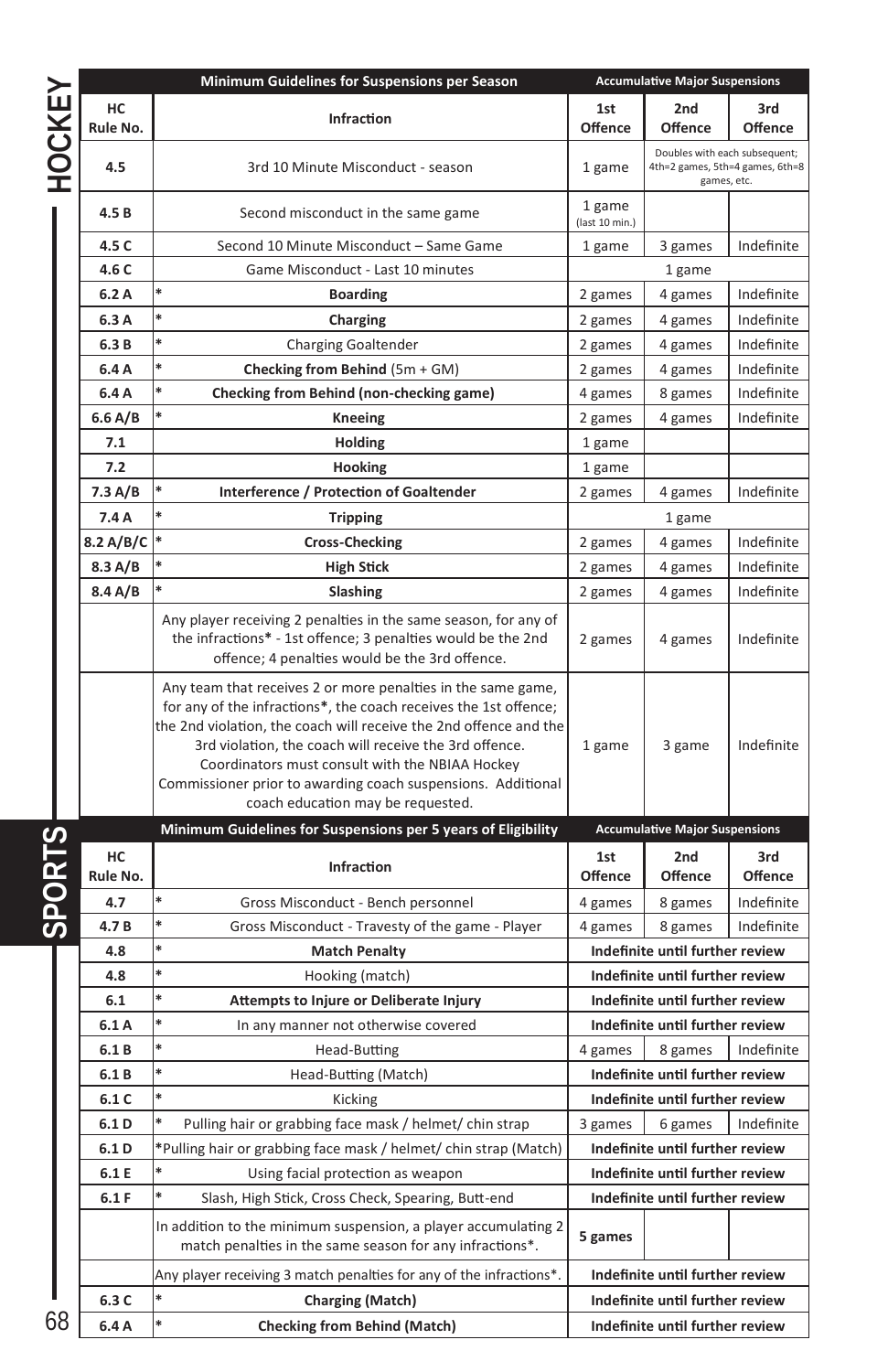|                | Minimum Guidelines for Suspensions per 5 years of Eligibility                                                                                                                                          |                   | <b>Accumulative Major Suspensions</b>   |                |               |
|----------------|--------------------------------------------------------------------------------------------------------------------------------------------------------------------------------------------------------|-------------------|-----------------------------------------|----------------|---------------|
| HC<br>Rule No. | <b>Infraction</b>                                                                                                                                                                                      | 1st<br>Offence    | 2nd<br>Offence                          | 3rd<br>Offence | <b>HOCKEY</b> |
| 6.4 B          | Hit in any manner from behind (Match)                                                                                                                                                                  |                   | Indefinite until further review         |                |               |
| 6.5B           | *<br><b>Head Contact (Major only)</b>                                                                                                                                                                  | 2 games           | 4 games                                 | Indefinite     |               |
| 6.5 E/F        | <b>Head Contact</b>                                                                                                                                                                                    | 2 games           | 4 games                                 | Indefinite     |               |
| 6.5G           | Head Contact (Match)                                                                                                                                                                                   |                   | Indefinite until further review         |                |               |
| 6.6 C          | ×<br><b>Kneeing (Match)</b>                                                                                                                                                                            |                   | Indefinite until further review         |                |               |
| 6.7<br>A/B/C/G | <b>Fighting</b>                                                                                                                                                                                        | 4 games           | 6 games                                 | Indefinite     |               |
|                | Any coach whose team engages in two or more fights in a game   (2 games in last                                                                                                                        | 1 game<br>10 min) | 3 games<br>(4 games in last<br>10 mins) | Indefinite     |               |
| 6.7B<br>(1&2)  | Instigator or Aggressor of a fight                                                                                                                                                                     |                   | Indefinite                              |                |               |
| 6.7 E          | Wearing material to inflict injury                                                                                                                                                                     |                   | Indefinite until further review         |                |               |
| 6.7H           | Player(s) 2nd, 3rd, 4th man into fight                                                                                                                                                                 | 4 games           |                                         |                |               |
| 6.71           | Second Fight- Same Stoppage of Play                                                                                                                                                                    | 4 games           | 6 games                                 | Indefinite     |               |
| 6.7J           | Fighting with team official (Gross Misconduct)                                                                                                                                                         |                   | Indefinite until further review         |                |               |
| 7.3 E          | Interference                                                                                                                                                                                           | 3 games           | 6 games                                 | Indefinite     |               |
| 7.3F           | Interference (Match)                                                                                                                                                                                   |                   | Indefinite until further review         |                |               |
| 7.4B           | *<br><b>Slew Footing (Match)</b>                                                                                                                                                                       |                   | Indefinite until further review         |                |               |
| 8.1            | <b>Butt-Ending (Match)</b>                                                                                                                                                                             |                   | Indefinite until further review         |                |               |
| 8.2 D/E        | Cross-Checking (D - Major or E - Match)                                                                                                                                                                |                   | Indefinite until further review         |                |               |
| 8.3 C          | High Stick - Match                                                                                                                                                                                     |                   | Indefinite until further review         |                |               |
| 8.4D           | <b>Slashing (Match)</b>                                                                                                                                                                                |                   | Indefinite until further review         |                |               |
| 8.5            | Spearing (Match)                                                                                                                                                                                       |                   | Indefinite until further review         |                |               |
|                | Harassment of Officials, Unsportsmanlike Conduct / Misconduct                                                                                                                                          |                   |                                         |                |               |
|                | Unsportsmanlike Conduct - Player/Coach/Team Official                                                                                                                                                   |                   |                                         |                |               |
| 9.2A           | (Game misconduct only)                                                                                                                                                                                 | 3 games           | 5 games                                 | Indefinite     |               |
| 9.2B           | Harassment of Officials - Players - (Game misconduct only)                                                                                                                                             | 3 games           | 5 games                                 | Indefinite     |               |
| 9.2 B          | Harassment of Officials - Coach/Team Official<br>(Game misconduct only)                                                                                                                                | 4 games           | 12 games                                | Indefinite     |               |
| 9.2 A/B        | Unsportsmanlike Conduct / Harassment of Officials<br>(Gross Misconduct)                                                                                                                                |                   | Indefinite until further review         |                |               |
| 9.2F           | Gross Misconduct - Discriminatory Grounds                                                                                                                                                              |                   | Indefinite until further review         |                |               |
| 9.5A           | Leaving bench or penalty bench for purpose of a fight                                                                                                                                                  | 5 games           | Indefinite                              |                |               |
| 9.5B           | Leaving bench or penalty bench during a fight                                                                                                                                                          | 4 games           | Indefinite                              |                |               |
|                | The coach of the team whose player is penalized for being the<br>first to leave the players bench or penalty bench during a fight<br>or start a fight.                                                 | 3 games           |                                         |                | <b>SPORTS</b> |
| 9.5C           | * Any player who leaves the players' bench or penalty box<br>during a fight and is assessed a Major or Misconduct penalty<br>for his actions shall also incur an automatic Game Misconduct<br>penalty. | 4 games           | Indefinite                              |                |               |
|                | The coach whose player left the players or penalty bench<br>during a fight and is assessed a Major or Misconduct penalty                                                                               | 3 games           |                                         |                |               |
|                | The coach whose player left the players or penalty bench, but is<br>not identified as the first to leave the bench during an ice<br>altercation (rule 9.5 C).                                          | 2 games           |                                         |                |               |
|                | The coach of a team whose player is penalized for a 3rd offence<br>of Instigator or Aggressor                                                                                                          | 3 games           |                                         |                |               |
| 9.5F           | Team Official getting on the ice - Game Misconduct                                                                                                                                                     | 3 games           |                                         |                |               |
| 9.51           | Game Misconduct - Coach fails to hold bench at end of game<br>when penalties are being called                                                                                                          | 1 game            | 2 games                                 | Indefinite     |               |
| 9.6 A          | Physical Abuse of Officials - Match Penalty                                                                                                                                                            | 10 Games          | 20 Games                                | Indefinite     |               |
| 9.6 B/C        | *<br>Physical Abuse of Officials - Match Penalty                                                                                                                                                       |                   | Indefinite until further review         |                |               |
| 9.7            | <b>Spitting - Match Penalty</b>                                                                                                                                                                        |                   | Indefinite until further review         |                | 69            |

# HOCKEY  $\begin{array}{|c|c|c|c|c|}\hline \texttt{HOORING}} \end{array}$ SPORTS

69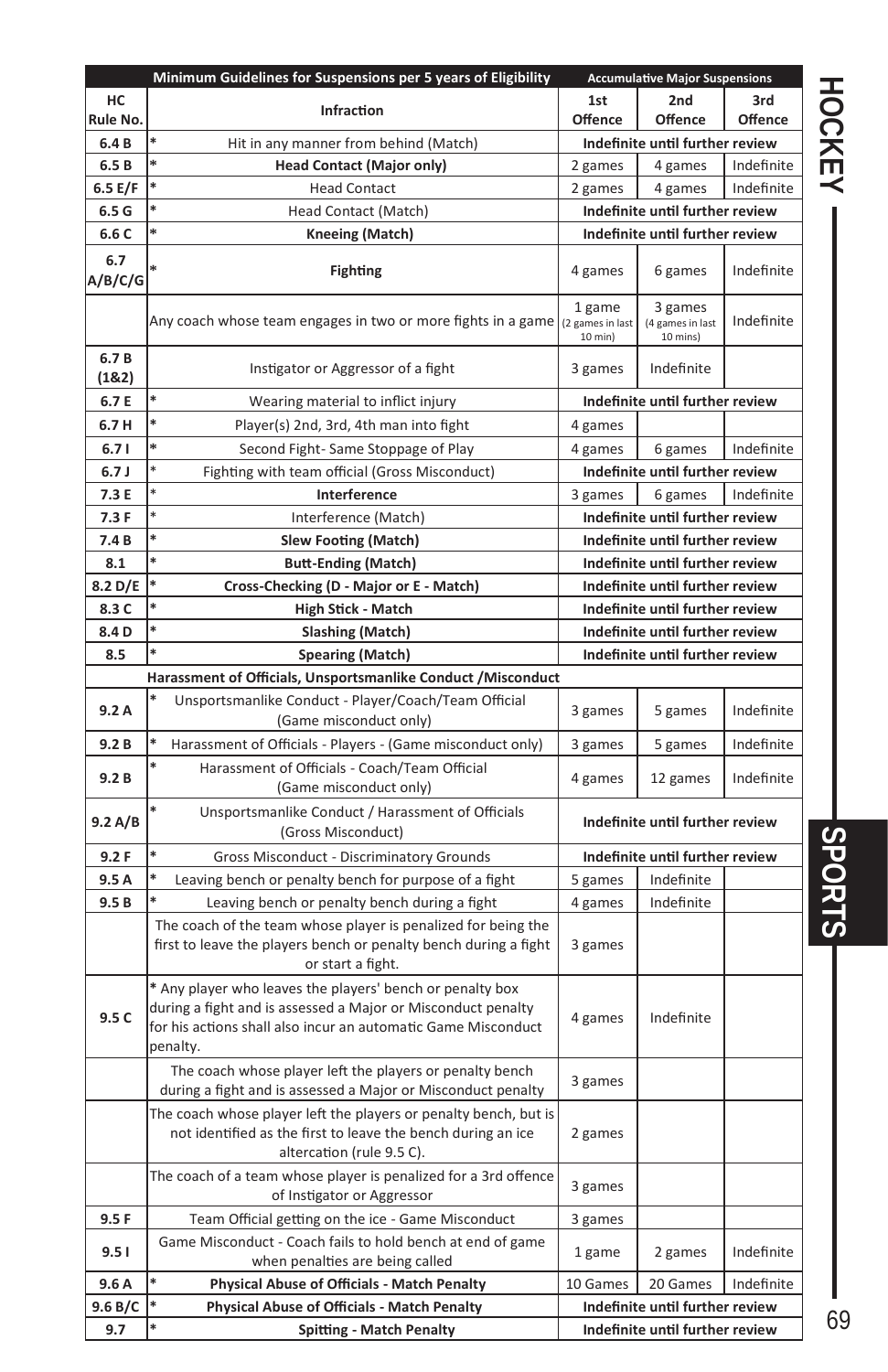# **RUGBY (18.10)**

Rugby Canada Rules will be used under the guidelines set down for the Under Nineteen Division unless special playing rules are put forth by the NBIAA. In this case the NBIAA rules will take precedence over any other rules.

#### **Special Provisions:**

RUGBY

- 1. The required minimum number of players dressed to start a game must be fifteen (15) and ten (10) for rugby 7s.
- 2. For 15s , teams must have a minimum of twenty (20) players registered for competition, but the NBIAA strongly recommends registering twenty-five (25) or more players. For 7s, teams may register twelve (12) players for each tournament in league play or playoffs.

**Length of Game:** Rugby 15s games consist of two 35-minute halves (70-minute games) with at least a five (5) minute break between halves. Rugby 7s games consist of two 7 minute halves with a 2 minute break between halves. Players are only permitted to play a maximum of 80 minutes per day and 48 hours between full regulation games.

No overtime is played in regular season matches. (See below for playoff format)

The completion of ½ of a rugby match constitutes full time if the referee decides to halt the match for safety. The team with the most points at the completion of the ½ will be considered the winner. This does not include a team forfeiting the remainder of a game. Sanctions are set down by the NBIAA for any team failing to complete a match.

**Number of Games Permitted**: A rugby 15s team shall be limited to **12** games (including exhibition, control scrimmage, tournament and league play.) All games in the regionals and provincials shall not be counted in the 12 game limit. A rugby 7s team shall be limited to 8 exhibition tournaments, excluding the exhibition finals.

#### **Tie-Breaking Procedure (at the Conclusion of a Playoff Game)**

There is no overtime in regular season play.

In the event of a tie after regulation in a play-off match the U-19 tie-breaking procedure will be used.

- The team scoring the higher number of tries shall be deemed the winner.
- The team scoring the higher of goals (converted ties) shall be deemed the winner.
- If a tie still exists, the team scoring the higher number of drop goals shall be deemed the winner.
- If a tie still exists, the team scoring the higher number of penalty goals shall be deemed the winner.
- $\bullet$  If there is still a tie, each team shall nominate five kickers to kick at goal from the 22 metre line. The kickers from each team will alternate. All kickers will kick. The team that scores the higher(est) number of successful kicks out of five, will be designated a higher(est) place.
- If there is still a tie, kicks will be taken from a position, a further ten metres from the posts. The competition shall continue until one kicker in the series succeeds where the opposition misses. The team whose kicker has recorded the successful kick out of this pair shall be designated the higher(est) place.
- The kicking competition shall be repeated until a winner is declared.

**League points system**: Points will be awarded for play on the following basis: Win - 3 points; Tie - 1 point; Loss - 0 points

**Substitutions:** Unlimited substitutions are permitted. Substitutions shall be made only when the ball is dead and with the permission of the referee.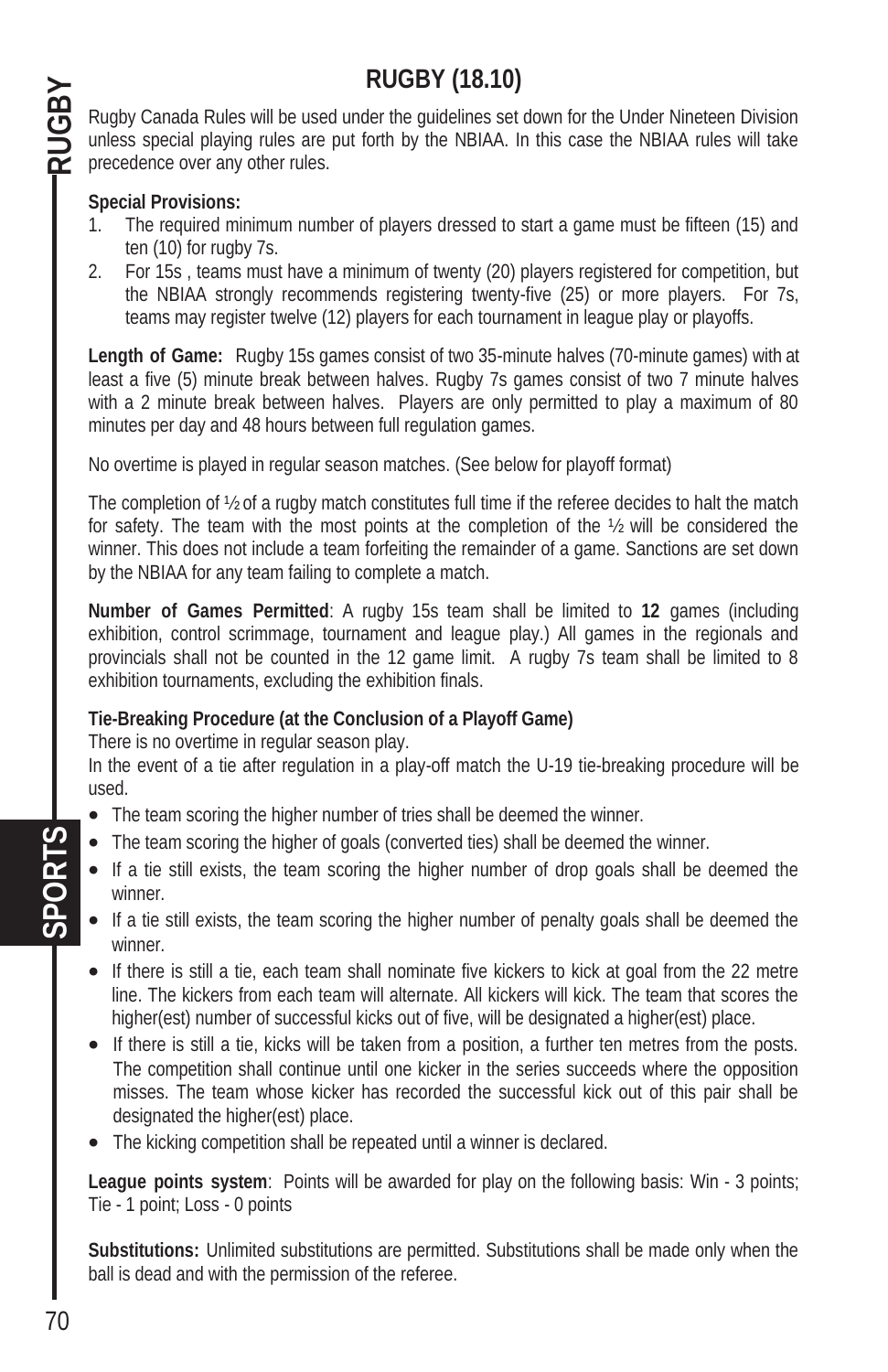#### **Equipment:**

- a) All players must wear full fit interior mouth guards.
- b) All other players' clothing will be as stated in the World Rugby's Law 4 (Players' Clothing).

**Disqualifications:** Any player ordered off the field shall be suspended from the team's next scheduled match. Names of all players suspended must be reported to the school principal.

#### **Coaching Certification**

All coaches will be required to take the Community Initiation - World Rugby Level 1 course before the start of the season. Completion of 'A Coach's Guide to the NBIAA' course is mandatory for all registered members on the coaching staff prior to the beginning of the season, see OR 13.

#### *Officials*

*All rugby games played under NBIAA guidelines must be refereed by a minimum level 1 certified referee*.

**Pre-Season :** Due to the nature of the sport of rugby and the length of the season training sessions should begin in February. Players must be physically ready to participate in contact drills and have participated in at least 8 separate 60 minute minimum full contact progressive physical training sessions.

**Schedule**: The league is a composed of two Regions : North/East and South/West. The scheduling will depend on number of teams registered.

For rugby 7s, league play shall consists of tournaments involving all teams within the conference/region and will follow a round robin format.

**Regional Play**: In Regional league play (interlocking), the top two teams based on league standings would advance to the Provincials.

**Semi-Finals:** to be played the Sunday prior to provincials.

**Provincial Championship Game:** The site will be alternated between the North-East and South -West winner. The Championship Match will be played on the first Friday of June with a start time of 5:00 PM or 5:30 PM if possible. The schedule must be sent to the NBIAA for approval.

**Financial** - The Semi-Finals and Provincial Championships must charge admission fees, please refer to O.R. 5.3.

**Ejections:** All names of players and coaches ejected must be reported to school principal. Players and coaches ejected from a game shall be suspended from the remainder of the game and the next scheduled game (exhibition, conference, regional or provincial). If the ejection takes place during a semi-final regional or provincial event, the player(s) or coach(es) is suspended from the next scheduled game, excluding exhibition games.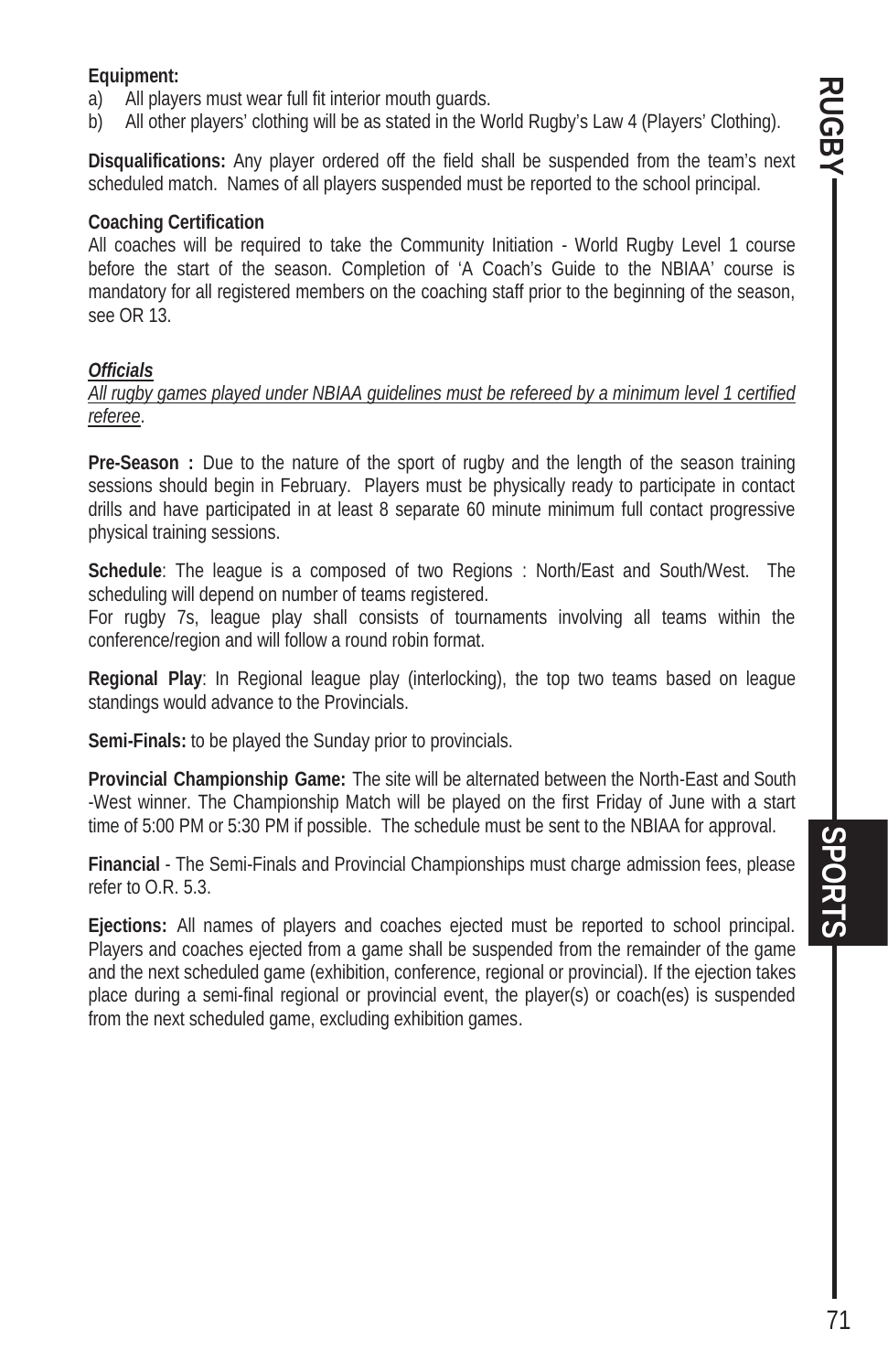# **SOCCER (18.11)**

The F.I.F.A. rules will be used unless special playing rules are put forth by the NBIAA. In this case the NBIAA rules will take precedence over any other rules.

#### **NBIAA Regulations:**

SOCCER

- 1. Number of Games Permitted A senior team shall be limited to **20** games (including exhibition, control scrimmage, tournaments and league play.) All games in the regionals and provincials shall not be counted in the 20 game limit. A junior team shall be limited to **18** games (including exhibition, control scrimmage, tournaments and league play.) All games in the regionals and provincials shall not be counted in the 18 game limit.
- 2. Length of Game Two (2) thirty-five minute halves with a 10-minute rest between halves.
- 3. Tie-Breaking Where required (league playoffs, regionals, provincials), if the score is tied at the end of regulation time, two (2) ten-minute periods of overtime play shall be played in its entirety. If the score is still tied at the end of overtime, the winner shall be decided by taking of kicks from the penalty mark in accordance with the FIFA Laws of the Game.
- 4. Substitutions Unlimited
- 5. Number of Players Dressed for a Game Unlimited. The required minimum number of players dressed to start a game must be seven (7).
- 6. A player receiving a **Red Card** in the semi-final of a Provincial Tournament, shall be suspended from the final game of that tournament.
- 7. A soccer match will be declared official if a minimum of **fifty-five (55)** minutes have been played.
- 8. Mercy rule will take effect when there is a 6 goal lead and 55 minutes of the game has been played, but if both coaches agree, they may play the remainder of the game to which the final score counts.
- 9. All league standings will follow: 3 pts. for a win, 1 pt. for a tie and 0 pts. for a loss.
- 10. Officials Every attempt shall be made to have three (3) qualified officials for all Conference, Regional and Provincial Playoffs.
- 11. Any player involved/associated with the SNB Soccer Academy in any form during the NBIAA soccer season (August-November) shall not be eligible for competition in NBIAA sanctioned soccer events for that school year. However, these students remain eligible to represent their school in any other NBIAA sport, while following the NBIAA transfer policy. Schools, students and families who choose sport specific academies must understand that in doing so, they forego the opportunity to participate in soccer offered through the NBIAA.
- 12. **Regional Play:** The final game cannot be played sooner than 90 minutes after the completion of the semi-final game, unless mutually agreed upon by both coaches.

 The format for Regional soccer games using one field is as follows: Game 1: 10:00 A.M. Host Conference #1 vs. Guest Conference #2 Game 2: 12:00 P.M. Guest Conference #1 vs. Host Conference #2 Game 3: 3:30 P.M. Winner of game 1 vs. winner of game 2

 If two fields are used: Game 1 and Game 2 at 10:00 A.M. Game 3 at 2:00 P.M.

SPORTS **Social Contract Contract Contract Contract Contract Contract Contract Contract Contract Contract Contract Contract Contract Contract Contract Contract Contract Contract Contract Contract Contract Contract Contract SPORTS**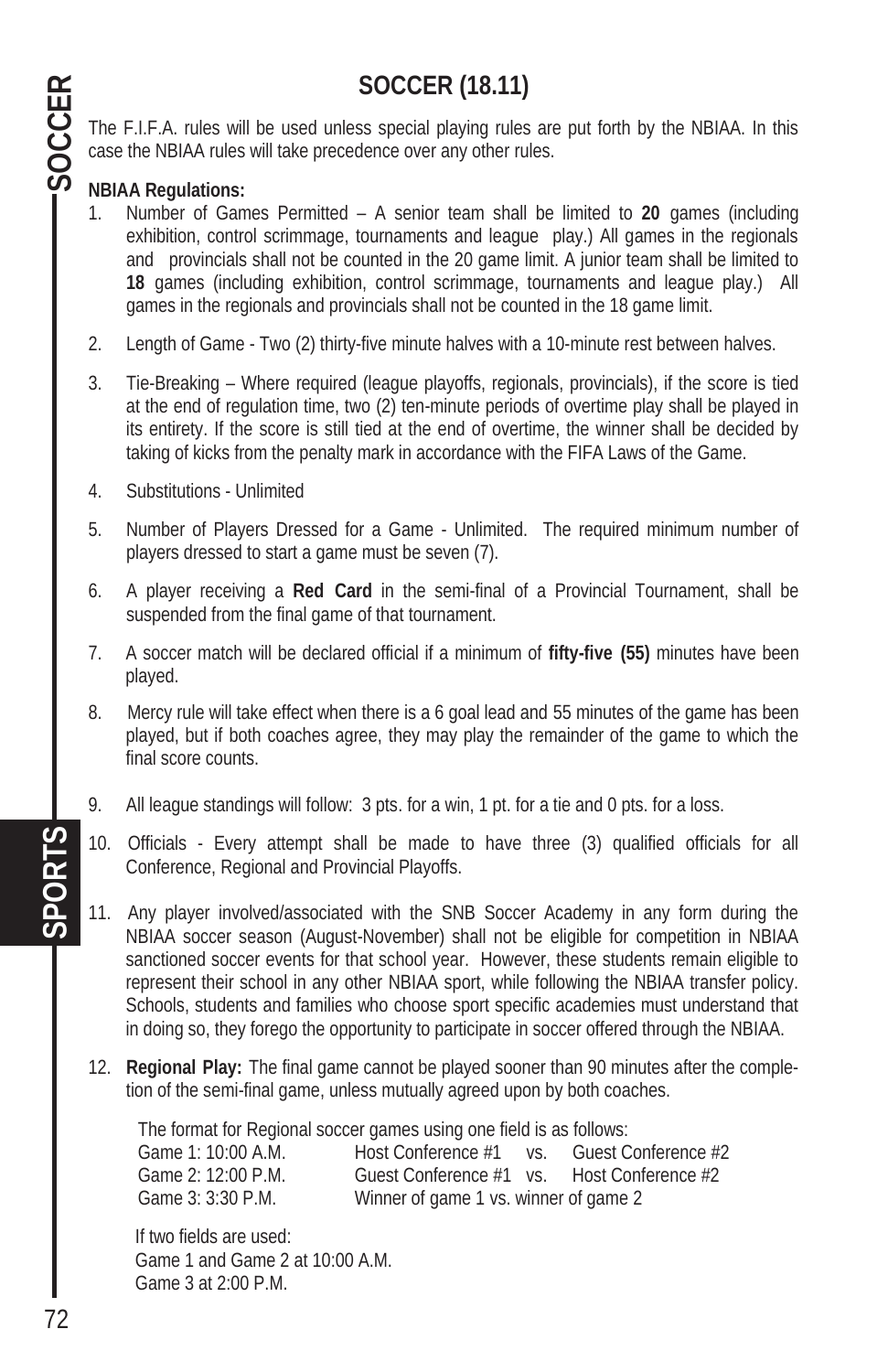- 13. **NBIAA Junior Soccer Championships** will be held the last Saturday in October.
- 14. **NBIAA Senior Soccer Championships** will be held on the first Saturday & Sunday in November.
- 15. **Junior Championship Schedule:**

Two fields must be available on Saturday with the Championship schedule as follows:

Start time for semi-finals: 10:00 A.M.

Host Region #1 vs Guest Region #2 Guest Region #1 vs Host Region #2

Championship Game: 3:00 P.M.

If both #1 teams meet in the finals, the home team will be decided by a coin toss.

#### **Coaching Certification**

The NBIAA recommends that all coaches take the Canada Soccer 'C Licence' course before the start of the season. Completion of 'A Coach's Guide to the NBIAA' course is mandatory for all registered members on the coaching staff prior to the beginning of the season, see OR 13.

#### **Ejections**

Each conference shall keep track of red and yellow cards. A player that receives 2 yellow cards in one game equals 1 red card and will be suspended the rest of that game and the next game. A player who receives 3 red cards will be suspended for an additional game (i.e. two game suspension). A player receiving a 4<sup>th</sup> red card will be suspended for the balance of the season. A player receiving 4 yellow cards will receive a 1 game suspension;  $5<sup>th</sup>$  yellow card a 2 game suspension, a 6th yellow card suspended for the balance of the season. The NBIAA has agreed to adopt these changes.

All coaches are to report names of players who receive "red cards" and names of players who receive a series of "yellow" cards to their school's principal and NBIAA Conference President. Players and coaches ejected from a game shall be suspended from the remainder of the game and the next scheduled game (exhibition, conference, regional or provincial). If the ejection takes place during a semi-final regional or provincial event, the player(s) or coach(es) is suspended from the next scheduled game, excluding exhibition games.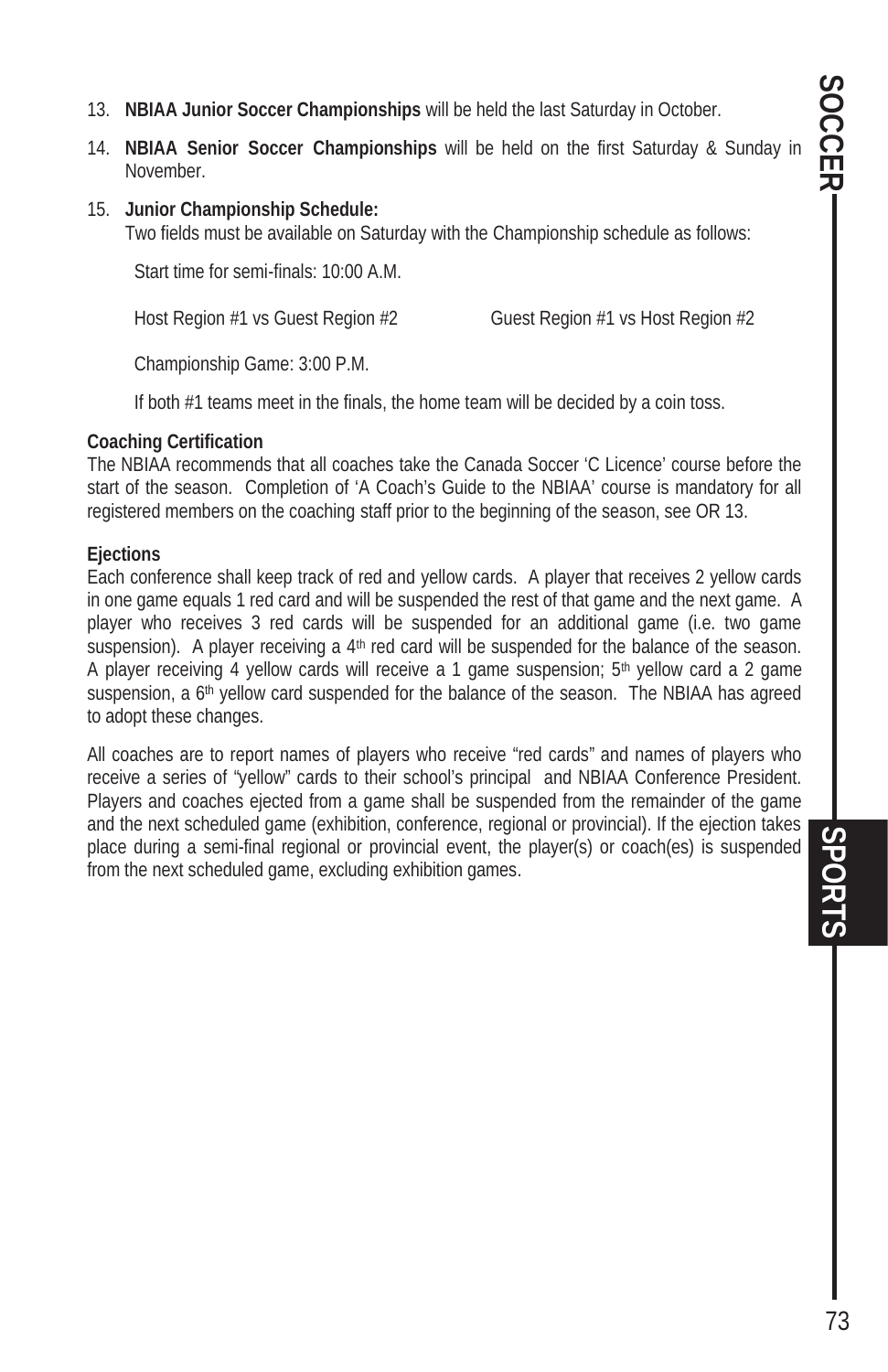# **SOFTBALL (18.12)**

Softball Canada Rules will be used unless special playing rules are put forth by the NBIAA (*U19*\*). In this case the NBIAA rules will take precedence over any other rules.

#### **Special Provision**:

- 1. The distance from home base to the pitcher's plate shall be forty (43) feet.
- 2. The distance between bases shall be sixty (60) feet.
- 3. The required minimum number of players dressed to start a game must be eleven (11). No more than eighteen (18) players shall be in uniform for any one game.
- 4. Number of Games Permitted A team shall be limited to 15 games (including exhibition, control scrimmage, tournaments and league play.) All games in the regionals and provincials shall not be counted in the 15 game limit.
- 5. For conference league play only, a tied game will be permitted for 1 point.
- 6. The higher seed team is the home team. If both #1 teams meet in the finals, the home team will be decided by a coin toss.
- 7. A request for an intentional walk can be made prior to or during the at-bat by the defensive coach or catcher to the umpire.
- 8. Scoring runs: The first 4 innings are capped at 5 runs per half inning of play, the last 3 innings are open.
- 9. The NBIAA game ball shall be the yellow 12 inches in circumference Rawlings Red Dot Hot Seam Fastpitch Softball.
	- x *U19* Ball 30.48 cm (12") Pitching 13.1064 m (43') Baselines 18.3 m (60') Fences – Min – Max. – 61.0 m – 64.0 m (200' – 210')

#### **10 Run Rule**

A softball game shall end any time after five innings, or after four and one-half innings when a team is 10 or more runs behind and has completed its turn at bat.

#### **Regional Play**

No Regional Tournament is necessary when an interlocking schedule is used. Competition must decide the number one and two seed. In Regional league play (interlocking), the top two teams based on league standings would advance to the Provincials.

**Regional Format** using one field :

| Game 1: 10:00 A.M. | Host Conference #1                         | vs. Guest Conference #2 |
|--------------------|--------------------------------------------|-------------------------|
| Game 2: 12:00 P.M. | Guest Conference #1 vs. Host Conference #2 |                         |
| Game 3: 2:30 P.M.  | Winner of game 1 vs. winner of game 2      |                         |

If two fields are used: Game 1 and Game 2 at 10:00 A.M. Game 3 at 2:00 P.M.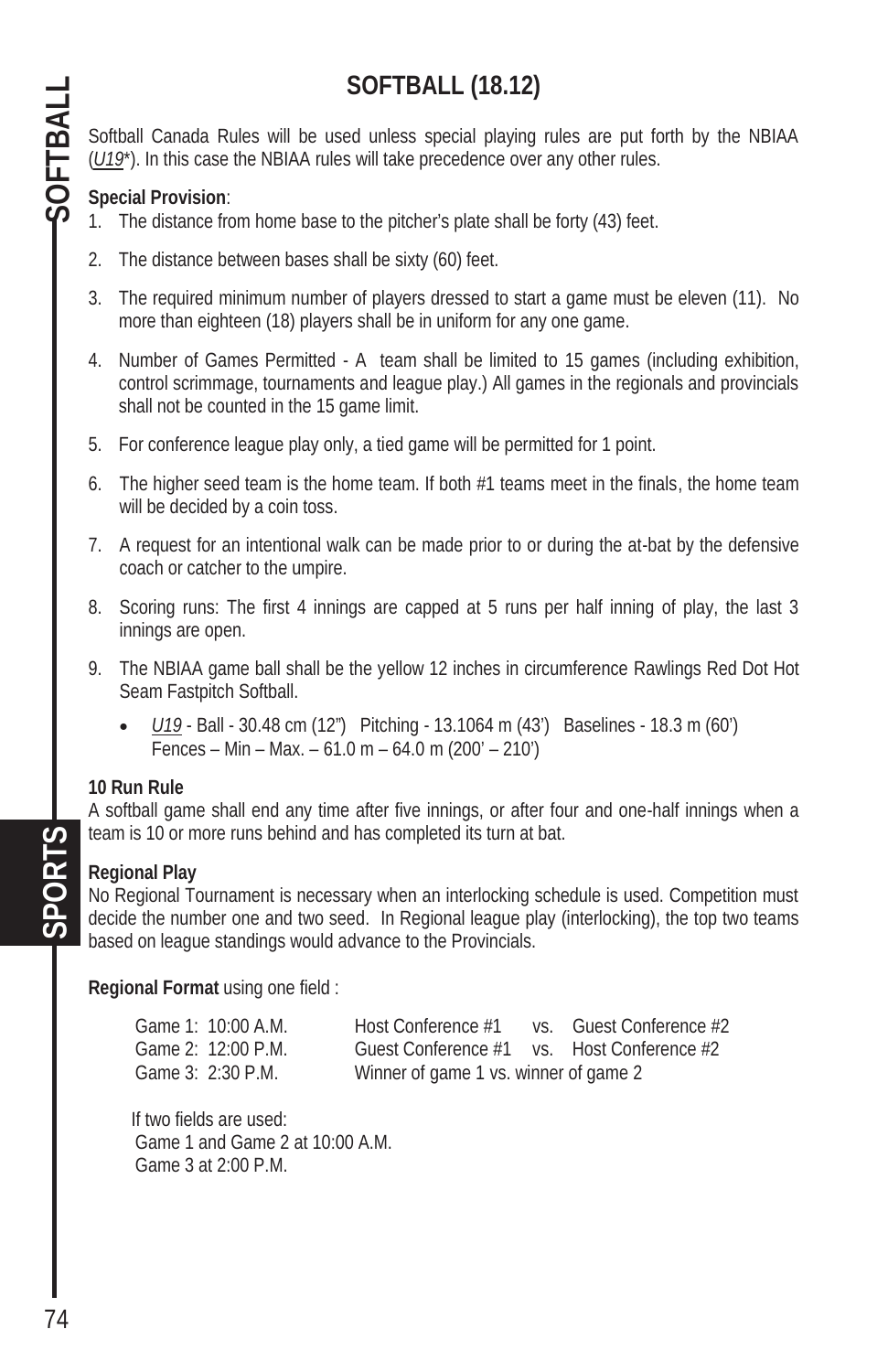#### **Provincial Championship Format**

The NBIAA Championships will be held on the second Saturday in October.

#### **Saturday's Schedule Field #1 Field #2**

10:00 AM - AA Semi-Final SW #1 vs NE #2 SW #2 vs NE #1<br>11:30 PM - AAA Semi-Final SW #1 vs NE #2 SW #2 vs NE #1 11:30 PM - AAA Semi-Final SW #1 vs NE  $#2$ 1:30 PM - AA Championship Game 3:00 PM - AAA Championship Game

These are recommended times, which may be adjusted for fields with lights.

The higher seed team will be the home team. Regional Tournaments or Regional play will be used to decide provincial participants. The **rain date** will be Sunday.

SOFTBALL-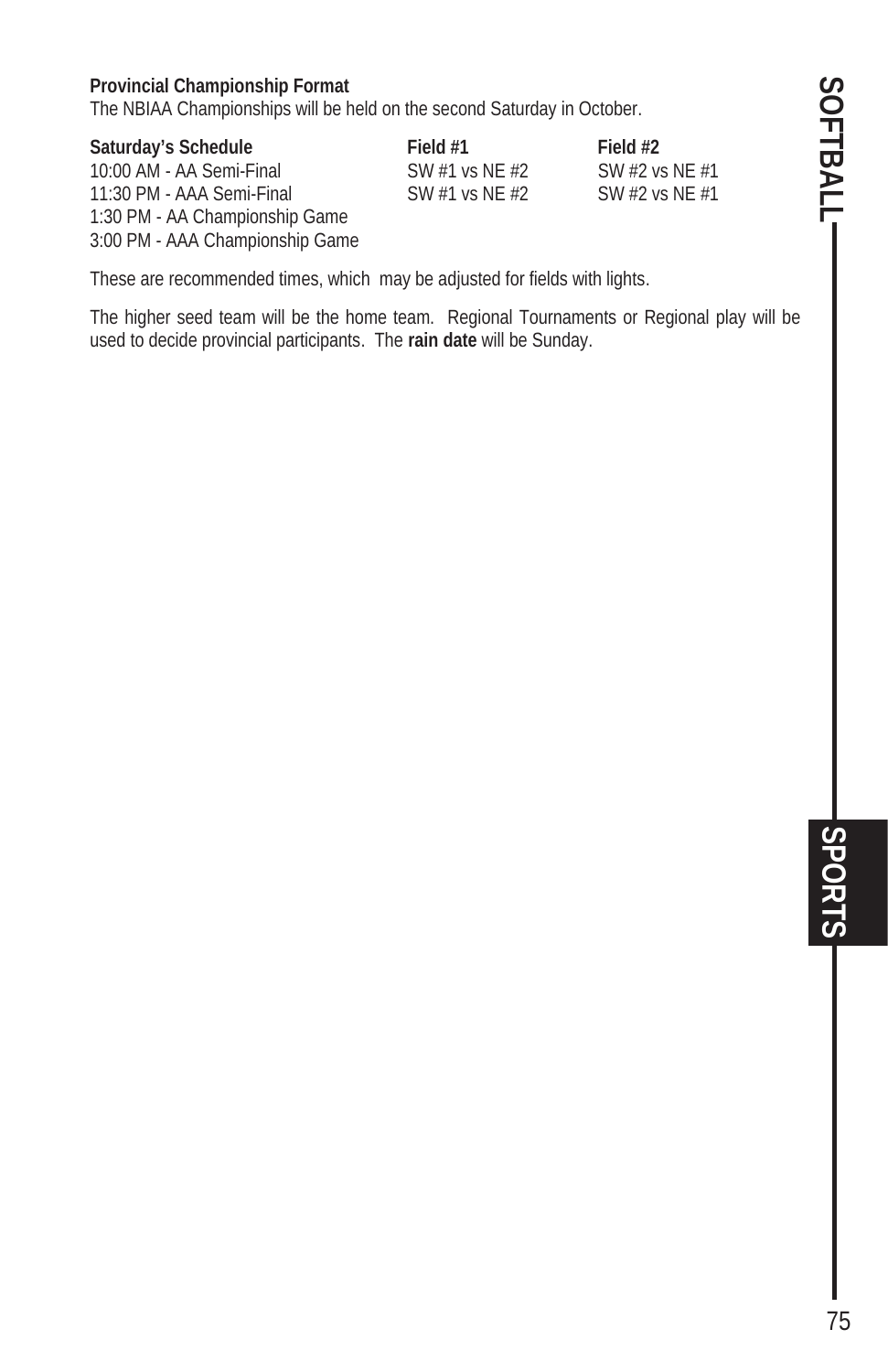### **SWIMMING (18.13)**

The Swimming/Natation Canada Rules will be used unless special rules are put forth by the NBIAA. In this case the NBIAA rules will take precedence over any other rules. Schools must be sure to follow the New Brunswick Safety Guidelines for Secondary Interschool Athletics regarding all athletes & coaches.

#### **NBIAA Regulations**:

- 1. The NBIAA Championships will be held on the second weekend in December, starting at 10:00 A.M.
- 2. Regional Swim Meets will be held at least two (2) weeks before the NBIAA Championships.
- 3. Regional and Provincial hosts must be determined by June 15th.
- 4. Registration of Teams: There are **four** categories (Sr. Boys, Jr. Boys, Sr. Girls & Jr. Girls) of competition and two Provincial Championship banners are presented (Senior & Junior). Medals will be awarded for 1st, 2nd and 3rd place in each event.
- 5. Regional Regulations
	- a) Each school may enter **two (2)** athletes per individual event and one team per relay event in each category.
	- b) A swimmer may enter a maximum of **four (4)** events including relays.
	- c) The top **six (6)** swimmers from each level and event will qualify for the Provincial Championships and they can only swim in what they qualify for.
	- d) Swimmers **must** compete in the Regionals to advance to the NBIAA Championships.
	- e) Relays: Schools do not have to qualify their relay teams for the Provincials, but all members of the relay teams must be made up of swimmers who have participated in an event in the regionals.
	- f) All events are "Timed Finals".
	- g) No deck entries will be accepted.
- 6. Provincials and Regionals Order of Events:
	- All Para & Special Olympic events will be grouped together (Jr./Sr.-Boys/Girls) unless number of participants warrants division.

#### **Event Order**

 200 Medley Relay 200 Free 100 Breast 50 Fly 100 Free 100 Free Para & S. O. 50 Back 50 Back Para & S. O. 100 IM 4x50 Mixed Free Relay 100 Back 50 Free 50 Free Para & S. O. 100 Fly 50 Breast 50 Breast Para & S. O. 200 Free Relay

- 7. NBIAA Championship Regulations: There will be two heats (Timed Finals). The top 6 regional swimmers will be placed in one heat and the next 6 regional swimmers will be placed in the other heat. All relays will be Timed Finals
- 8. Entry forms, with swimmers' times and Meet Fees, must be received by the Regional Meet Manager seven (7) days before the Regionals. The provincial entries, including relays and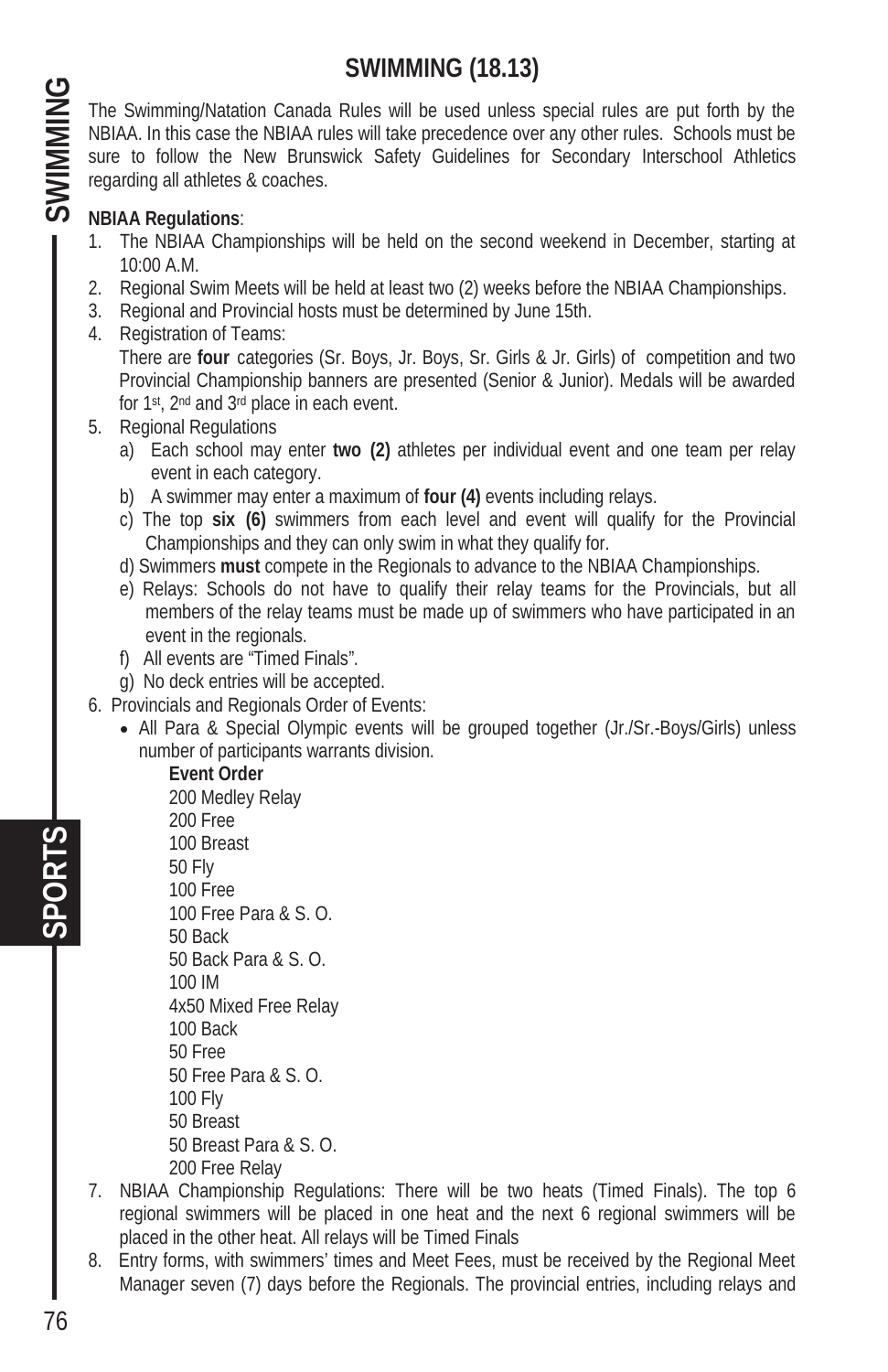Meet Fees, must be in the hands of the NBIAA Meet Manager at least seven (7) days before the NBIAA Championships.

- 9. Relay Injury Factor: Coaches who have a relay athlete injured may apply to the NBIAA for permission to substitute another athlete. The substitute must have participated in the Regional Meet. The application must be signed by the school principal.
- 10. Scoring: Points shall be awarded for the first six places, as outlined below. For Para & S.O. events, points will be awarded as long as there are two athletes competing in the same event.

| Individual Events |        | Relays |        |
|-------------------|--------|--------|--------|
| Place             | Points | Place  | Points |
|                   |        |        | 14     |
| ◠                 |        |        | 10     |
| 3                 |        |        |        |
|                   |        |        |        |
| b                 |        |        |        |
|                   |        |        |        |

11. If there is a tie for first place in the Provincial Meet, the tie will be broken in the following manner:

- The team with the highest number of first place finishers will be declared the winner
- If there is still a tie, the team with the highest number of second place finishers will be declared the winner.
- The process will continue in declining order until the tie is broken.
- 12. Minor Officials: It shall be the responsibility of each school entered to provide to the Regional and Provincial meets one person to act as a minor official under the direction of the Chief Official.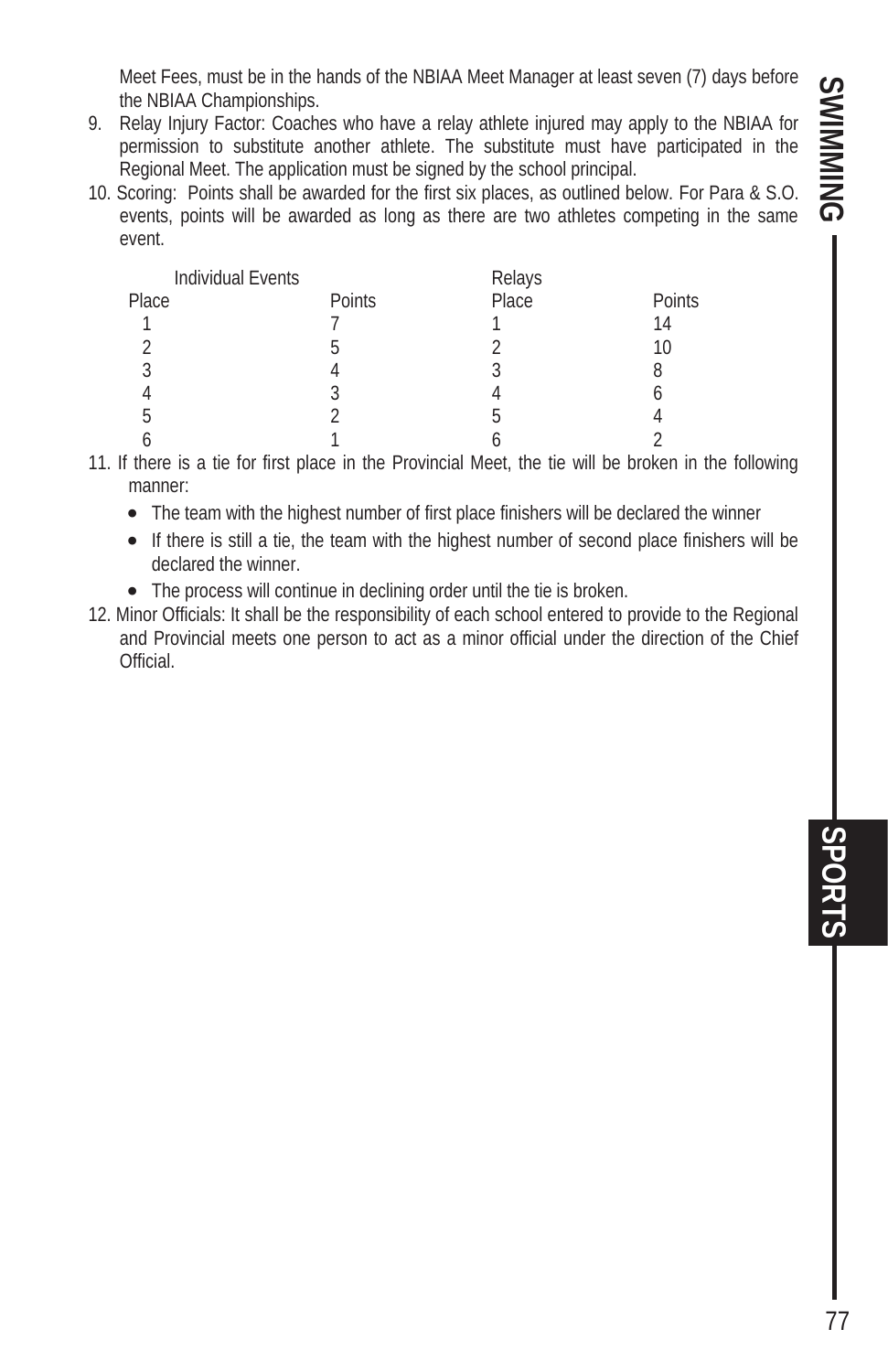# **TRACK & FIELD (18.14)**

Athletics Canada Rules will be used unless special playing rules are put forth by the NBIAA. In this case the NBIAA rules will take precedence over any other rules.

The NBIAA Track & Field Championships will be held the first Saturday in June. The Regional Track & Field Meets will be held one week before the Championships.

#### **Special Provisions**:

The following modifications of rules shall apply at the Provincial and Regional Meets:

- 1. Competitors: No competitor shall compete in more than three (3) individual events. Relays shall be considered separate from the individual events. A school identified uniform/jersey is required when competing.
- 2. Entries: Each school shall be allowed to enter up to three (3) athletes per event (Jr. Girls / Jr. Boys / Sr. Girls / Sr. Boys) in the regionals. Each school shall be permitted one (1) team entry per relay at the Provincial Championships. Students will compete in the senior division or the junior division.

Registration of entries for Regional meets will be online through Athletics New Brunswick linked to the NBIAA web site.

- 3. Ineligible Competitors: An ineligible athlete competing in a Regional or Provincial Meet shall be disqualified and any points earned by that athlete shall be eliminated.
- 4. Regional Meets: The top eight (8) athletes in the track events at the Regional Meet shall qualify to advance to the Provincial Meet. The top eight (8) athletes in the field events must qualify by meeting the minimum distances on page 78 to advance to the Provincial Meet.
- 5. Scoring: Eight (8) places shall count in the scoring of all events\* on the following basis and shall be on a school basis only:

| 1st Place - 9 points | 5th Place - 4 points |
|----------------------|----------------------|
| 2nd Place - 7 points | 6th Place - 3 points |
| 3rd Place - 6 points | 7th Place - 2 points |
| 4th Place - 5 points | 8th Place - 1 point  |
|                      |                      |

\*For Para & S.O. events, points will be awarded as long as there are two athletes competing in the same event.

- 6. Awards: Banners shall be awarded to the first place school in each category of school (AAA, AA & A**).** Medals will be awarded for 1st, 2nd and 3rd place in each event. If there is a tie for first place in the Provincial Meet, the tie will be broken in the following manner:
	- The team with the highest number of first place finishers will be declared the winner
	- If there is still a tie, the team with the highest number of second place finishers will be declared the winner.
	- The process will continue in declining order until the tie is broken.
- 7. Coaches: Coaches must not be on the track, behind or in front of the starting line when a race is started. In the case of field events, coaches must remain outside the competition area and on the outside of the track. Such infraction may lead to the disqualification of the athlete involved and/or the expulsion of the coach from the meet site.
- 8. Athletes: Athletes who are not ready for an event when the official in charge is prepared to start shall be disqualified. No iPods or other electronic devices may be worn by athletes during a race.
- 9. Number of Attempts in the Field Events: For all Throws and Jumps, the following rules shall apply:
	- a) Regional Qualification Meets: All competitors shall be given the required three (3) attempts with the top eight (8) qualifying athletes advancing to the Provincial Meet. No additional attempts are required. Should a tie exist at the end of the qualification round, all athletes tied for the last position shall advance.

**SPORTS TRACK & FIELD**  TRACK & FIELD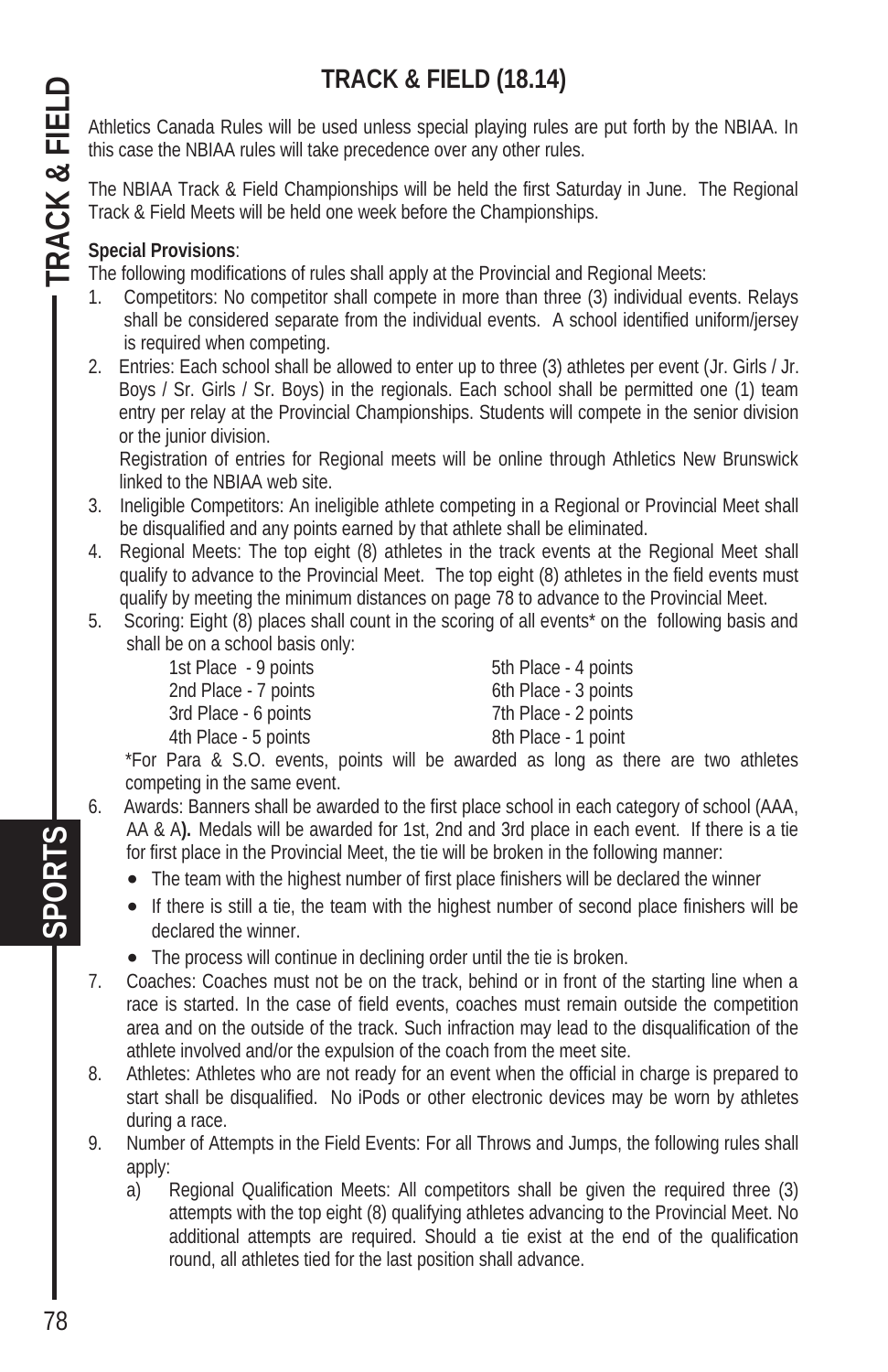- b) Provincial Meet: For all Throws and Jumps all athletes shall have three (3) qualifying rounds with the top eight (8) qualifying athletes advancing to the final rounds. All athletes tying for the eighth spot advance.
- 10. Track Events:
	- a) Regional Meets: All track events are timed finals. The top eight (8) athletes qualify for the Provincial Meet.
	- b) Provincial Meet:
		- i) In sprints up to and including 200 meters, semi-finals shall be run with a minimum of six (6) athletes qualifying for the final as per IAAF rules.
		- ii) In other races, 400 meters to 3000 meters inclusive, races shall be run as timed final sessions.
		- iii) All races except the 100 and 200 meter finals shall be seeded based on results from the Regional Qualifying Meets.
- 11. Relays: No relays will be run at Regional Meets. Only athletes competing in Regionals may participate on relay teams at the NBIAA Championships. Juniors run in junior relays and seniors run in senior relays.
- 12. False Starts: Any competitor making a false start shall be warned. Only one false start per race shall be allowed without the disqualification of the athlete(s) making the false start. Any athlete(s) making further false starts in the race shall be disqualified from the race.
- 13. The use of starting blocks is not mandatory for NBIAA races.
- 14. The Meet Director shall prepare for distribution a program for the Provincial Meet which will include a seeding list of competitors, a final schedule with approximate start times, a current list of records, and any other information which may be helpful.
- 15. Supervision: Each school shall name a responsible person to act as coordinator (Manager) for athletes representing the school at the Regional and Provincial Meets. Where possible, each coach will accompany his/her own athletes.
- 16. Records: Only a record achieved at the Provincial Meet shall count as a provincial interscholastic record if all requirements for records as stated in the official rules have been met.

#### **REGISTRATION PROCEDURES**

- 1. Schools must submit online their NBIAA Track & Field Team Personnel List by May 15<sup>th</sup>.
- 2. No athlete may compete in the Regionals if their name is not on the NBIAA players' list. All athletes must compete in the Regionals to advance to the NBIAA Provincial Championships.
- 3. Schools must submit online their team's event entries for Regionals through the ANB link found on the NBIAA website before the deadline. All athletes must be registered with the NBIAA. There will be NO CHANGES made after the event entries registration deadline.
- 4. Schools registering relay teams for the NBIAA Championship must submit participants names to the Meet Manager the morning of the meet.
- 5. Schools must bring a cheque to the meet, made out to the host school to cover their fees for the Regional and Provincial events.

**PLEASE NOTE: Athletes not competing in the NBIAA Championships may be suspended from participating in Track & Field in the next school year and the school may be fined \$20 per athlete to a maximum of \$200.** 

**SPORTS**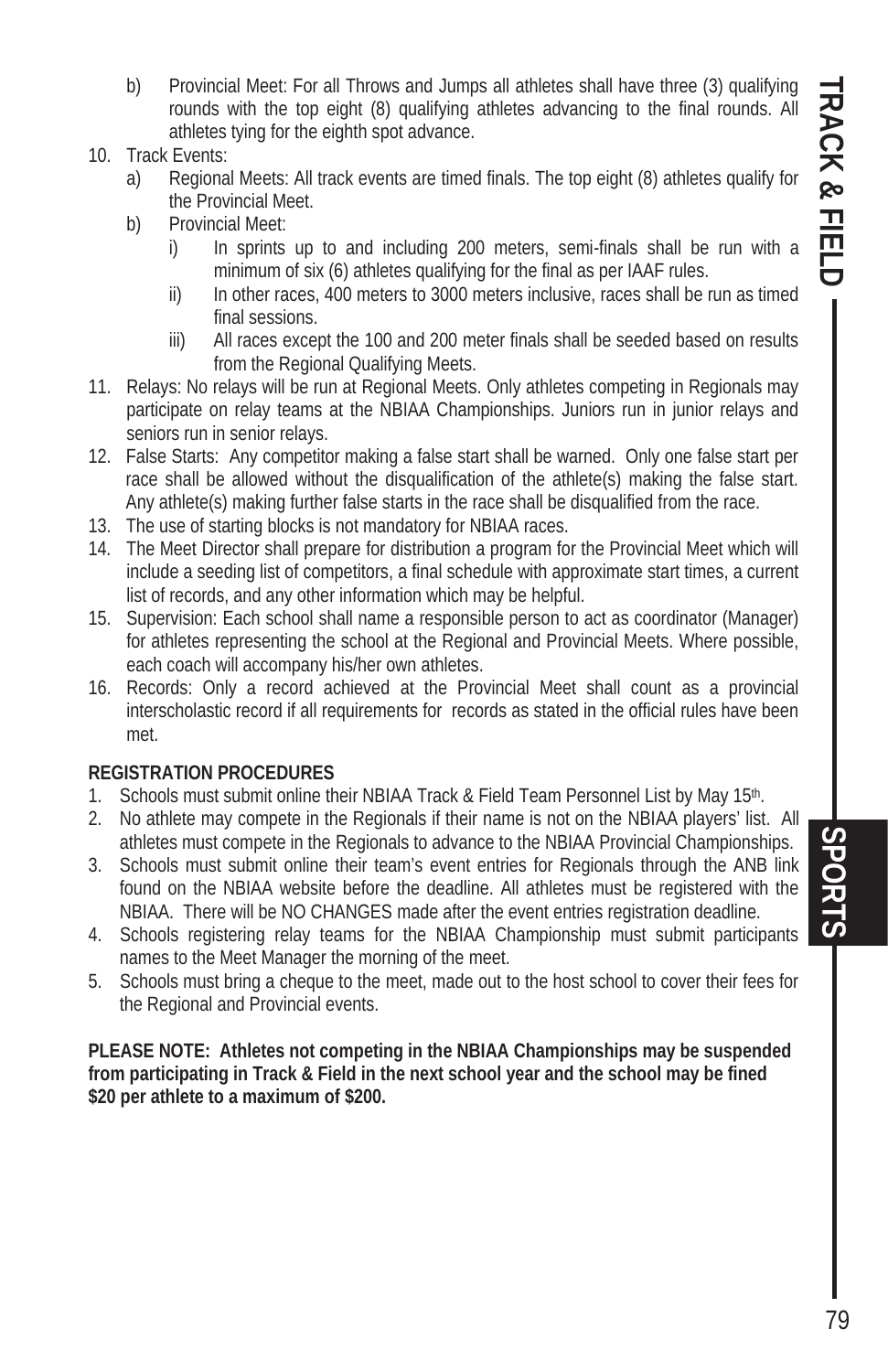#### **SCHEDULE (TRACK)**

9:15 AM- Scratch/Information Meeting with coaches

- All events will proceed in the following order unless changes are noted (Jr. Girls / Jr. Boys / Sr. Girls / Sr. Boys).
- Para Events –Any physically challenged athletes requiring a wheelchair or modifications to competition are eligible for this category.
- IPC RULES AND REGULATIONS are being used for Para events.
- All Para events will run together (Jr./Sr. Boys/Girls) unless number of participants warrants division.

9:45 AM - Start of Competition

**3000m** Finals 300 m Hurdles (JG) Timed Finals 400m Hurdles (SG) Timed Finals 300 m Hurdles (JB) Timed Finals 400m Hurdles (SB) Timed Finals 100m **Timed Finals at Regionals**  Heats (semi-finals) at Provincials 100m Wheelchair **Timed Finals at Regional Meet** 100m Visually Impaired with Guide Timed Finals at Regional Meet 400m Timed Finals 100m Timed Finals at Provincials 100m Wheelchair **Timed Finals at Provincial Meet**  100m Visually Impaired with Guide Timed Finals at Provincial Meet 50 m Special Olympic

**LUNCH** 

| 1500m             | <b>Timed Finals</b>                |
|-------------------|------------------------------------|
| 110m Hurdles (SB) | <b>Timed Finals</b>                |
| 100m Hurdles (JB) | <b>Timed Finals</b>                |
| 100m Hurdles (SG) | <b>Timed Finals</b>                |
| 80m Hurdles (JG)  | <b>Timed Finals</b>                |
| 200 <sub>m</sub>  | <b>Timed Finals</b>                |
| 800m              | <b>Timed Finals</b>                |
| 4 x 100m Relay    | <b>Timed Finals at Provincials</b> |
| 4 x 400m Relay    | <b>Timed Finals at Provincials</b> |

#### **Regional and Provincial Field Schedule of Events**

Top eight competitors MUST qualify for the Provincial Meet by meeting the following minimum measured qualifying distances for Field Events (Regional Meet):

| Jr. & Sr. Girls: Shot Put – 6 meters<br>Discus – 15 meters<br>Triple Jump - 7 meters | Javelin - 18 meters<br>Long Jump $-3.5$ meters<br>High Jump - 1.30 meters (Jr.) and 1.35 meters (Sr.) |
|--------------------------------------------------------------------------------------|-------------------------------------------------------------------------------------------------------|
| Jr. & Sr. Boys: Shot Put - 10 meters<br>Discus – 21 meters<br>Triple Jump - 8 meters | Javelin - 25 meters<br>Long Jump $-4.5$ meters<br>High Jump - 1.50 meters (Jr.) and 1.55 meters (Sr.) |

**Specific Rulings on above:** The top eight (8) competitors must be measured and meet minimum qualifying distances to advance to the Provincial Meet.

# **SPORTS TRACK & FIELD**  TRACK & FIELD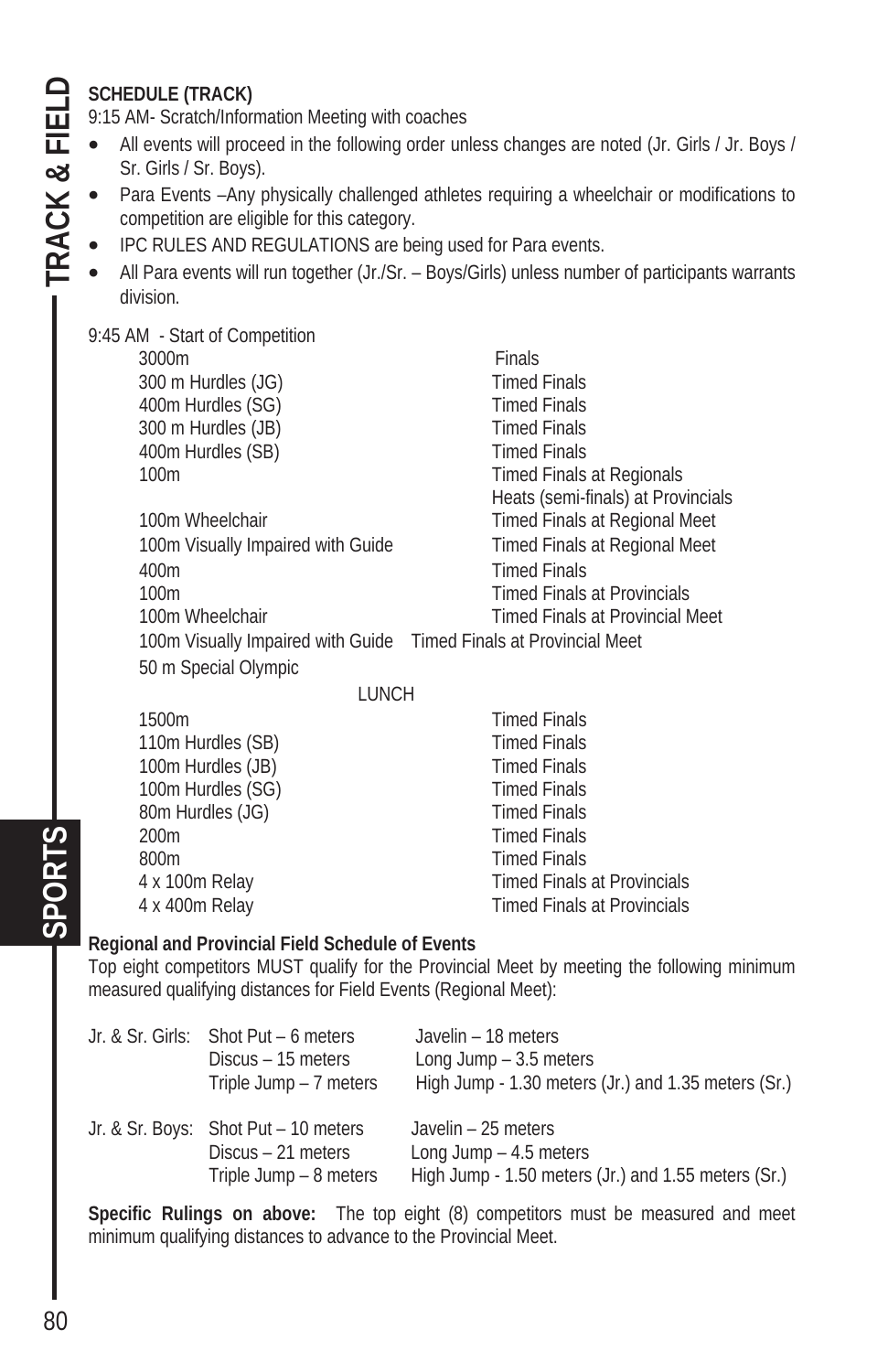#### **SCHEDULE (FIELD)**

9:45 AM - Start of Competition

| Session      | High Jump | Long Jump    | Triple Jump  | Shot Put           | <b>Discus</b> | Javelin      |
|--------------|-----------|--------------|--------------|--------------------|---------------|--------------|
| #1           | Jr. Girls | Sr. Boys     | Jr. Girls    | Jr. Boys           |               | Sr. Girls    |
| #2           | Sr. Girls | Jr. Boys     |              | Special<br>Olympic | Sr. Boys      |              |
| #3           |           |              | Sr. Girls    | Jr. Girls          | Jr. Boys      | Sr. Boys     |
| <b>LUNCH</b> | LUNCH     | <b>LUNCH</b> | <b>LUNCH</b> | LUNCH              | <b>LUNCH</b>  | <b>LUNCH</b> |
| #4           | Sr. Boys  | Jr. Girls    |              | Para Shot          | Sr. Girls     | Jr. Boys     |
| #5           | Jr. Boys  |              | Sr. Boys     | Sr. Girls          | Jr. Girls     |              |
| #6           |           | Sr. Girls    | Jr. Boys     | Sr. Boys           |               | Jr. Girls    |

#### **Appendix "A" Events Technical Reference Chart**

| Event                       | Junior Girls                                             | Junior Boys                                         | Senior Girls                                                      | Senior Boys                                                       |
|-----------------------------|----------------------------------------------------------|-----------------------------------------------------|-------------------------------------------------------------------|-------------------------------------------------------------------|
| 80m Hurdles                 | 8 hurdles:<br>$Ht$ : 0.762m:<br>12 $m$ to 1 $st$ , 8 $m$ |                                                     |                                                                   |                                                                   |
| 100m Hurdles                |                                                          | 10 Hurdles:<br>Ht: 0.914m<br>13 $m$ to 1st,<br>8.5m | 10 Hurdles:<br>$Ht$ : 0.838m<br>13m to $1st$ ,<br>8.5m            |                                                                   |
| 110m Hurdles                |                                                          |                                                     |                                                                   | 10 Hurdles<br>$Ht$ : 0.914m<br>13.72m to 1st,<br>9.14m            |
| 300m Hurdles                | 7 Hurdles:<br>Ht: 0.76m<br>50 $m$ to 1st,<br>35m         | 7 Hurdles:<br>$Ht$ : 0.84m<br>50 $m$ to 1st,<br>35m |                                                                   |                                                                   |
| 400m Hurdles                |                                                          |                                                     | 10 Hurdles:<br>$Ht$ : 0.762m<br>45m to $1st$ ,<br>35 <sub>m</sub> | 10 Hurdles:<br>$Ht$ : 0.838m<br>45m to $1st$ ,<br>35 <sub>m</sub> |
| High Jump (Start<br>$Ht$ .) | 1.25m                                                    | 1.40m                                               | 1.30m                                                             | 1.45m                                                             |
| Shot Put                    | 3.0 Kg.                                                  | 4.0 Kg.                                             | 4.0 Kg.                                                           | 5 Kg.                                                             |
| <b>Discus</b>               | 1.0 Kg.                                                  | $\overline{1}$ .0 Kg.                               | 1.0 Kg.                                                           | 1.5 Kg.                                                           |
| Javelin                     | 500 g.                                                   | 700 g.                                              | 600 g.                                                            | 800 g.                                                            |

TRACK & FIELD **TRACK & FIELD SPORTS** 

SPORTS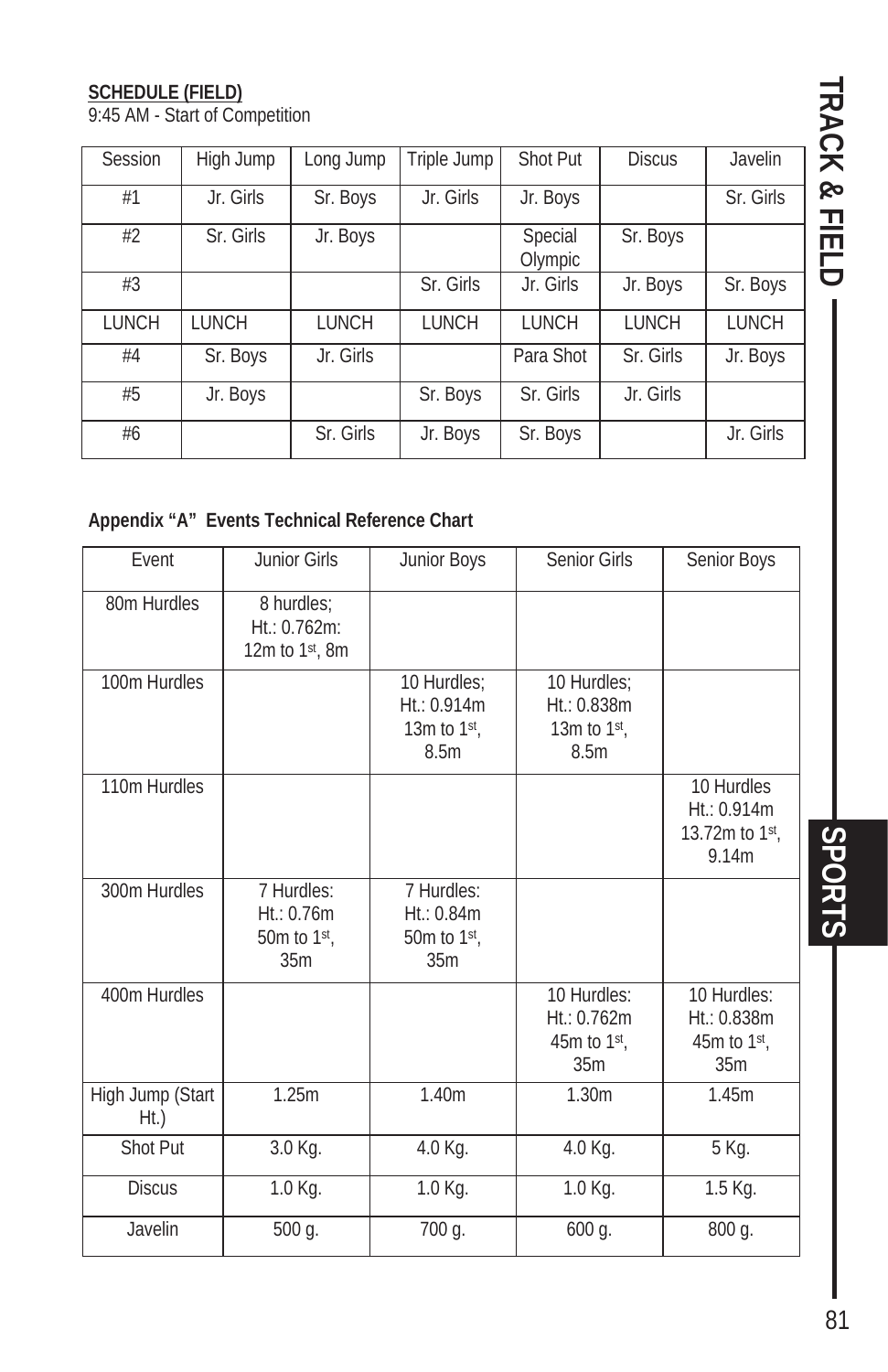# **VOLLEYBALL (18.15)**

Volleyball Canada Rules will be used unless special playing rules are put forth by the NBIAA. In this case the NBIAA rules will take precedence over any other rules.

#### **NBIAA Modifications**:

- 1. The Libero Player and the NBIAA 12 Man Substitution Rule\* will be used.
- 2. Unlimited number of players may be recorded on the score sheet and there shall be no limit on the number of players dressed.
- 3. The Mikasa MVA200 is the Official Volleyball of the NBIAA and will be used for all NBIAA competitions.
- 4. Juniors are permitted to receive a serve with an overhand motion.

**\*NBIAA 12 Man Substitution rule:** For NBIAA competitions, each team shall be allowed a maximum of 12 substitutions in any one set.

- a) There is no limit to the number of times a player may leave or re-enter the set as long as the maximum number of 12 substitutions is adhered to and as long as they leave or re-enter for the same player.
- b) Once you have a designated partner, that is the only player that you may leave or re-enter that set for. This may change between sets.
- c) These substitutions may occur at any point in the set as long as the play is stopped.
- d) All other substitution rules must be followed according to Volleyball Canada rules. These rules concern exceptional substitutions, substitutions for expulsion or disqualification, illegal substitutions, injury substitutions for the libero and non libero players and incomplete teams.

#### **Special Provisions**:

- 1. Number of Games Permitted A senior team shall be limited to **36** matches (including all exhibition, controlled scrimmage, tournament and league play). All matches in the regionals and provincials shall not be counted in the 36 match limit. A junior team shall be limited to **30** matches (including all exhibition, controlled scrimmage, tournament and league play). All games in the regionals and provincials shall not be counted in the 30 match limit.
- 2. The net height for volleyball shall be as follows:

| a) Junior Girls - | 2.24M  |
|-------------------|--------|
| b) Senior Girls - | 2.24 M |
| c) Junior Boys -  | 2.35 M |
| d) Senior Boys -  | 2.43 M |

- 3. League play MUST take place at the conference or regional level in order to advance to Provincial Playoffs.
- 4. Volleyball Canada rules will be used for all tie-breaker procedures.
- 5. In Regional Tournaments, seeding will be determined by the following schedules:

| Junior Volleyball Regional - Format with 6 teams |                                             |                                                                 |  |
|--------------------------------------------------|---------------------------------------------|-----------------------------------------------------------------|--|
| Saturday                                         | COURT <sub>1</sub>                          | COURT <sub>2</sub>                                              |  |
| Game 1 - 10:00 AM                                | 1 vs 3                                      | 4 vs 6                                                          |  |
| Game 2-11:15 AM                                  | 2 vs 3                                      | $5$ vs $6$                                                      |  |
| Game 3 - 12:30 PM                                | 1 vs 2                                      | 4 vs 5                                                          |  |
| Game 4 - 2:00 PM                                 | #1A vs $#2B$                                | $\#1B$ vs $\#2A$                                                |  |
| Game 5 - 3:45 PM                                 | winner vs. winner<br>(for 1st and 2nd seed) | Jr. only - non-winner vs. non-<br>winner (for 3rd and 4th seed) |  |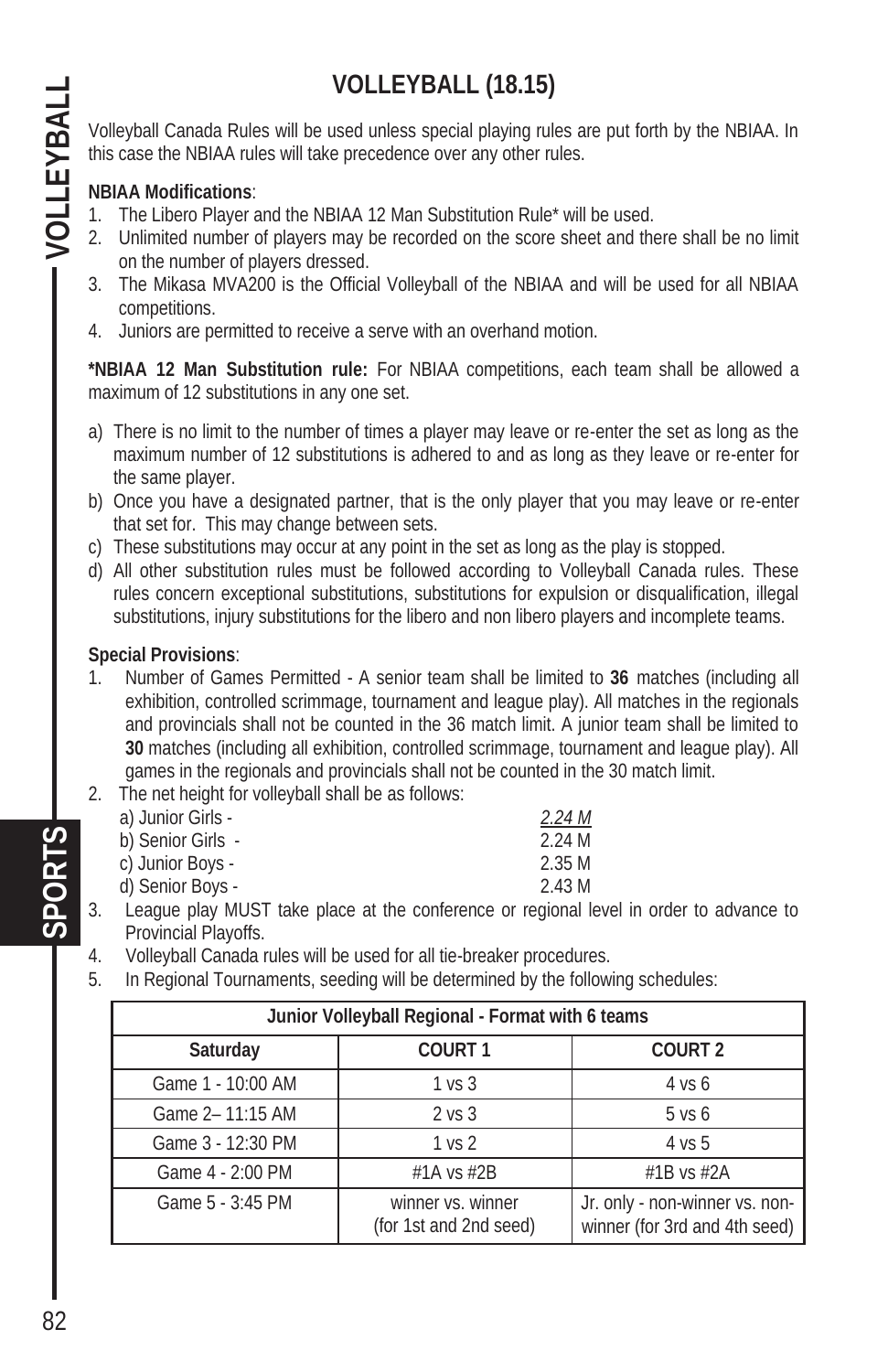| Senior Volleyball Regional - Format with 8 teams |                    |                    |   |
|--------------------------------------------------|--------------------|--------------------|---|
| Saturday                                         | COURT <sub>1</sub> | COURT <sub>2</sub> |   |
| Game 1 - 9:00 AM                                 | 1 vs 4             | 2 <sub>vs</sub> 3  | ┳ |
| Game 2-10:15 AM                                  | 5 <sub>vs</sub> 8  | 6 vs 7             | ᡂ |
| Game 3 - 11:30 AM                                | 1 vs 3             | 2 vs 4             | ⋗ |
| Game 4 - 12:45 PM                                | 5 vs 7             | 6 <sub>VS</sub> 8  |   |
| Game 5 - 2:00 PM                                 | 1 <sub>vs</sub> 2  | $5$ vs $6$         |   |
| Game 6 - 3:15 PM                                 | 3 vs 4             | 7 vs 8             |   |
| Game 7 - 5:00 PM *                               | #1A vs $#2B$       | #1B vs $#2A$       |   |
| Game 8 - 6:15 PM                                 | Winners of game 7  |                    |   |

\*Recommend Game 7 to be played on two main courts, where possible.

Please Note: The make-up of Pools.

These tournaments will be numbered based on the following host conference:

| Regional hosted in the North |            | Regional hosted in the East |           |          |
|------------------------------|------------|-----------------------------|-----------|----------|
|                              | Pool A     | Pool B                      | Pool A    | Pool B   |
| 1.                           | #1 North   | #1 East                     | $#1$ East | #1 North |
|                              | 2. #2 East | #2 North                    | #2 North  | #2 East  |
| 3.                           | #3 North   | #3 East                     | #3 East   | #3 North |
| 4.                           | #4 East    | #4 North                    | #4 North  | #4 East  |

| Regional hosted in the South |          | Regional hosted in the West |          |          |
|------------------------------|----------|-----------------------------|----------|----------|
|                              | Pool A   | Pool B                      | Pool A   | Pool B   |
| 11.                          | #1 South | #1 West                     | #1 West  | #1 South |
| 2.                           | #2 West  | #2 South                    | #2 South | #2 West  |
| 3                            | #3 South | #3 West                     | #3 West  | #3 South |
| $\overline{4}$               | #4 West  | #4 South                    | #4 South | #4 West  |

6. Junior Volleyball Provincial Championships will be held on the first Saturday & Sunday of May. All Junior Provincial Volleyball Tournaments will consist of **8** teams. Pools are determined based on regional standings. Semi-Final play begins at 11:00 A.M. Championship match begins at approximately 2:00 P.M.

| Junior Provincials involving 8 teams: |                    |  |
|---------------------------------------|--------------------|--|
| Pool A                                | Pool B             |  |
| 1. #1 Host Region                     | 5. #1 Guest Region |  |
| 2. #2 Guest Region                    | 6. #2 Host Region  |  |
| 3. #3 Host Region                     | 7. #3 Guest Region |  |
| 4. #4 Guest Region                    | 8. #4 Host Region  |  |

**VOLLEYBALL SPORTS SPORTS**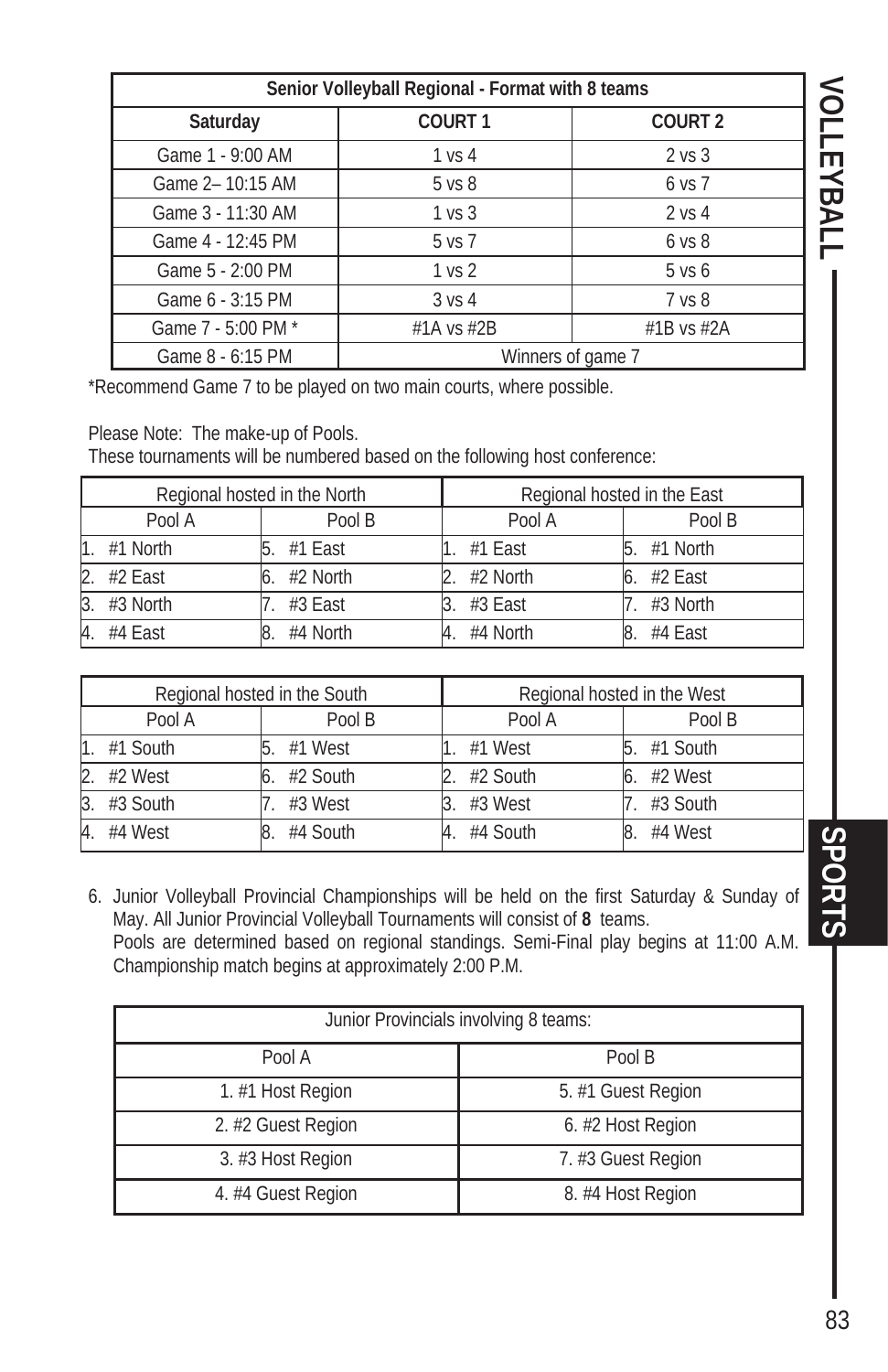**SPORTS VOLLEYBALL**  - VOLLEYBALI

| Junior Volleyball Provincials     |                   |                   |  |
|-----------------------------------|-------------------|-------------------|--|
| Format with 8 teams over two days |                   |                   |  |
| Saturday & Sunday                 | <b>COURT1</b>     | <b>COURT 2</b>    |  |
| 10:00 AM                          | 1 vs 4            | 2 vs 3            |  |
| 11:15 AM                          | 5 <sub>vs</sub> 8 | $6$ vs $7$        |  |
| 12:30 PM                          | 1 vs 3            | 2 vs 4            |  |
| $1:45$ PM                         | 5 vs 7            | 6 <sub>VS</sub>   |  |
| $3:00$ PM                         | 1 <sub>vs</sub> 2 | 3 <sub>vs</sub> 4 |  |
| $4:15$ PM                         | $5$ vs $6$        | 7 vs 8            |  |
| 11:00 AM                          | 1A vs 2B          |                   |  |
| 12:15 PM                          | 1B vs 2A          |                   |  |
| 2:00 PM                           | Championship Game |                   |  |
|                                   |                   |                   |  |

- 7. Senior Volleyball Provincials will be held on the third weekend of May.
- 8. **All Matches are Best of Three for Junior & Senior Regionals & Provincials.**
- 9. Any changes to the tournament formats must be approved by the Executive Director.
- 10. All Regionals and Provincial Championships must charge admission fees, please refer to O.R. 5.3.
- 11. Teams must have a minimum of six (6) players to compete in competition, but the NBIAA strongly recommends competing with eight (8) or more players.
- 12. **Ejections:** Each conference shall keep track of red and yellow cards. A player who receives 3 red cards will be suspended for an additional game (i.e. two game suspension. A player receiving a 4th red card will be suspended for the balance of the season. A player receiving 4 yellow cards will receive a 1 game suspension; 5<sup>th</sup> yellow card a 2 game suspension, a  $6<sup>th</sup>$  yellow card suspended for the balance of the season. All coaches are to report names of players who receive "red cards" or a series of "yellow" cards to their school's principal and NBIAA Conference President. Players and coaches ejected from a match shall be suspended from the remainder of the match and the next scheduled match (exhibition, conference, regional or provincial). If the ejection takes place during a semi-final regional or provincial event, the player(s) or coach(es) is suspended from the next scheduled game, excluding exhibition games.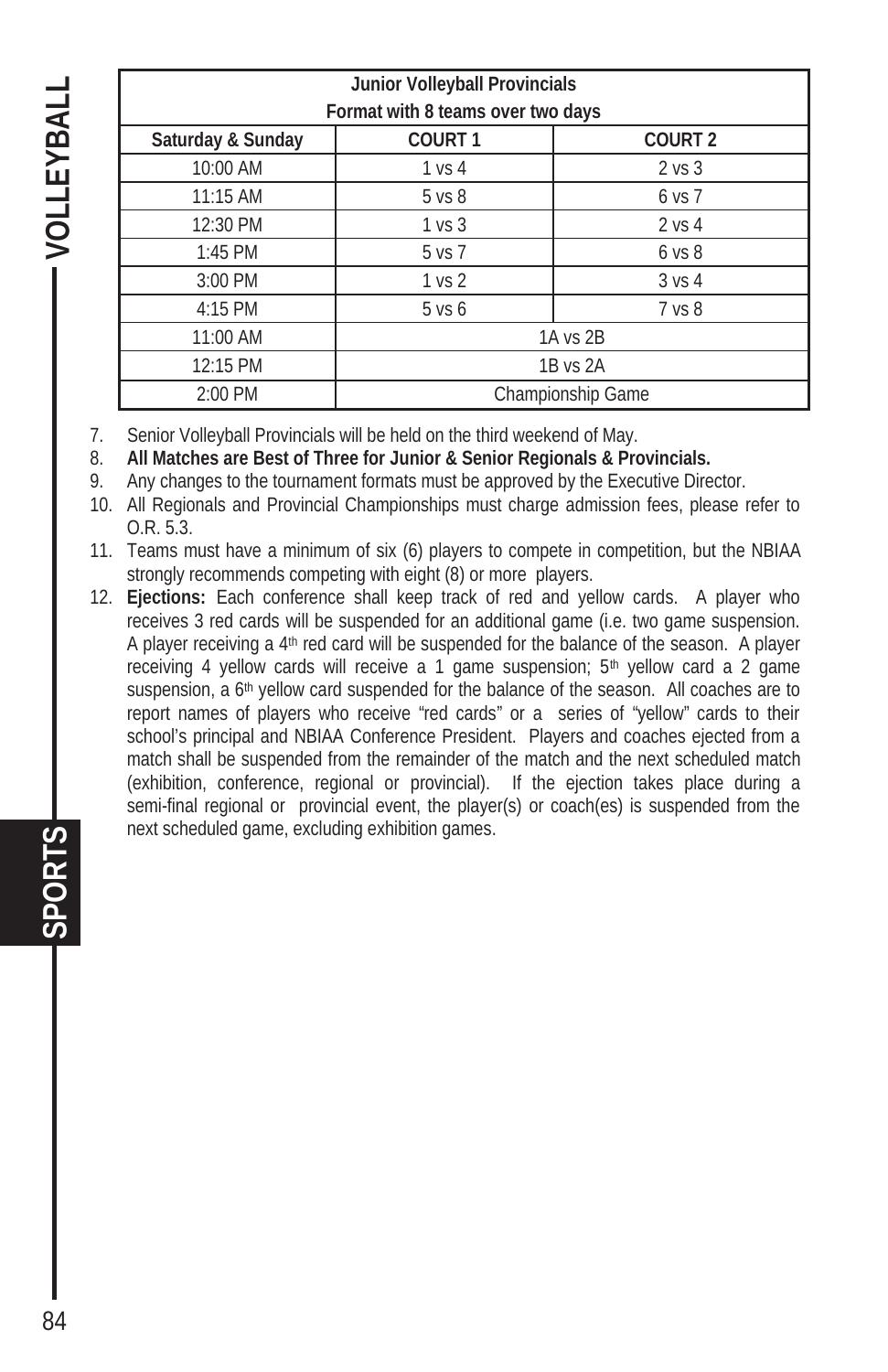## **WRESTLING (18.16)**

The UWW (United World Wrestling) rules with WCL (Wrestling Canada Lutte) modifications will be used unless special playing rules are put forth by the NBIAA, in this case the NBIAA rules will take precedence over any other rules.

#### **Special Provisions:**

- 1. Headgear is permissible and recommended provided the surface is not abrasive and it is not used deliberately against an opponent's head.
- 2. No amplitude points will be awarded and a caution will be given with +1 awarded to the opposite wrestler.
- 3. Double disqualification is possible for misconduct.

#### **Rules and Regulations**:

- 1. Competition will be in two categories Boys and Girls and all games will be of the same duration.
- 2. The following weight categories will be used for the Provincial Championship Meet: Girls: 47 kg., 51, 55, 60, 66, 72, 78, 84, 90, 97, HWT Boys: 47 kg., 50, 54, 57, 61, 65, 70, 75, 82, 90, 105, 125, HWT
- 3. A school is allowed unlimited entries in each weight category.
- 4. When only two wrestlers are in a weight class, a best two out of three will determine the winner.
- 5. The 'one second pin' rule will be used.
- 6. Each athlete must participate in two (2) Open NBIAA Tournaments and must be registered with the NBIAA one month prior to Provincials in order to qualify for the NBIAA Provincial Championship.
- 7. A minimum of five (5) tournaments must be scheduled throughout the season. If any are cancelled because of weather, another tournament must replace it.
- 8. There will be an official team weight-in for each wrestler at their first competition of the season. There will be no weight allowance given at this time. If the wrestler decides to move down a weight class, they must reweigh in at that competition, with no weight allowance.
- 9. Competitions throughout the season will have a weigh-in allowance of 5% of the NBIAA weights and will follow the red dot rule. All athletes will weigh in at the first tournament of the year and a list will be created with each wrestler and an assigned number. New athletes can be weighed in once they attend their first tournament and they will be added to the list and assigned the next number. Five random numbers will be generated at each tournament and those athletes will be red dot weighed. Any athlete who is over 5% of their weight class will not be able to compete in that weight class and the whole team will be weighed. The athlete still has the opportunity to be weighed in again at the next tournament to try to make the lower weight class.
- 10. Medical: Coaches who had athletes participate in only one (1) tournament because of injury, may apply to the NBIAA two weeks prior to the Provincials for permission to have the athlete (now healthy) declared eligible to participate. It is recommended that medical personnel be available on site for all NBIAA sanctioned events. If an athlete/team chooses to not participate in two open NBIAA tournaments during the season, then they cannot use the injury provision.
- 11. Weather / transportation provision: Schools may apply to the NBIAA two weeks prior to the Provincials for special consideration if the weather prevents athletes from participating in two (2) Open NBIAA Tournaments. If an athlete/team chooses to not participate in two open NBIAA tournaments during the season, then they cannot use the weather provision.
- 12. The NBIAA Championships will be held on Saturday, the second full weekend before March Break. The start time of the Provincial Championships is 1:00 P.M.

SPORTS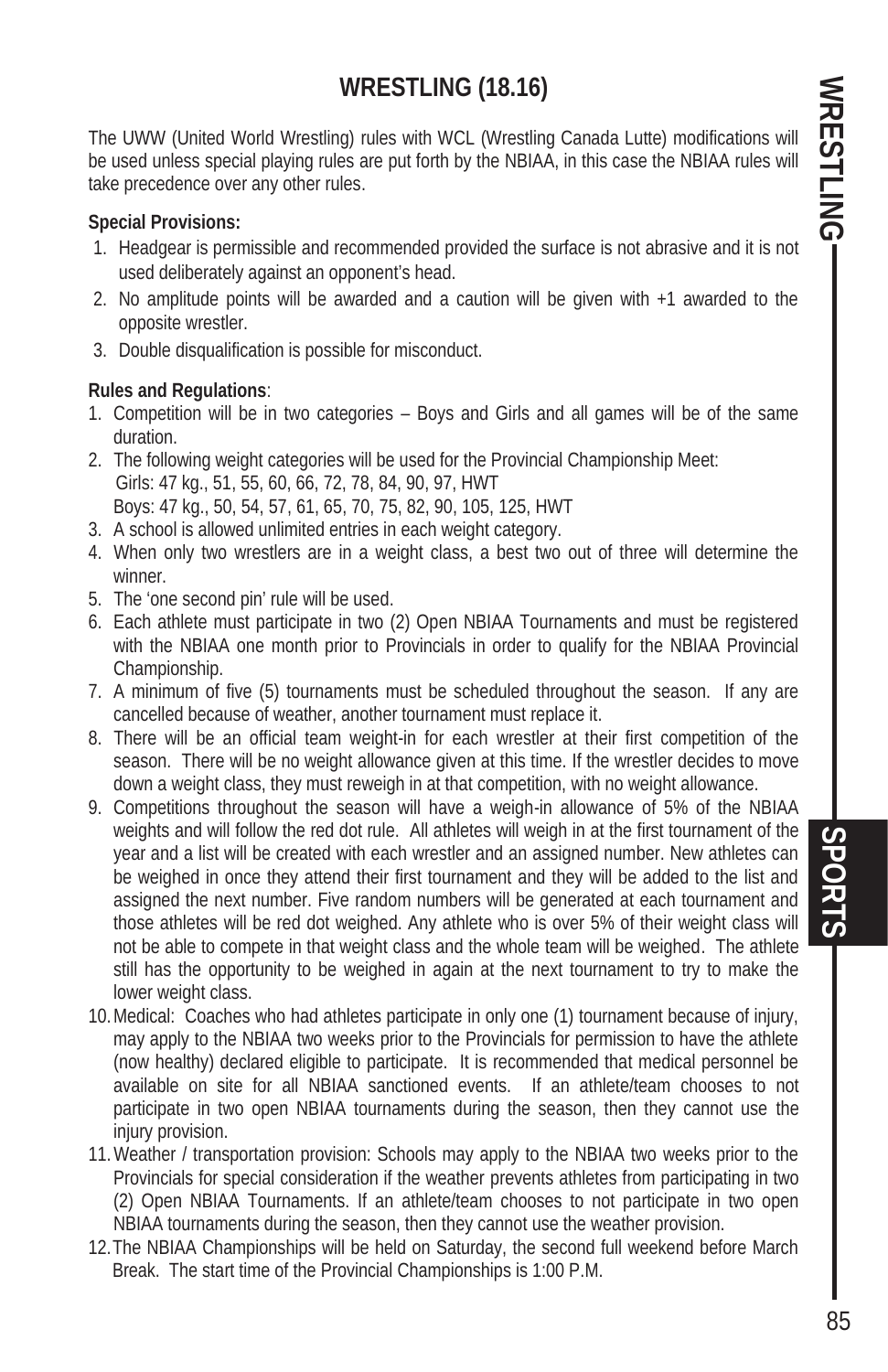- 13. Tournament Structure and Procedure:
	- a) The NBIAA Championships will be run in a bracket style format in weight classes that have 6 or more competitors. Five or less competitors will be run in a round robin format.
	- b) Weigh-ins shall be conducted at 10:00 A.M. Flexible weigh-in time, based on location, will be allowed. A minimum of 2 digital scales must be provided for the weigh-ins.
	- c) The number of mat surfaces to be used at the NBIAA Championships will reflect the number of participants.
	- d) The start order for team's weigh in will be conducted through a random draw by the head official and the order will proceed alphabetically based on the schools present.
	- e) Weigh in sheets are to be forwarded to the NBIAA Wrestling Coaches' Chair at the conclusion of the draw.
	- f) Tournament hosts must send an accompanying no show roster report with the weigh-in sheets to the NBIAA Wrestling Chair at the conclusion of the tournament.
	- g) All NBIAA event results must be forwarded to the NBIAA Chair within 48 hours and they will be released to media outlets via the chair within 24 hours.
	- 14. Officials

The officials for the tournament shall be secured by the convener in consultation with the Head Official for New Brunswick. Two to four officials may conduct a wrestling match.

#### 15. Scoring

 Team scoring shall be as follows: Place Points 10-7-5- 3-2-1 for the first six places. There will be a correction factor. (as set out by the WCL)

ARTICLE 34 of the WCL rule correction factor;

- $5 = 9 6 4 2 1$  $4 = 7 - 5 - 3 - 1$  $3 = 5 - 3 - 2$  $2 = 4-2$  $1 = 3$
- 16. Seeding

Boys and Girls should be seeded in the following order:

- a) Champion if two or more returning champions winner from the heaviest weight class is seeded above lighter champions in order.
- b) Champion if two or more returning champions winner from the heaviest weight class is seeded above lighter champions in order.
- c) Returning silver medalists if two or more returning medalists the medalist from the heaviest weight class is seeded above lighter medalists in order.
- d) Returning bronze medalists if two or more returning medalists the medalist from the heaviest weight class is seeded above lighter medalists in order.
- 17. Clothing Wrestlers dress shall consist of two options a UWN style wrestling singlet or shorts and a t-shirt, with the t-shirt tucked in. Athletes must change in designated changing room.
- 18. The Entry Fee, set by the NBIAA (see O.R. 5.1) shall be charged to cover the cost of the officials and equipment if needed, for the NBIAA Championships.
- 19. All other NBIAA rules and regulations pertaining to Provincial Championships will be followed.
- 20. Digital scales and visible score clocks must be used for Provincial Championships.